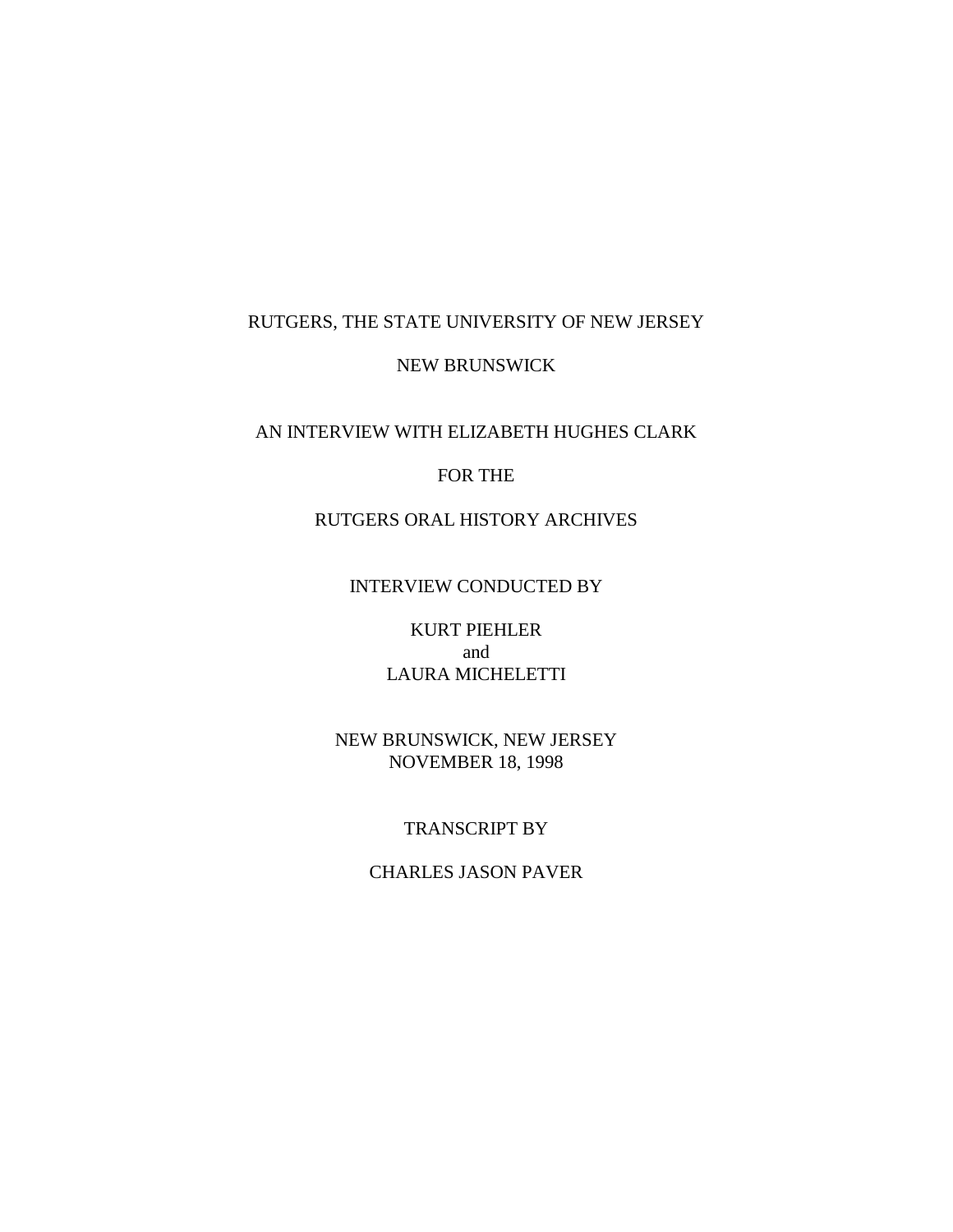Kurt Piehler: This begins an interview with Elizabeth Hughes Clark on November 18, 1998, at Rutgers University in New Brunswick, New Jersey, with Kurt Piehler and …

Laura Micheletti: … Laura Micheletti.

KP: You said, just before we started the interview, that you were adopted at twenty months. Do you know anything about your family?

Elizabeth Hughes Clark: Well, I was told from the very beginning, I've always known I was adopted, and I guess it had to be because it was in the newspapers because it was a fairly unusual thing. This would be 1926. I knew my father was a singer, I knew my mother was French, I knew my original name. As a teenager, I was very fascinated by it, because I would go into the Metropolitan and listen to all these people singing and wanted to know about it. I have recently had an opportunity--I've had two opportunities--one in 1952, when I became a citizen, which was a very devastating kind of experience for me, when the lawyer, the immigration lawyer I worked with, talked about the fact that there were no records because they had been bombed out in the Second World War. A friend of mine, who's a high bureaucrat in London, said she'd be perfectly willing to check, because she thought that this would be something I might want, and I turned it down.

We have two daughters, neither of whom are going to have children biologically, forty-six and forty-nine. They're both career women, although one is married also. I've done a lot of work and research in adoption and in responses to adoption, and I have some very strong feelings. My family is the Hughes Family; I may not be a blood relative. It's very interesting, if you've ever read the book *The Gift Relationship* done by [Richard] Titmuss at Columbia on blood giving. There's a very deep-seated cultural feeling about people who are not blood related. Have you ever heard the term that, "He's not a blood-related relative"?

KP: I have heard that term.

EC: Yes, and it just infuriates me. It was the way I learned about discrimination, and I never heard anything negative until I came to NJC [the New Jersey College for Women].

KP: Really?

EC: Then, I was talking with a friend who said that she could handle almost anything, but, if she knew that someone was adopted, she really didn't want to know them.

KP: Did she know you were adopted?

EC: No, no, and that was a revelation, a wonderful revelation, to me, because, for the first time, I think I understood the depths of antagonism and discrimination to a whole range of people. Although I had been brought up in a family that intellectually was nondiscriminatory, I'm never sure that any of us are, so that my family handled it very well. There was one comment my father made once which made me realize--and I found out in research later, girls who are adopted,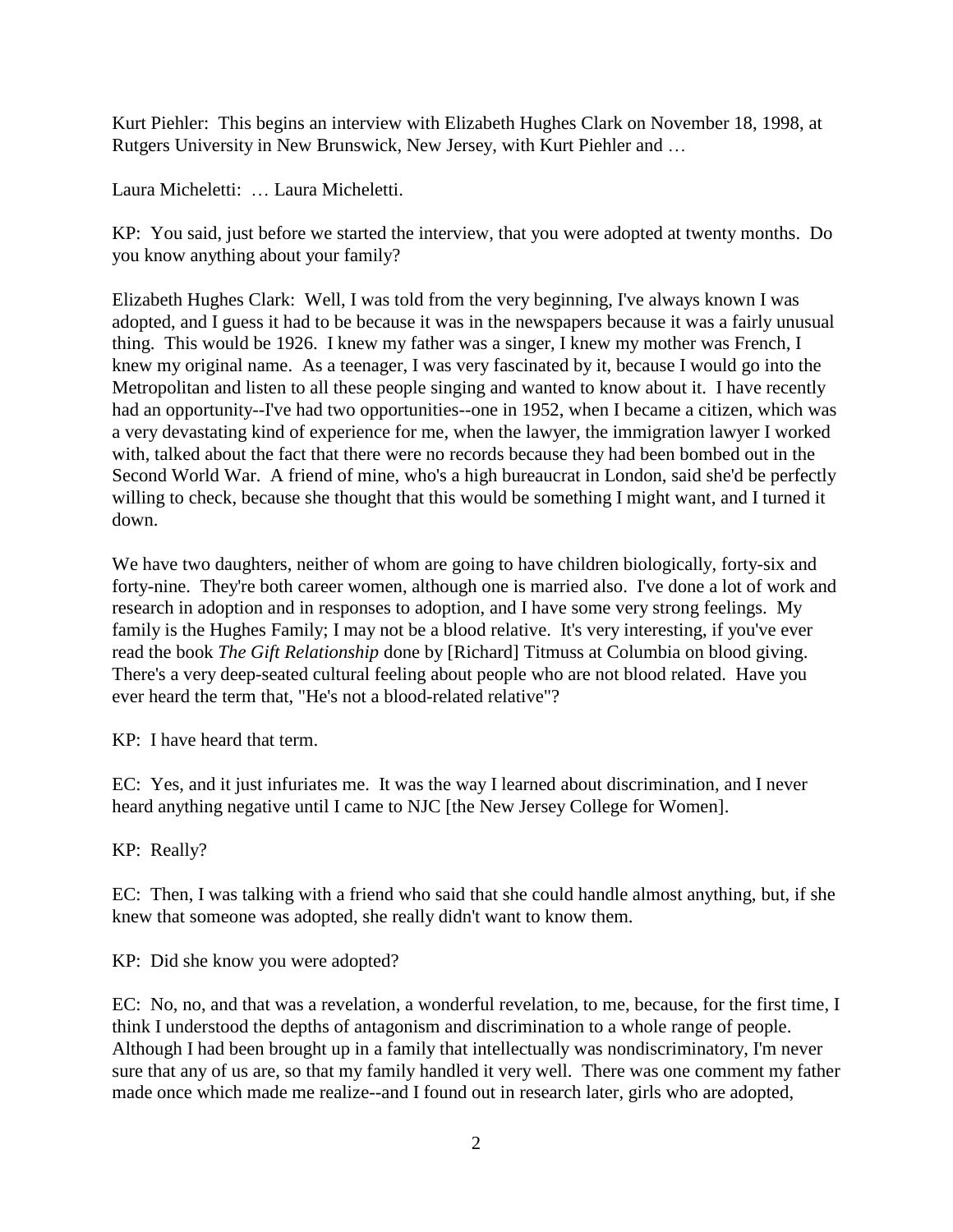families get a little worried that they may function just like their mothers did and have somebody out of wedlock. I don't know if that's still true. There are so few studies and they're so narrow that you really can't generalize, but, at the time I was doing some other research, three studies showed that adopted children ended up having mental health problems more than biological children. Now, was that because the families were already keyed in to social service agencies? Look, I'm only going back to the '60s, but there probably is much more. I talked to Jerome Kagan [psychology professor] at Harvard at one point. He was doing very interesting studies on personality with siblings. I said, "Have you ever done siblings that one's adopted and one isn't adopted?" He said he'd never had an opportunity. There isn't a population.

KP: I know some studies have been done on identical twins.

EC: Yes, yes, and one has just recently come out that has been fascinating, yes.

Laura Micheletti: Was your brother adopted?

EC: Yes. [He] was American and was adopted at five weeks in this country. My suspicion is that my family arrived at the point--Father, by the time I was adopted, was in his mid-fifties- therefore, they might have not been accepted, but, also, he'd been a consultant to an adoption agency in New York. So, that was part of it. He was English and, interestingly enough, wanted to adopt a little boy in England also. He and Mother had agreed on this. My brother had been ill. He's six years older than I am, and so Mother and Alfred stayed at home at their summer place in Long Island and Father was on sabbatical in England. The English would let a girl out of the country, but they would not let a boy out of the country. If you recall, the First World War decimated the English males, and so they wouldn't allow children to be adopted, even by a former [citizen] and they always recognize your patriality. For instance, I'm a double citizen and, in that period of time, though, America didn't allow it, but they recognized him as an English citizen. Therefore, he was allowed to take a child but not a boy child. They were going to adopt two at that time. [Editor's Note: Elizabeth Hughes Clark's mother was Maude Williams Hughes.]

KP: How very interesting.

EC: Mother had been Father's graduate student.

## [TAPE PAUSED]

KP: In talking about your parents, starting with your father, he is English, but he was not born in England. He was born in what is now, I guess, Afghanistan.

EC: No, it's Pakistan now.

KP: Okay, now Pakistan, but very close to the border.

EC: Very.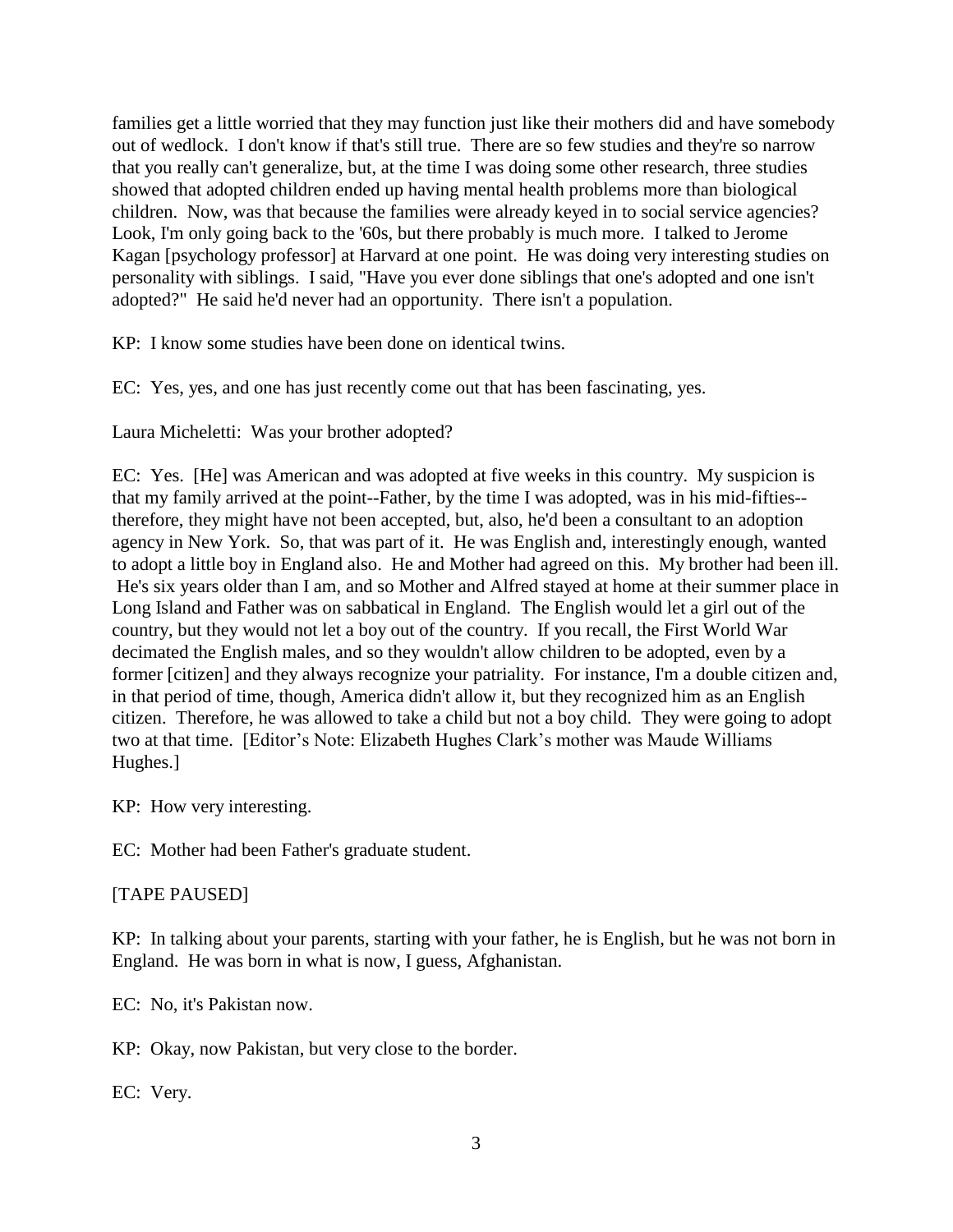KP: How did it happen that he was born in India? Was his father a civil servant?

EC: No. His father was an Anglican missionary. This is the sociological aspect, and this is what I've been working on. The family was a Shropshire family, which is northern England. Apparently, his father did not go to university. I'm not quite sure what happened. His father died when grandfather was only ten. There had been money in the family. Something obviously happened. Now, we're talking about, he was born in 1838, so, by 1848, his father is dead. His mother married again. They lived in Ludlow. He went to the Church Missionary [Society] College, which was a two-year college in Islington, which is now part of London, and then went overseas. My father kept all of his credentials, and you know that in England, when you become an Anglican minister, you have to be approved by the Parliament. So, these are all Parliamentary documents that I've given back to the British Library, because they don't belong here. It was interesting to me that, in those documents, he was allowed to be a foreign missionary. Don't forget, the class system was alive and well. This is 1864. So, that's what the set-up was.

In my studies, in my research, what is pointed out is that the Church was very much cornered by Oxford and Cambridge, the Oxbridge Group, and you had to be upper class. If you had a church in England, you had a living. Do you know what a living meant? Somebody paid for your salary. That's the only way you got a church if you didn't have money of your own.

So, he was in India from 1864 to 1884. My bet is he went because it was the only way he could break the social system. In one of the books of the First Bishop of Lahore, which oversaw the Peshawar area, Valpy French writes that the missionaries were just running around doing their own thing--he obviously didn't use this language. My grandfather was translating from the Persian, publishing books on Muhammadanism, on Persian poetry and, finally, his *Dictionary of Islam*. Well, of course, I don't know when he was in Peshawar doing whatever he was supposed to be doing. This was his way of getting credibility, I'm sure, and he was a thorough-going egomaniac, I gather, from what I know. One aunt told my cousin that she never objected to slammed doors, because it meant Father had left the house. My father was not the easiest person to live with, either. So, I have a clear picture of what T.P. [Thomas Patrick Hughes] was like. [laughter] So, that, you see, those English people who were civil servants or missionaries retained their Englishness to a fare-thee-well, I think.

KP: People say that the colonials are often more British than the British.

EC: Yes, although he was a brilliant writer, and he had to have mastered a tremendous amount of material. I have to give him credit for that. I'm not fond of missionaries. I don't approve of them particularly, so this has always been a burden to me because it's rather dreadful [laughter] but it seems he was fairly avant-garde. He had respect for the Afghans.

KP: In many ways, he seems to be more of an intellectual who happens to make a living as a missionary.

EC: Yes, I think you're [right], a very good point. Thank you, I'll remember that.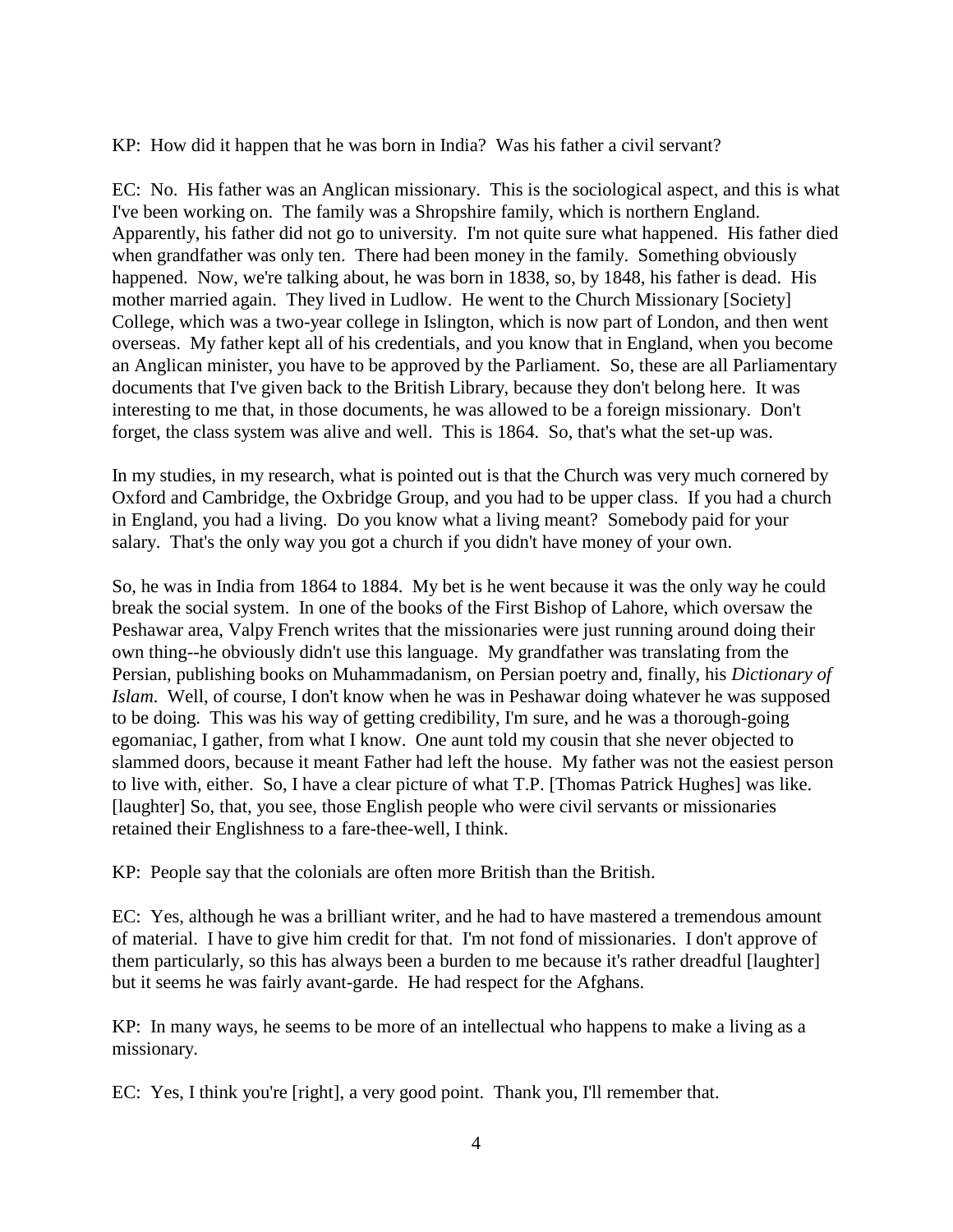KP: Writing books is hard work.

EC: Let me tell you, *The Dictionary of Islam* is still used in theological seminaries today. I gave his author's copy to the British Library, and then I had to pay about two hundred dollars to get an original edition. This is sort of silly and I don't know who has--there still should be some copyright, except there were no copyrights, you see. This is 1885.

KP: Yes, the copyright would have expired now.

EC: Oh, sure, and it's been published up to twenty-five to thirty times since 1885. So, you have to give the old boy some credit. [laughter]

KP: You mentioned before we got started that your father was born in India and had an Indian caretaker.

EC: Amah.

KP: Amah or nanny.

EC: Yes.

KP: How long was he in India?

EC: Three years, and then he was brought to England. The whole family came to England. Apparently, then the parents went back, and the children were put with families. As far as I know, my father was with the Bishop of London. Now, what that meant? He's never spoken about it. When he was of age, he went to the Bluecoat School, which is Christ's Hospital School, which is a famous public school. His younger brother, one of his younger brothers, did. The other younger brother did not. He went to another kind of school, not as scholarly. I'm not sure why, but all of the children were farmed out. So, there was no family life to speak of, though in the correspondence I have, there are all these letters, "Dear Mama," and, "Dear Papa," and so forth.

I have a feeling Father--you didn't talk about things like this--my sense was that my father really disliked his father but never spoke about it because that wasn't appropriate. I suspect that he was in competition with his father. Don't forget, he came to this country, and then he went to Teachers College [at] Columbia. Then, he went to Alfred [University in Upstate New York] to finish his last year, because his sister had been threatened with TB [tuberculosis] and in those days off you go to the mountains. Then, he came back [to Columbia], got his master's in philosophy and did his Ph.D. in philosophy in New York but didn't live with his family.

KP: In many ways, the family was somewhat distant. You wrote to them.

EC: I think that kept going through my father's lifetime. We would visit my aunt in the summer,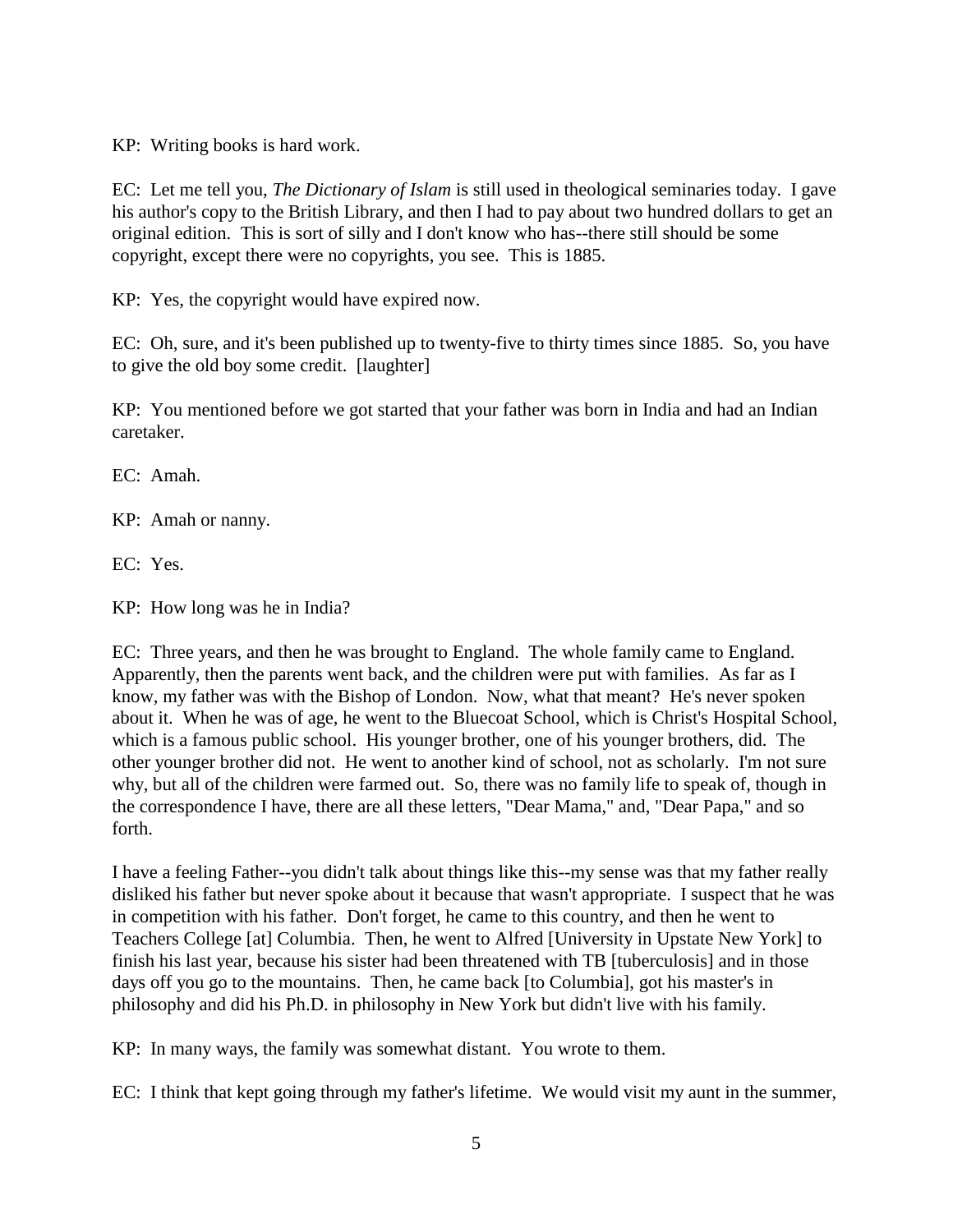Aunt May, who lived in Andover, Massachusetts. We had an aunt in New York, an older sister of Father's, who was married to the editor of one of the big newspapers in New York, *World Telegram*, I guess. She wasn't very interesting. She didn't like me and I didn't like her, so that may have been a part of it. His youngest brother, who was the only one born in England, became a very wealthy businessman [and] was on the stock exchange. It is literally a classic English family. One goes into the academe, one does something else, one goes into business. The youngest one always goes into business.

KP: Part of what you are telling me is also a story of mobility, initiated by your grandfather.

EC: Tremendous. Do you realize that when he got married, a month before he went to India--to a family that had originated in Warwick and then went apparently, to Manchester; I'm still searching that one out--they left in September, they were on sea for five-and-a-half months? The Suez Canal wasn't built, so they went around the Cape [of Good Hope]. Then, they took a train, and then they took whatever you took to get to Peshawar, because the train didn't go to Peshawar. What kind of guts does that take?

KP: I am curious. How much correspondence do you have from India from your grandfather?

EC: I really don't have a great deal. What I do have is [a journal], and I've just gotten it from my cousin. All of these people, there were eight children, two died in India, one cracked up in medical school in England and was hospitalized with dementia praecox. Let me see, there were two girls. One adopted children; one had none. My father adopted. My Uncle Sidney had one, who lives in New York. Out of that family, you have one blood relative, blood descendant. What was the question you asked me now?

KP: How much of the correspondence with your grandfather do you have?

EC: What I have is a journal that he apparently began to keep that dictates a lot of the stuff he did. After he came to this country in 1885, he tells exactly where he lived, he tells what churches he had in this country and all of the articles he wrote on India, and I have all of that, except I've given some of it to the British Library.

KP: What prompted your grandfather to come to the United States from India?

EC: He couldn't get a living. I do have letters from cathedrals in England where he had friends where he was trying to get a job. Now, this is my surmise. As an historian, I have the letters documenting that. He came to this country and ended up having a church on 74th and Park, which was then a Jewish section. If you know New York, the big old club is on 60th Street, and north of that was all Jewish. Of course, he became a missionary to the Jews in this country. Do you know that aspect of the Episcopal Church was still functional in Philadelphia in 1956? I went past an office I couldn't believe. I'm sorry now I didn't explore it, because it's gone, but that was still a very real aspect of the Episcopal Church.

KP: Do you have any sense of your grandfather's success with this mission to the Jews?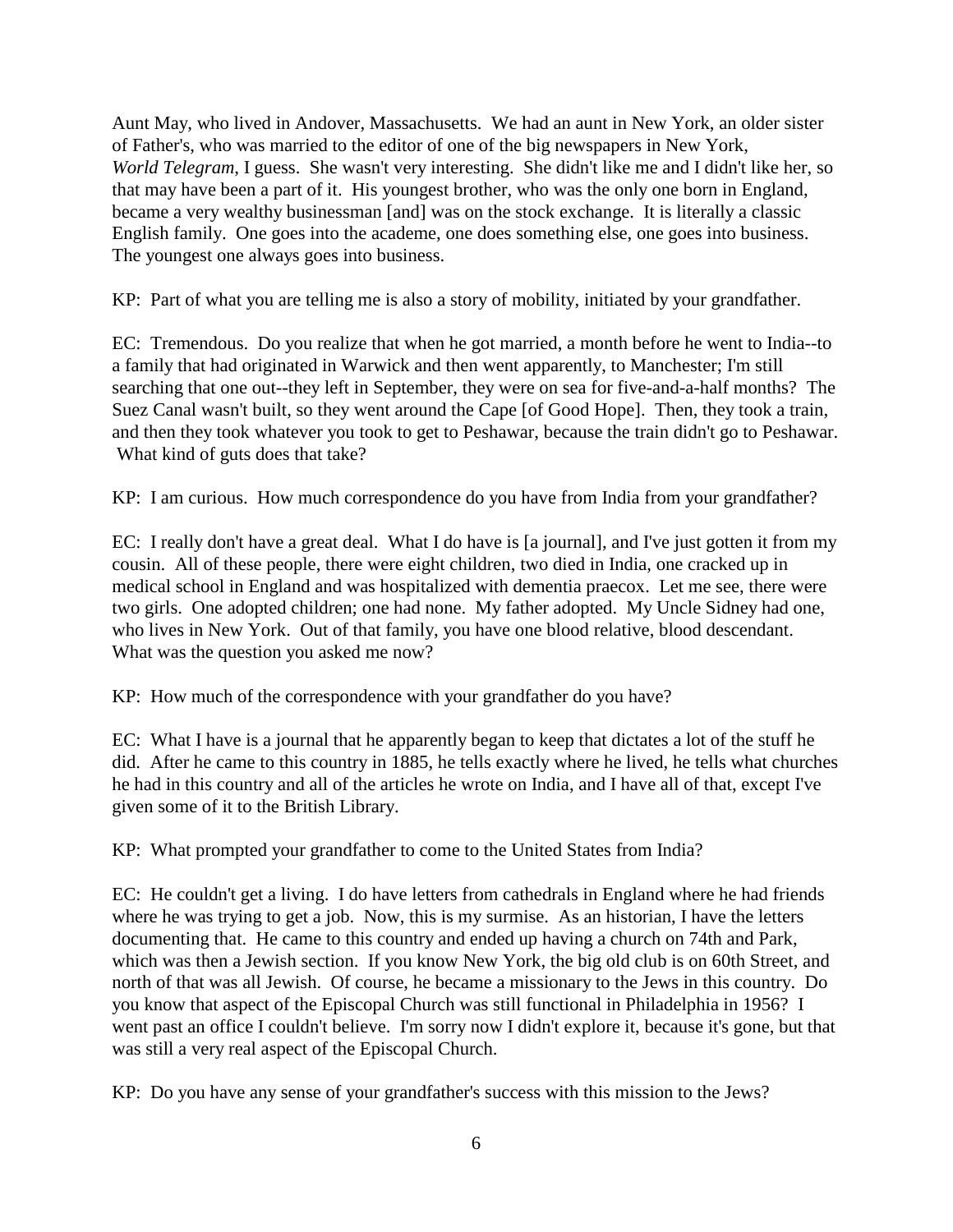EC: Well, I don't think any. There wasn't any, as Father used to say, he didn't bring--and this isn't true, because he brought a number of Arabs in and he built a church in Peshawar, he built a church in Thandiani, which was up in the mountains--Father said he never converted any, because in those days if you converted somebody who was very much a part of the tribe, they killed him, you see. So, to what end? There were Hindus and Arabs--and I have pictures of them, Imam (Shaw?) is one and a couple of others--who became ministers. Those are the only Afghans that I have pictures of who became Christian. It's pretty deadly.

KP: Yes.

EC: You know what the Taliban is doing now, so I'm not surprised.

LM: I was just wondering how your parents met.

EC: Well, Mother was his graduate student. She was a teacher, and she had left her [home]. She was brought up in central Pennsylvania, went to a normal school, and was doing courses with Father and then did some graduate courses at Lehigh University. She had left her town because her parents had become divorced. Her family were very ardent Methodists. She was one of the adult children. Her mother had left, and then her father said, "Well, I'll take you back if you confess your sins to the church." All of the adult children said, "Forget it, Mother. Don't do it." Although she stood up for that sort of thing, she was the oldest child in that family, I don't think she felt very comfortable in that small town and so she came and taught in eastern Pennsylvania and went to Lehigh. That was the nearest university that had educational courses.

Father, at that time, he was chair of the Department of Philosophy, Psych and Ed, and he had made it a point to make courses available to teachers. He believed very firmly in getting teachers trained as best they could. It was another ballgame. We're talking about 1907 to 1913, when they married. She was very bright.

I suppose a family story is that I turned to my brother when I was in my forties and he was in his fifties--we both grew up sort of as only children, in many respects--and I said, "What do you think it was like being the daughter of somebody who never got less than ninety-four?" and Alfred, without a flicker of an eyelash, turned to me and said, "What do you think it was like to be the son of a man who never got anything less than a hundred?" Father went up to Alfred [University], and in six weeks--the story didn't come from Daddy, it came from other people--the president of the college, who was teaching the course, handed it over to Daddy because he knew more than [him]. That's horrible.

KP: You come from a long line of academics, and you are also an academic.

- EC: Yes. [laughter]
- KP: There is a real family line.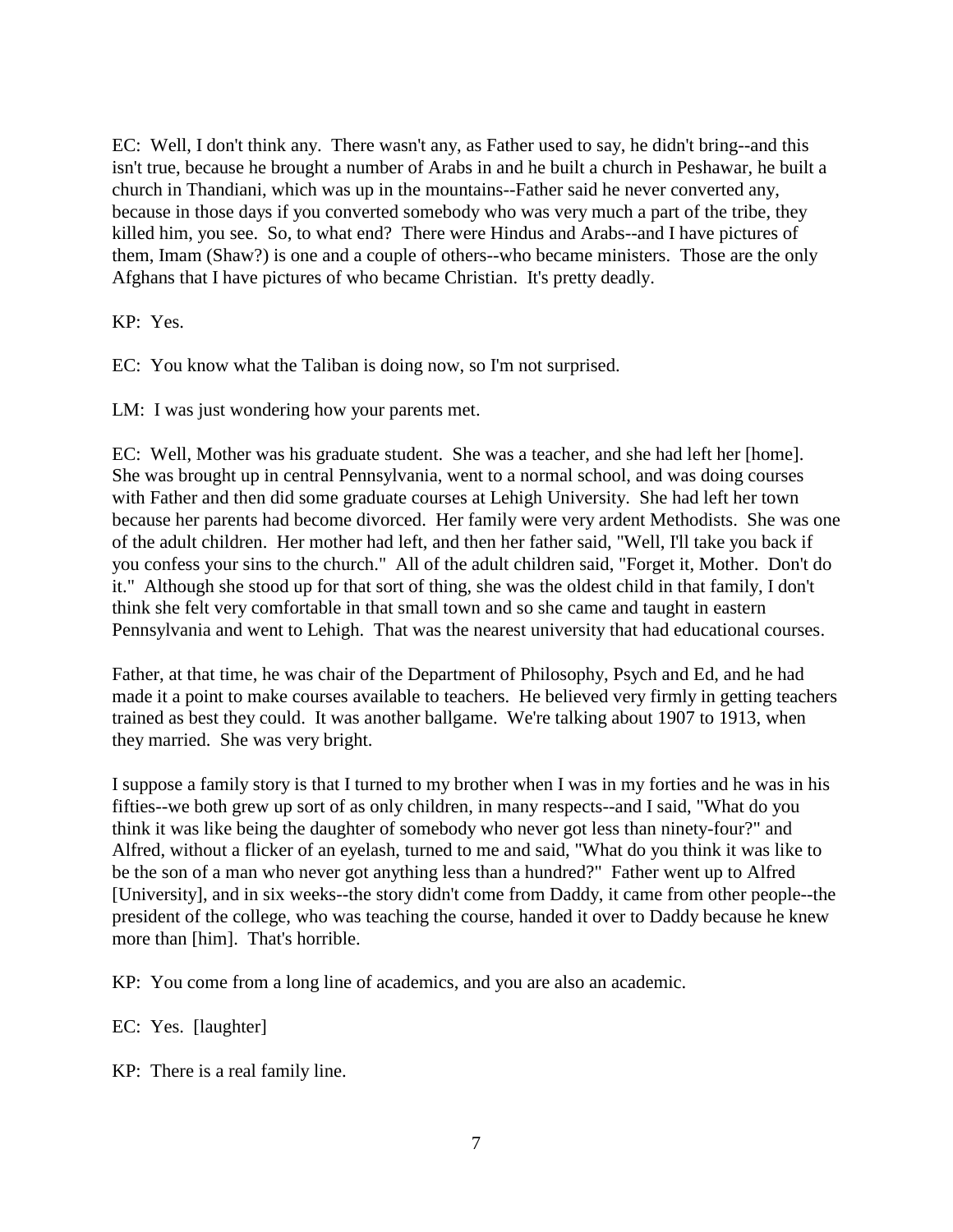EC: That's why I said to you that I'm an anomaly, because I came to NJC as a very different kind of person. I was thinking about my freshman year and said to myself, "Well, there was a daughter of a missionary and there were two faculty brats there and those were the people I felt comfortable with," obviously, because I don't think they'd been brought up quite in as ivorytower a way as I had been. They'd been much more part of America's popular culture, but I at least knew who they were and they knew who I was, so that we sort of palled around.

KP: I definitely want to ask more about Douglass' student culture.

EC: You don't know.

KP: I think there is more we need to know.

EC: Go ahead.

KP: Before that, you said you grew up in a very academic family and your father, in many ways, is a Victorian.

EC: Oh, he is, was.

KP: The Victorian Age continued.

EC: Yes. He was born in 1872 and, even when I introduced my husband to him in his latter seventies before we were married, this was a man who wore a three-piece suit and high-button shoes and a watch thing and very small, oval English glasses. He was six feet; he had massive black eyebrows. He scared the hell out of a lot of people. [laughter]

KP: I imagine he probably was an intimidating lecturer for students.

EC: Well, this is the funny thing. I went to his classes only a couple of times. He lectured--at least now at the senior seminars and the "Aesthetics" class, those are the two I'd gone to--he had one of the most beautiful speaking voices I ever heard. It was solely from the diaphragm, and it was not one of these God-awful English accents. Anybody would have known he was a Bluecoat [School] boy, because that's how they spoke. It's a very lovely kind of clarity. He lectured. He had the book here, and he lectured with his head on his hand, really. It's more rumination. He was thinking through what he was saying. Well, the first time I went, I sat in the back of the class, a small class, and literally perspiration started to come out on my face--and I don't perspire easily--because there would be these long silences. The students were used to them, apparently, [laughter] so they just sat there.

KP: They knew.

EC: Yes. They just waited until Percy [spoke]. His name is Percy Hughes. Where do you get somebody like that? When Lehigh did a "Professors I Remember," of course, there were about ten people, and this was in the '80s, they could still remember him. He was the absent-minded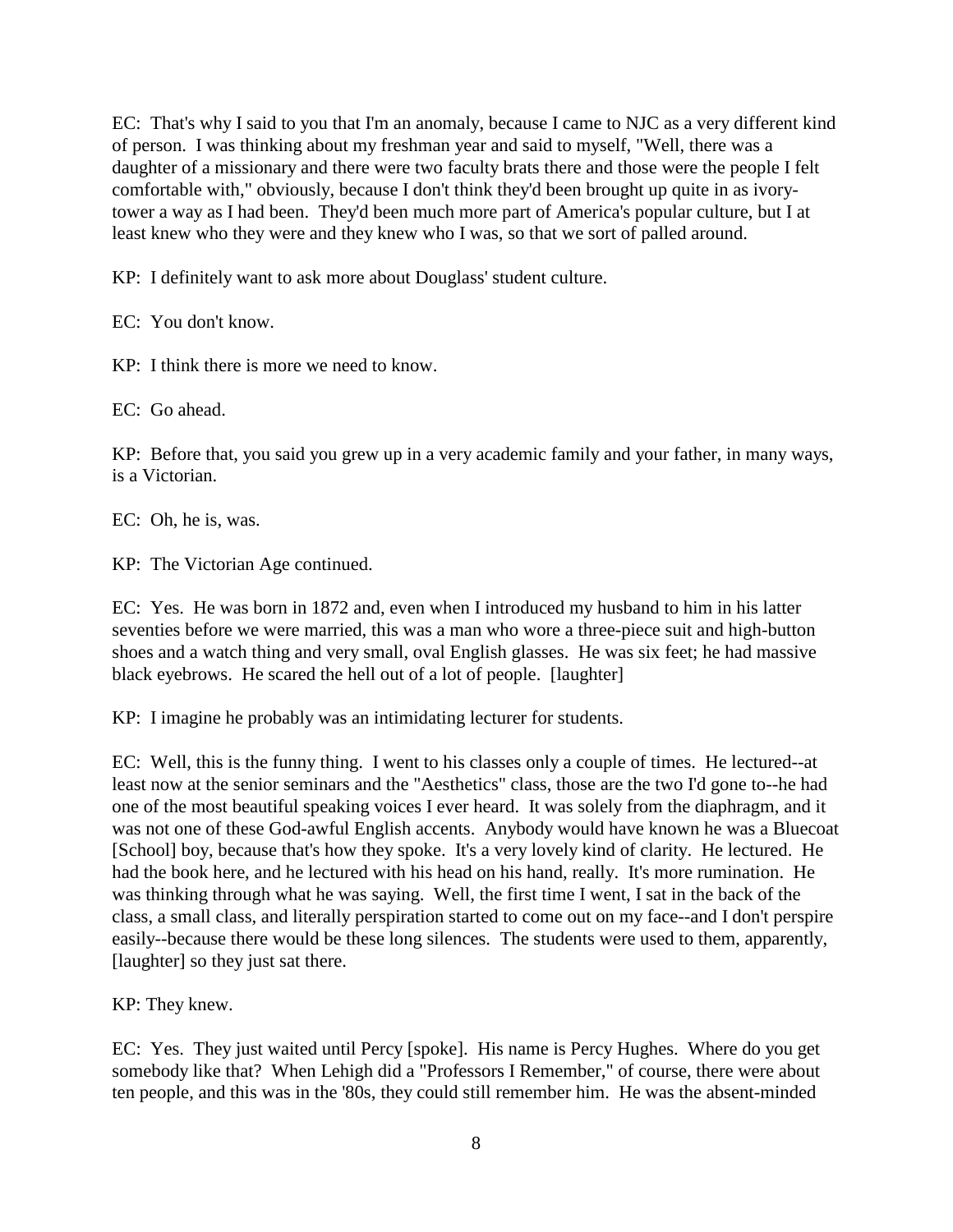professor. He never wore a hat, never wore gloves, would walk two or three miles. When we moved off the campus, because of the pollution, we were that far; Father just took his briefcase and he marched back and forth. He didn't drive. Mother would have the car, and so off he would go. This was a formidable character. That's the only thing you can say. [laughter] [Editor's Note: From 1907 until his retirement in 1942, Percy Hughes served as a professor in the Department of Philosophy, Psychology and Education at Lehigh University.]

KP: I have a feeling that, for example, you did not listen to much radio growing up. Would that be accurate?

EC: Would you like a story that I think is a wonderful story? We had moved off the campus, even though our lives, if I went to the swimming pool, it was on the Lehigh Campus, that sort of thing. Both of them, incidentally, were very involved in music and in community activities, so it wasn't quite as enclosed as I seem to make it. This was 1932--so I was seven years of age--and it was the election for FDR [Franklin D. Roosevelt]. Who was running against [him]?

# KP: Herbert Hoover.

EC: Hoover, yes. Well, there was only one possible other Democrat [besides my father that lived on our street]. How my father had found out, I'll never know. My brother must've told him somehow. We were on a street, on a block, with two vice presidents of Bethlehem Steel, the president of another corporation, the chief engineer of Bethlehem and I can't remember what this person did, but, at any rate, these were not people that my father thought very highly of, nor would spend any time with. My brother, obviously, played with all of them. I was too little.

We went down to this house and I was allowed to listen to the results, which was quite unusual, because I was in bed by nine o'clock every night. Whether I was asleep or not is another question. As a matter of fact, that's the night that I figured out that I could fly like Peter Pan. I don't know why I thought that, but I figured it out on the steps and that's what I did. The very next day--we did not have a radio--the very next day, my father went down and bought a radio. He bought--my husband just giggles about it--a Philco, no squat, no squint, no stoop, which was a famous radio. In 1966, when I broke their house up, it was still there. [Editor's Note: Radio manufacturer Philco used the motto, "No Squat, No Stoop, No squint."]

KP: Until that night, it sounds like he had resisted radio.

EC: Oh, he didn't allow it. Then, the next part of that story is [that] the radio was put on only by him or I presume my mother if she wanted to, but I was there at dinner. Once you got to be about seven, you sat at dinner with your family. So, it was there for the New York Philharmonic. It was there for Lowell Thomas [American radio and television broadcaster]. It was there for the Met [Metropolitan] Opera and the king's message and Roosevelt's speeches. Then, it was just what people say--you sat around and listened. You didn't put the radio on as background. That didn't happen to him until he had totally retired, which was about '44.

KP: Your father had some real Democratic sympathies.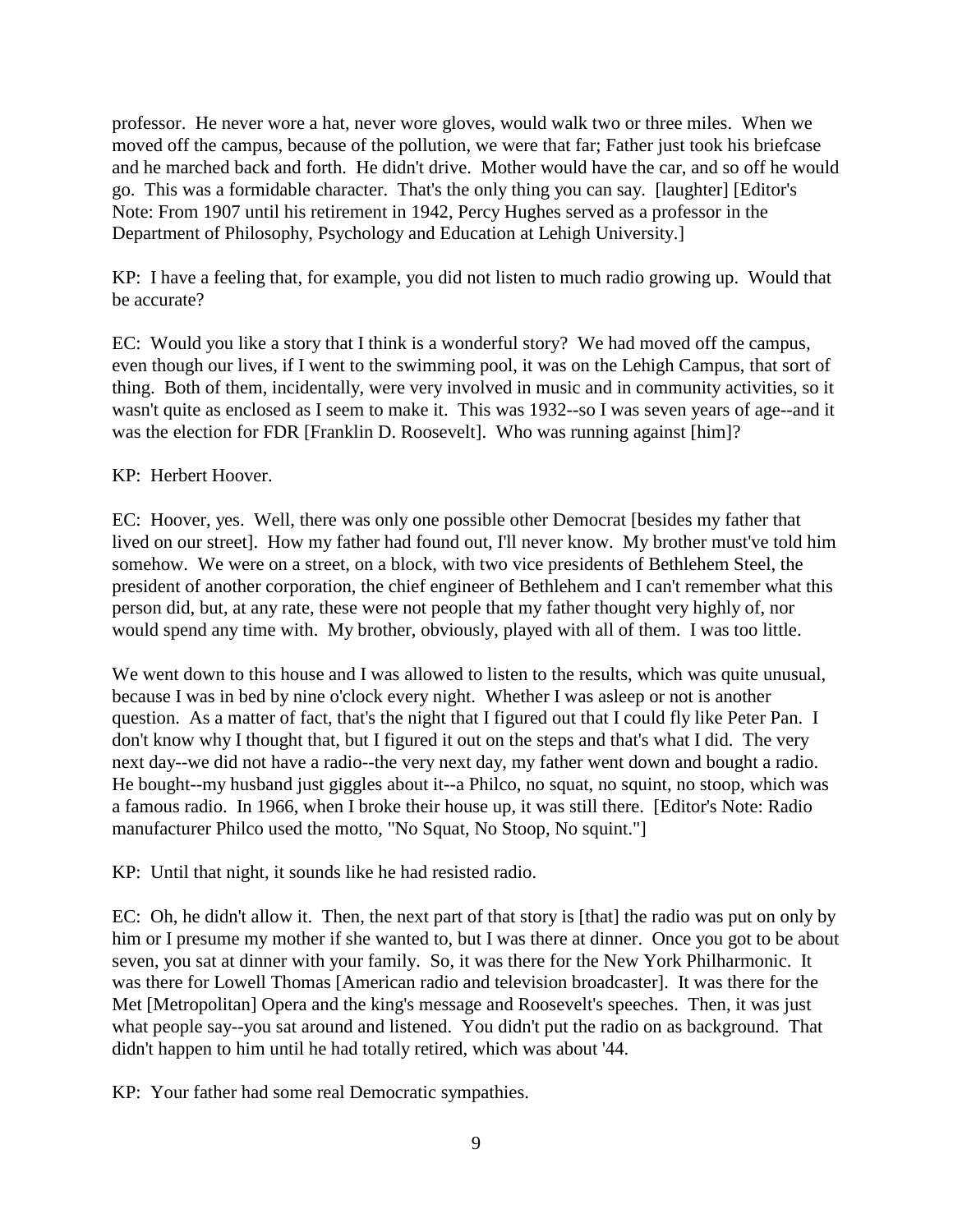EC: Well, he was a Fabian socialist, I think. [Editor's Note: Fabian socialism is a form of socialism advocated by the Fabian Society, which was organized in England in 1884.]

KP: He was not for Hoover.

EC: Absolutely, no, and he was the only acknowledged Democrat on the Lehigh faculty at that time.

KP: Faculty were often very Republican then.

EC: Oh, yes, and he suffered for it. He was examined by trustees for being Communist in the '20s. There was a Red Scare in those times. He was not well liked. In 1918, he had put a resolution through the faculty to make Lehigh coed, and of course the trustees turned it down. He was a real rebel. I'm sure I became sort of a rebel in the same way. My mother was a marvelously shy, reserved, bright person who really wanted a daughter who was very lady like, and it didn't work. [laughter]

KP: We have asked a lot about your father. Maybe this is a good time to ask more about your mother.

EC: Well, she came from a Welsh family, and her father was quite well-to-do. I don't think he was very fond of women who went to college, but all of Mother's friends--and she remained friends with about five people--all went to college and she was very bitterly disappointed about college. She'd gone to what is now Bloomsburg University, and it was just a rehash of her high school. She thought it was dreadful, the first year. As a matter of fact, I took her back for her 55th reunion there, and there were three women who were still teaching and I would've been delighted to have any one of them as teachers for my kids. They were phenomenal people, one of the editors of *Highlights* [children's magazine]. These people were incredible, they really were.

When the president got up to say that it was going to be a university, this was in the change period, my mother, who never whispered loudly, said, "Well, and how many PhDs do you think they have, and what do you think the library is worth?" [laughter] Of course, this went sailing up, because she was one of the older classes and we sat in front. I think she was able to be there more for my brother. She protected him a good deal from Father's Victorianism, but I came along a little later. He taught me how to play chess. I was pushed a good deal by him.

KP: He really wanted you to be an intellectual.

EC: Oh, God, yes.

KP: He did not have a stereotypical gender view.

EC: Oh, no, oh, God. Of course, the only way I could rebel, and it didn't dawn on me, I'm so stupid, that this was a faculty brat thing, I was talking to Bryn Mawr before I came to Rutgers to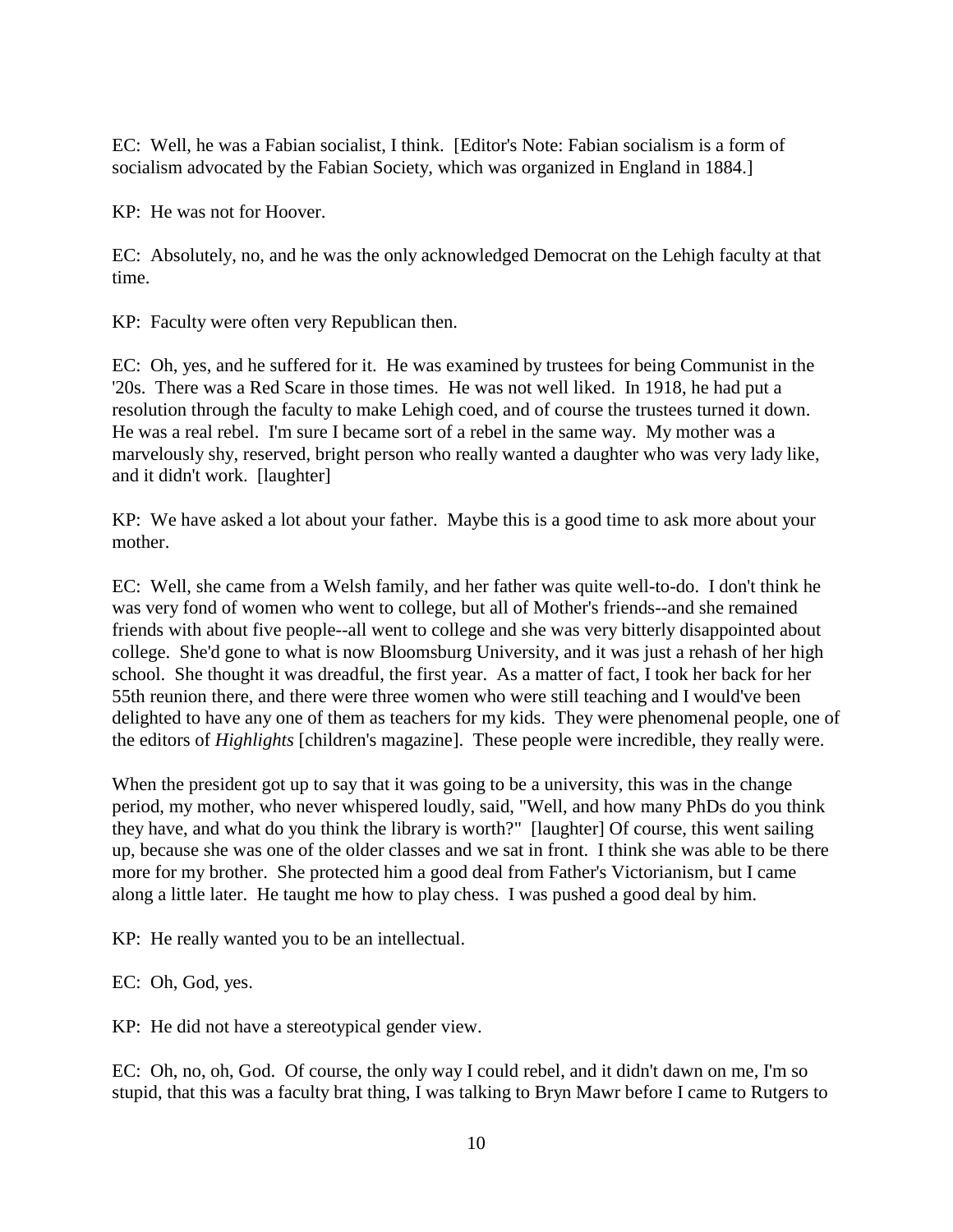do my master's in sociology and I said, "I'm not really very proud of my college." I nearly flunked out freshman year with a "3.3." I don't know what you do. Do you go from one to four?

KP: We now go the other way, but we know exactly what you mean.

EC: Okay.

KP: "3.0" is not very good in that era.

EC: Yes. This Bryn Mawr professor said, "Well, that's the perfect way for a faculty brat to rebel," and that's what I did. The other piece of that though, in all honesty is, both my brother and I said we never really had to study until we got to college. The dinner table was a constant- it sounds odd, we just put up with it, because, after all, if your father's sitting here and your mother's sitting there and they're talking about diplomacy and Nazism and European politics and what's going on in the world of ideas and music, what are you going to do--and you had to talk. We were expected to contribute during dessert, and that did not mean that you and (Suzy Glatz?) had had a fight. [laughter] You had to think up something.

KP: There was an expectation that you read the newspaper.

EC: Yes. We read *The Times* and *The Tribune*. Daddy stopped the local paper during the [John] Dillinger years, because of course the local paper had all these wonderful headlines. [Editor's Note: John Dillinger was a bank robber and gangster who was killed by law enforcement in a shootout in 1934.]

KP: He wanted serious news.

EC: Well, no, he didn't want tabloid stuff in his house, and so we weren't allowed to have "Funnies" except for those in *The Herald-Tribune*. Fortunately, they had a few. [laughter]

KP: *The Times* still does not have any.

EC: Of course, we never listened to [the radio series] *Jack Armstrong, the All-American Boy*. My husband laughs about it.

KP: What about movies?

EC: Well, I was finally allowed to go to movies on my own with a crowd, though we went to our summer home every weekend. We had a summer home on the North Shore of Long Island. You can imagine, this was going into New York and going out, the Verrazano-[Narrows] Bridge was not up, and then Mother and Daddy finally decide that's too far, because his family had all bought property out there and his parents were buried out on the North Shore. So, they bought property in northwestern New Jersey, which was about forty miles from Bethlehem. So, Friday, I never finished a Friday class. Mother comes along, picks me up, picks my brother up, and off we go for the weekend, you see.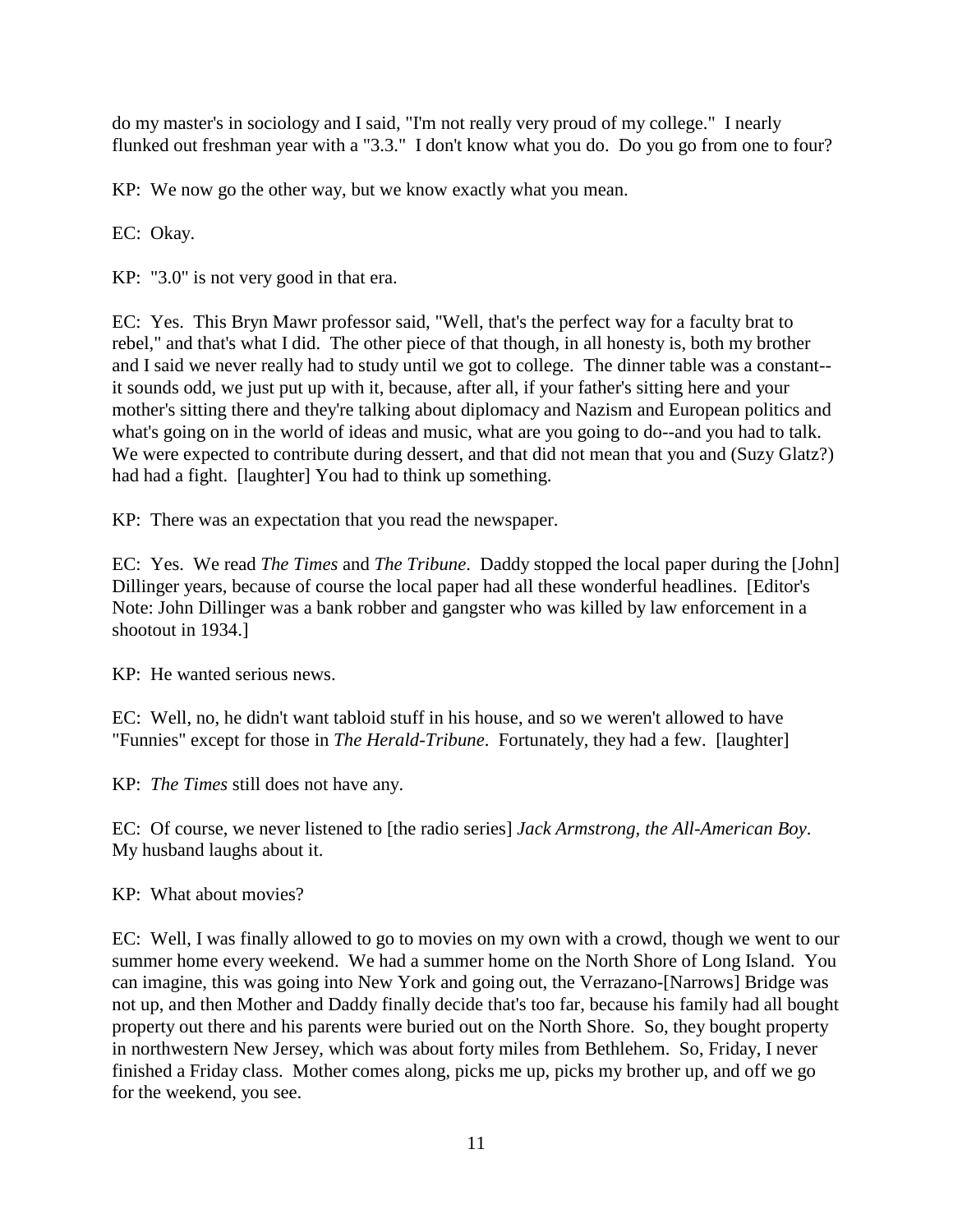KP: You spent the weekends in New Jersey.

EC: Well, it's gorgeous country. I'm sorry we couldn't hang on to it, but the taxes were horrendous. It's in Warren County, about three miles from Belvidere, up on a hill. We had a hundred acres, and we could see all the way through to the [Delaware] Water Gap. We had Wind Gap and Water Gap and then through to the Poconos. [The property was] totally private. We had a pond, which was about a hundred-by-125 feet. We swam and had a tennis court. I would take about three friends out for a month, and Al would have three friends. I would live in the barn, which had sort of an apartment in it, and he would live in a tent. We went home for meals. [laughter] [Editor's Note: The summer home of the Hughes family was known as Glory Hill.]

KP: It sounds like your father did okay during the Great Depression.

EC: Very well, not very well, but …

KP: By the standards of the day.

EC: Oh, I'm sure that his salary, at that point, and he had a chair, Clara H. Stewardson Chair, so my bet is it was somewhere around eight thousand [dollars] a year.

KP: In the 1930s, that was an enormous salary.

EC: Now, they lived very, not impecuniously--how should I call it?--frugally, yes. We traveled, but we never went to Europe during that time. Father was vehemently anti-German once Hitler came to power. One of his brothers went back to England and lived and was there during the Second World War, but everybody else stayed here and that brother also had a crazy life. The only job I know of that he had was as secretary to the President of Mexico, and then he went back to England and I suspect my other uncle supported him and my father. So, you've got some sort of crazy--I guess, if I were to put it in short sentences--it was academic. It was more than a little separated from ordinary culture, simply because of the age of my father and his particular egocentricities and also somewhat of my mother, who was a very reserved, proper soul, and their interests, which were music and art and literature and learning. You read; you didn't listen to the radio. [laughter]

KP: You read and you went to performances, it sounds like.

EC: Yes.

KP: You did go swimming, you mentioned.

EC: Oh, well, yes. Well, I had three swimming suits and maybe one dress, if I had to go to Sunday school. I never liked Sunday school, but if I had to go, my parents sent both of us.

KP: Did they go to church?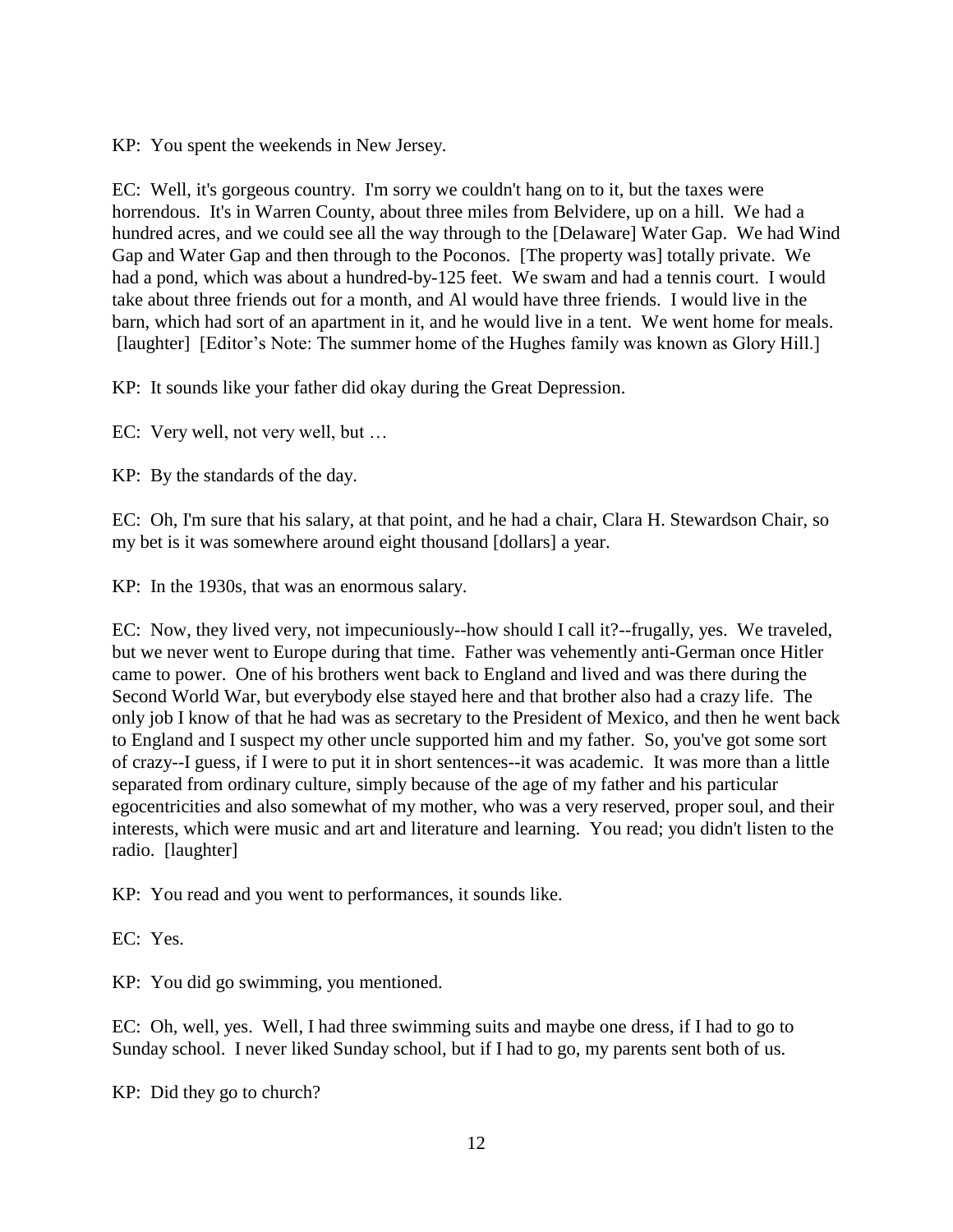EC: Never, never went to church. Father became a Unitarian in this country and then went back to being Episcopal because he became a consultant to the House of Bishops. He did a fair amount of writing on churches, one of which I think is a very good article in *The Review of Religion* talking about, "Can you have a secular religion, like Nazism?" He ended up by saying, "Or do they exist simply because people allow them to exist?" Literally, he was saying that. He did not go back to church until he retired, and then he became involved in church, I'm sure to stay busy, and they were Episcopalians.

In later years, after his death--Mother didn't know, this is the communication pattern--we ran into somebody who suddenly looked very familiar to us and had been married by the bishop, as I had, and so forth. We tracked it back. He'd been a student of Father's. We all wondered why Father left the Episcopal Church in this little town, which turned out to be great that he did. This man said, "Well, don't you know why?" and we said, "No." He said, "Well, he had flunked this man, the new minister, when he had been in pre-theological at Lehigh," and he made life so miserable for Father that he just quietly resigned and became a Presbyterian and Mother became a Presbyterian. They sang in the choir. He had a group of young PhDs who wanted him to do the adventure of ideas of Whitehead's book, and so he was perfectly happy. I don't think he saw organized religion as necessarily the important thing as to be in community. He and I used to argue that, because I wouldn't go to church unless I was being paid to sing and I did. That's why I went up to see the Dutch Reformed Church, because if you sang solo, you got ten dollars a week and if you just sang in the choir, you got six. That's how I got money when I was in college. [laughter] [Editor's Note: In 1941, Percy Hughes wrote "Is Whitehead's Psychology Adequate?" about the English philosopher Alfred North Whitehead.]

KP: I have interviewed several people at Rutgers who were faculty brats like yourself. One of the things they have alluded to is that you spend a lot of time on college campus.

EC: Yes. Well, why not? You go to the library, you go to the swimming pool, you go to the gym.

KP: A lot of your friends are the faculty kids.

EC: Yes. It is in that sense. Incidentally, Rossi, Alice Rossi [sociologist and feminist author] has written a wonderful book--it's out-of-date now--about faculty children, particularly faculty children of New England faculty, that the girls are never raised to be anything but individuals and to function productively. You see most American girls aren't brought up that way, even today. It's clothes and going to the mall. All I can think of is if the mall had been around when Father was there, I doubt that I would've made it there, and movies, we went if he approved and it was hilarious. He had a flashlight. I can remember parking the car. Father would go very [fast]. He was a great walker. He used to walk fifty miles a day in England. Here, incidentally, he would walk first, then my brother, then myself, then my poor mother, who was a lady. We would enter the theater, and Daddy would not let the usher seat us. This was in the days of ushers. He seated us, and, if the picture wasn't something he approved, we all got up and left, which made quite [an impression]. The whole city knew who we were. It was a little embarrassing. [laughter]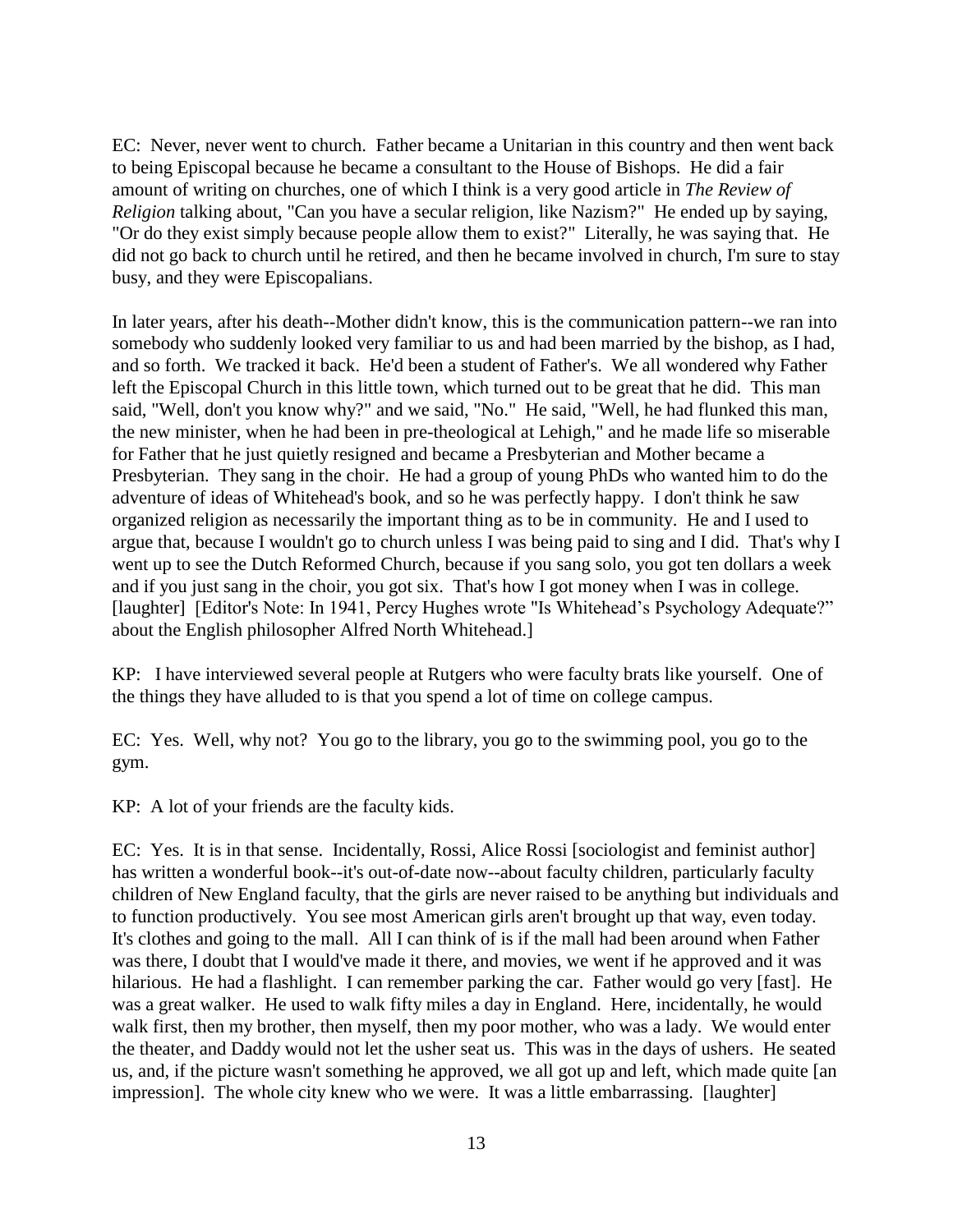KP: You have spent some time reflecting on your childhood. In some ways, it was against the cultural grain at the time.

EC: Yes.

KP: How aware were you of this growing up?

EC: I think I was aware of it in [that] I felt lonely. I'm not sure that I wouldn't have felt lonely anyway. I think I'm a very introverted kind of person, for all the fact that I can express myself, let's put it that way. Sure, I fought bitterly. Father and I had terrible fights. I ran away once at the farm. I was very smart; I just went to the edge of the property. [laughter] My mother came and collected me and felt badly about it.

One other time, I ran away because my brother and I had this terrible fight, and he was one of these--he was a very good-looking man and he was on the posters for the US Naval Air Corps. Being dark, I was very dark, dark eyed, and he was blue eyed and blond haired. Everybody thought he was the English child, and I was--I don't know what I was--but I certainly wasn't the English child. He was always very well behaved, and I wasn't. One time, he blew. He really blew. All I remember is [that] I was sitting, yelling at him about something. All of a sudden, I was on the ground, being pummeled. Mother collected him and got him off, and off I went. It was one of the interesting moments. I came back on my own, sort of and went to my apartment in the barn, away from the main house, old farmhouse, and my father came in and literally tried to explain sibling rivalry to me. It was fascinating. As I think back, I knew something very important was happening, but I couldn't figure out what it was, you see, because this man was a psychologist, but they are with their own children not the most [understanding]. Well, I was sent to a private school as well as a public school. I went two half days to the private school and four days to the public school. See, I reveled in the difference, I think is what I [did]--you've asked a very good question--and agonized over it. It was top or bottom.

KP: Yes. I would also assume you were in the private school with some of the sons and daughters of the Lehigh elite.

EC: And Bethlehem Steel.

KP: Bethlehem Steel.

EC: I grew up in a home that thought that Bethlehem Steel executives were lower class. They had money but that was all.

KP: They had no learning.

EC: No learning, although all of the presidents of the major steel companies had graduated from Lehigh, at the time, 1899, sort of turn of the century. Class was judged very differently, and, to this day, I have to be careful when I'm thinking in terms of class and I've been called on it.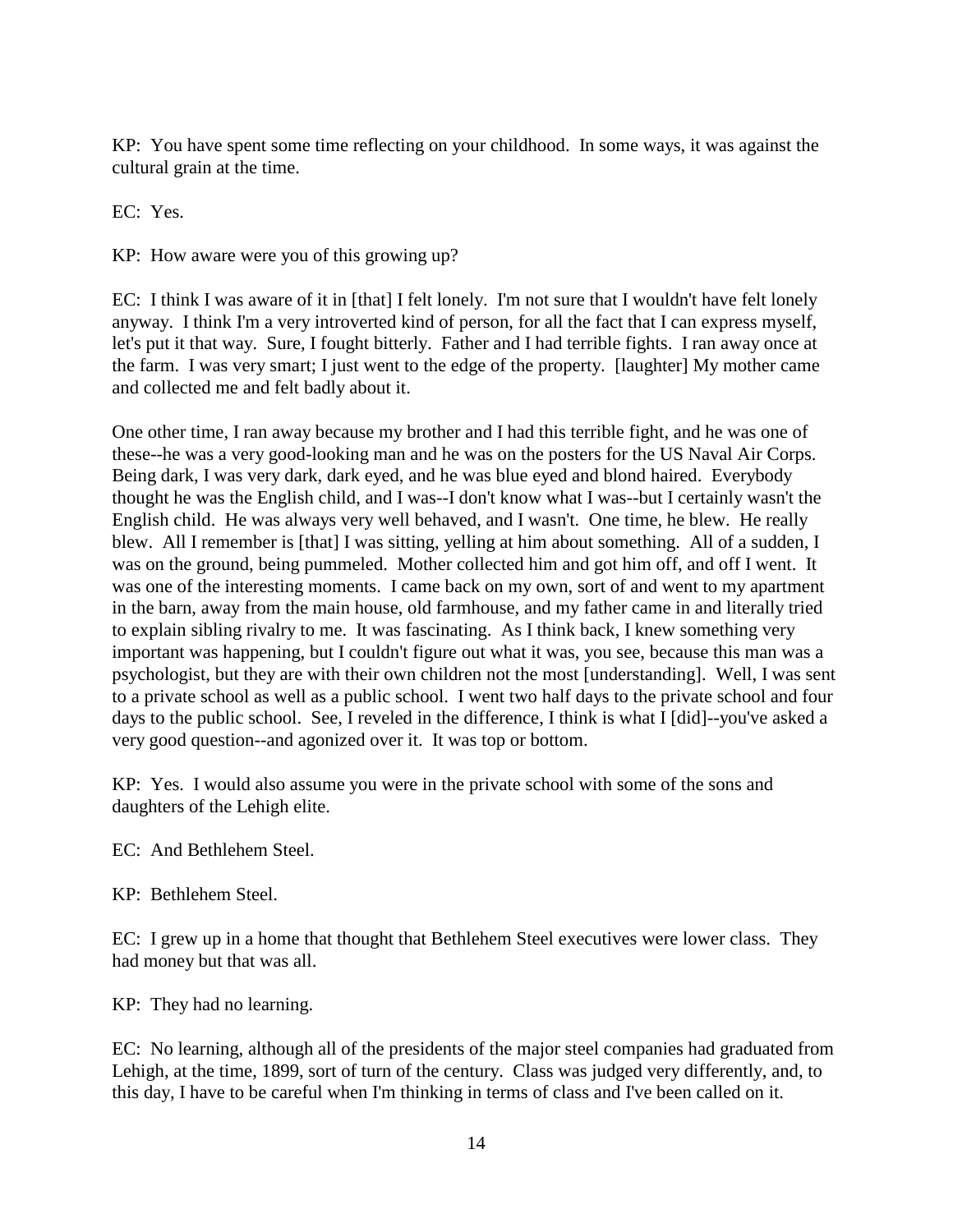People have said that some of my reactions are the reactions of someone who had a very comfortable life.

-------------------------------------END OF TAPE ONE, SIDE ONE---------------------------------------

EC: I was in rebellion and thankful for all the importance that I got from this family. I'm sure that's been part of my personality. I looked at things at NJC that other people didn't. [laughter] All of a sudden, I've thought of things that I hadn't thought of, yes.

KP: You mentioned your father was very anti-Nazi. A lot of people we have interviewed really had no sense of world affairs until December 7, 1941. You had growing up a good sense of what was going on in the world because of these dinner-table conversations.

EC: Well, I can remember, I'm not a praying person, but I really remember praying from '39 on that we'd get into the war. I knew a number of people, Americans, who'd gone over to be in the RAF [Royal Air Force]. I also knew English people, because of course, as you know, there was communication. Also, I think the other thing that happened in my life, mostly I dated Lehigh guys, even though I was much younger.

KP: In high school, you were dating college men.

EC: Yes, college kids, but it wasn't--was it a date or was it I was a cheap date--and it was, "Okay, this is Percy Hughes' daughter?" I never saw what was going on at Lehigh. The first time I ever got into a mess, walking into a room where a girl and a boy were in bed was at Rutgers, at the Deke [Delta Kappa Epsilon] House, and I can remember, "What do you mean this goes on?" [laughter] Lehigh was much worse probably. The first person I ever went out to have a date with was a Japanese, whose name I can still remember, (Takiako Shintako?).

KP: How old were you when you had your first date?

EC: Sort of fourteen, thirteen, fourteen.

KP: It is interesting that your father did not mind you dating.

EC: Oh, but it wasn't a date in his eyes, I'm sure. We would go to a wrestling match--you see, we were on campus--go to a wrestling match, go to a tennis match, go to a concert at the chapel, go to a football game. That wasn't a date, but I could call it a date, you see. I didn't ever tell him that, and I learned, I guess senior year in high school, I certainly learned to drink [laughter] and did it not often but I did what I wanted to.

What I recall about the house parties here, and I didn't go here very much, was something we called "Purple Jesus." Does anybody ever define that? It's Green River Gin, which was a dollar a bottle, and it was grape juice. Well, of course, it knocked you right on your ear. Also, you could date in Princeton and never see an ABC man. You know what I mean by an ABC man? Alcoholic Beverage [Commission]. We would go to the CT [Corner Tavern] here after a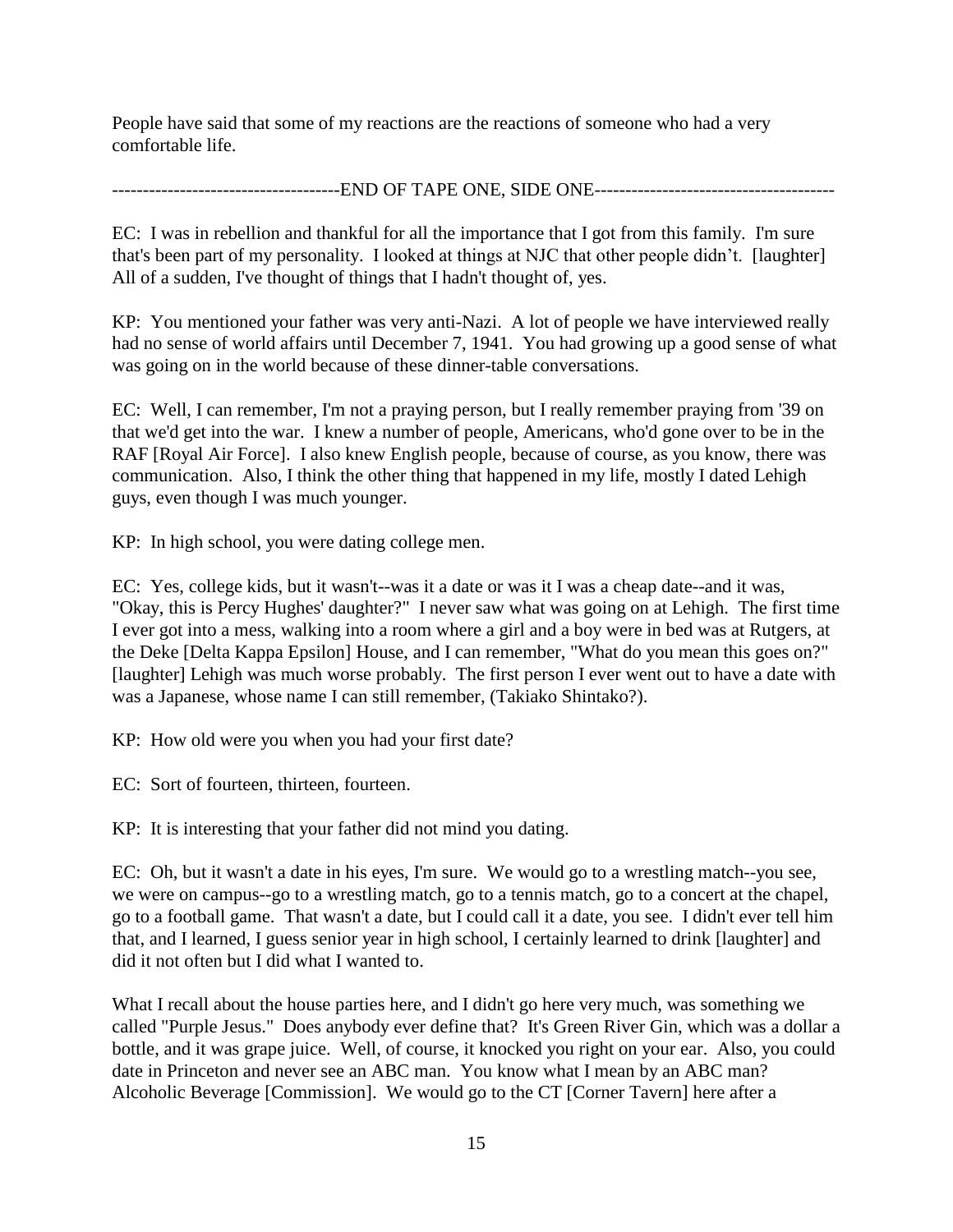weekend, and usually at the end of a weekend, I was drinking ginger ale, smart that I was, they would come along. The ABC men would come in on the top floor, the main bar, and they would come past all the tables downstairs. Just everybody who had a drink that was legal or who wasn't drinking, you'd pick up your glass and they'd just go, "Whoosh," into these--they weren't copper, probably, but they had tin--so that if there was liquid, it didn't go all over the floor. Well, one time that happened, and I was drinking ginger ale. The ABC guy took it, asked me how old I was, and I said I was sixteen. Of course, he was delighted. He took it, and, of course, it wasn't anything. [laughter] Isn't that awful? I was so pleased. See, Mother and Daddy didn't drink, and I understand they stopped making wine--they loved wine--after I came into the family, because I insisted on sampling it. My brother, of course, being told not to, didn't. What are you going to do with a brother like that?

KP: I am curious, why did you choose NJC? Why not Radcliffe?

EC: Yes. Father and I had a real battle before I went to college, because I never studied. He had to tutor me through freshman Latin, because I didn't want to learn it. I had a daughter just like this, so I was not surprised, may be genetic. [laughter] We had a battle, and he would not send me to Smith. I was entered at Smith, and [he] said, "You are such a dreadful snob. I will not do that." Plus, [there was] the fact [that] the war [was] coming on. We had spent the summer in Montana convincing my brother to stay in college. Now, Al had a private pilot's license. We got back to the East Coast, and he followed and went into the Naval Air Corps. Father was furious, because he wouldn't finish his senior year. Well, as Al pointed out, he would have been drafted immediately come December 7th, so he'd done the right thing. It was also that Father wasn't terribly well. Mother hadn't been well for years, and Smith was a considerable distance away.

I went to college every year on the train, and it took four hours from Belvidere, New Jersey. You had to go into Trenton. You could barely [make it by train]. Mother and Father were not going to get extra gas. My brother would come home, use eight gallons, he had ten, and they would give back two gallons to the ration board. You queue up in England, and Daddy and Mother were very much that kind of person. They never used anything from the black market. So, I suspect it was that. I think they were really scared, and they should've been because, boy, I came to NJC and I just had a blast. [laughter]

KP: I cannot resist.

# EC: Go ahead.

KP: I have mainly interviewed men from Rutgers. The stories come down two ways in terms of the relationship between NJC and Rutgers, particularly fraternities. Many, which I think is partly true, portray a very innocent age where all fraternity parties are chaperoned and some have denied that there was any drinking on campus.

EC: Oh, my God, but it depends. I would venture to say there may have been fraternities--I never met any--but there may have been.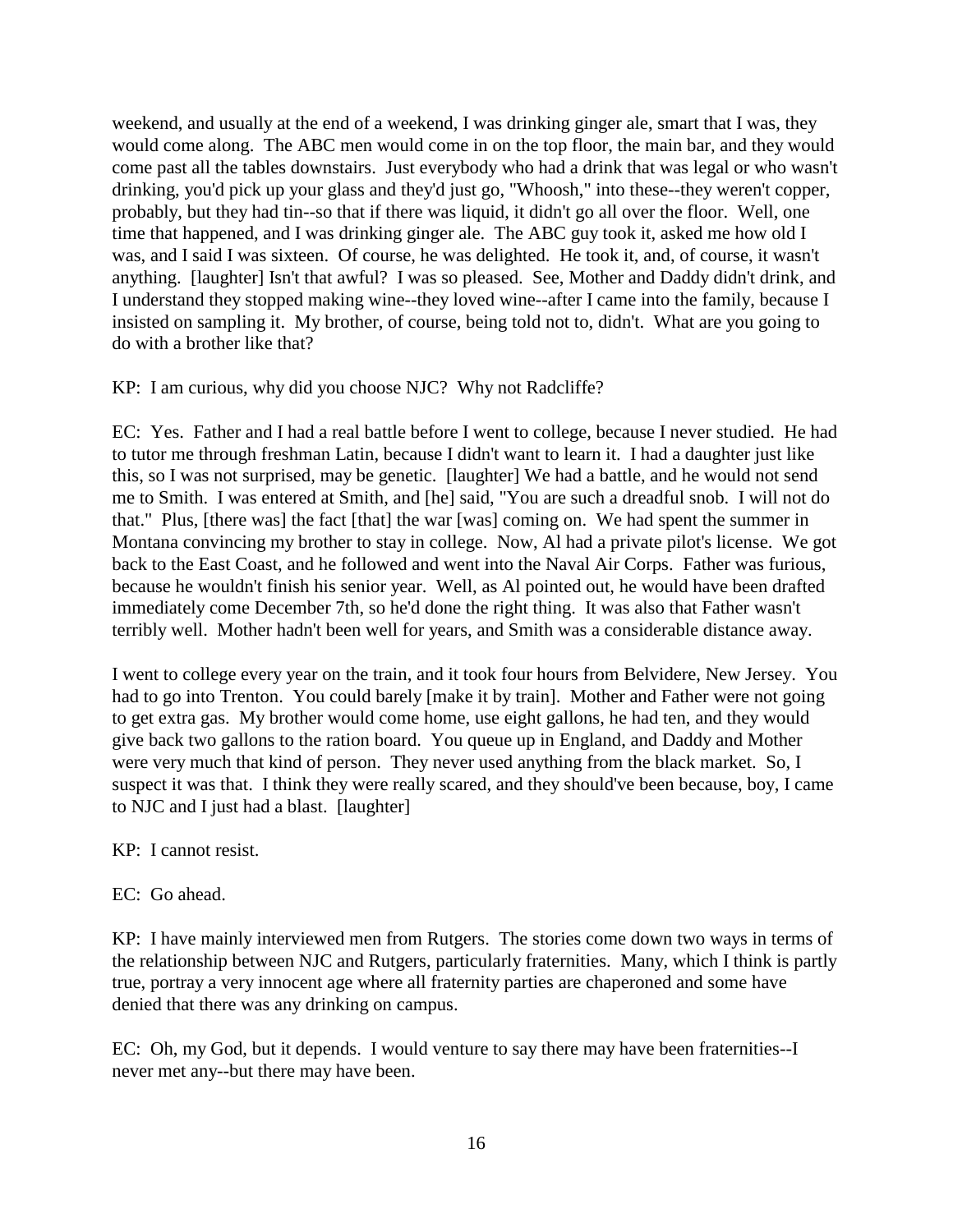KP: Then, you get the other story, where it is usually other people who do it, of a lot of partying.

EC: Oh, listen, I passed out at the Deke House, no question about it.

KP: There was actually quite a bit of drinking going on and they were trying to keep this hidden from Dean [Fraser] Metzger, the Dean of Men.

EC: I didn't even know who he was.

KP: Some will even admit there was some sleeping around, although it is obviously not the same level as today.

EC: Oh, there was.

KP: There are two different versions of Rutgers.

EC: Well, let me tell you. I'm not sure. This goes on the Internet. That's all right.

KP: We do not need a recount.

EC: Let me give you an example that I think will tell you where I'm coming from, and so you can make a decision as to where my story fits in. I really have enjoyed what you've made me do; this is a part of my life. I have never been able to stay in a group. It may be that the groups may never have allowed me to. [laughter] That's a possibility, don't forget. I've always sort of known four or five--and this is particularly true in my married life, but I now see that the pattern started early--I knew a group of very attractive, very sharp gals that dated all over the East Coast, as did I. Some of them slept with people and some of them didn't. In those days, UVA [University of Virginia] and Duke [University] were just absolute party schools. I can remember dating at Naval Academy, the drinking going on at the Naval Academy. I dated West Point. I just happened to date a guy that didn't drink, so I didn't get to know that particular group. Quite frequently, it was people who had a fair amount of money and who had a fair amount of apparent sophistication, because I came across, I'm sure, as being terribly sophisticated and was so green in other ways, not having known teenagers closely, except my own little group.

I can remember one chat I had with a French professor, a young French professor, and I'm sure he was trying to be sort of smart-alecky and sophisticated and, unfortunately, he chose me and I could play the same wavelength. I cannot remember whether this was freshman or sophomore year. I just hated to go to French. I had spoken French as a second language, and so it bored me. They finally took a couple of credits away because I was so bad. [laughter] At any rate, this young professor said to me, "How many women do you think are virgins on the NJC Campus?" which was really an untoward comment. I just gave an equally untoward comment back and said, "Oh, about a third." Well, he absolutely flipped. [laughter] Now, I would bet it was somewhere between--I think that probably people who did have real relationships and slept with people, I would think it has to have been about twenty-five percent, at least, but that's an educated guess and I'm talking about freshman year and sophomore year more than junior and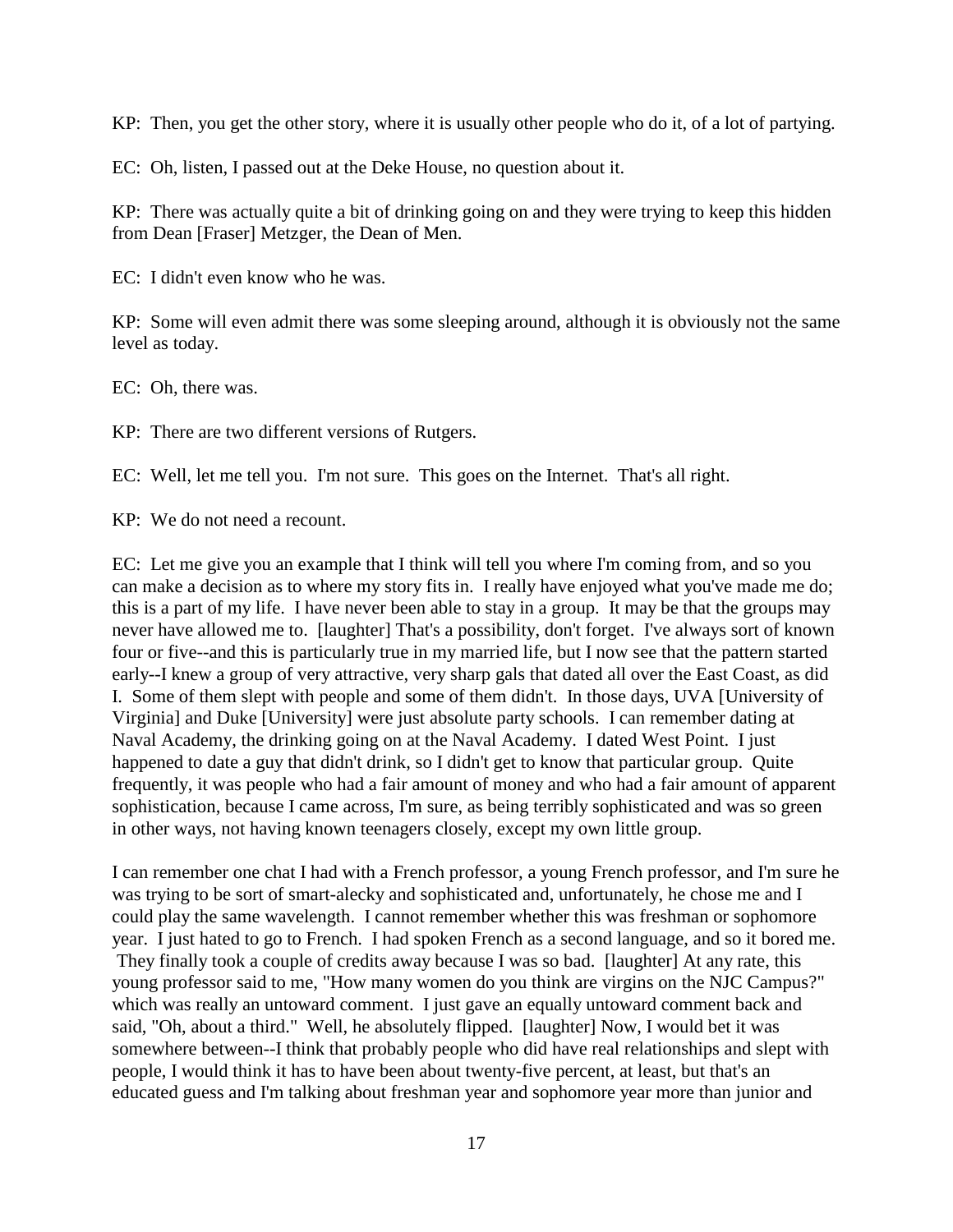senior year.

KP: One of the things that both Laura and I have done is go back and read the *Targum*s for these interviews. Compared to today, there are very few rules. There is no *in loco parentis* any more.

EC: Yes.

KP: In your era, particularly for NJC but even for Rutgers, there were a lot of rules. Men were not allowed in dormitories.

EC: That was true at Princeton, too, you see. There were no cars at Princeton. If you went out with someone from Princeton and they had a car, what they did was hire one of the cars from a funeral director. You always hoped you were dating the guy that drove, because you sure didn't want to be on the slab in the back. [laughter] You'd go along a roadhouse in New Jersey and here would be a … [laughter]

KP: A bunch of hearses.

EC: There were no rules at Princeton Theological [Seminary]. That was one of the greatest experiences of my life in getting to realize what life is all about, because at Princeton, you were out at six o'clock.

KP: Really?

EC: Oh, they kept [that up]. Now, I'm sure there were ways of getting around it occasionally, but I never observed it or I never participated in it. [I] got to Princeton Theological and was dating a guy there. We were playing bridge, and, all of a sudden, it became perfectly obvious to me that there were no rules. I could stay all night, and, boy, if that didn't put me through the ropes to get out of there. You see, all you need to do is say that I have all this opportunity and then I'll probably back up and be conservative, unless I'm really interested and I wasn't interested in this one. He was very good looking and he was a Presbyterian, as they all were in those days. Now, you don't know what they are. I'm probably low, as I think about it, it's probably twentyfive to thirty-three percent. When I was a house chairman, I'll never forget one time, you had to make sure that people were in, and, of course, there were special [permissions] all the time. This one gal, who was a sophomore, was dating a Norwegian sailor, wherever she'd met him, and they were going to New York. I knew they weren't coming home until two, and what you did is, you set your alarm clock for two or two-thirty. They would come in, change the alarm to what you wanted and put it inside your door. Well, the alarm clock went off, and, unfortunately, I woke up and I sat in that room and thought, "What the hell am I going to do? This gal isn't back." I really don't like rules. I was in a small house at Douglass, which is now called what?

LM: Corwin?

EC: Corwin, yes. I knew I had to get dressed, and I had to get out and get over to the campus director's office, because, surely, I had to [report this]. I really worried that something had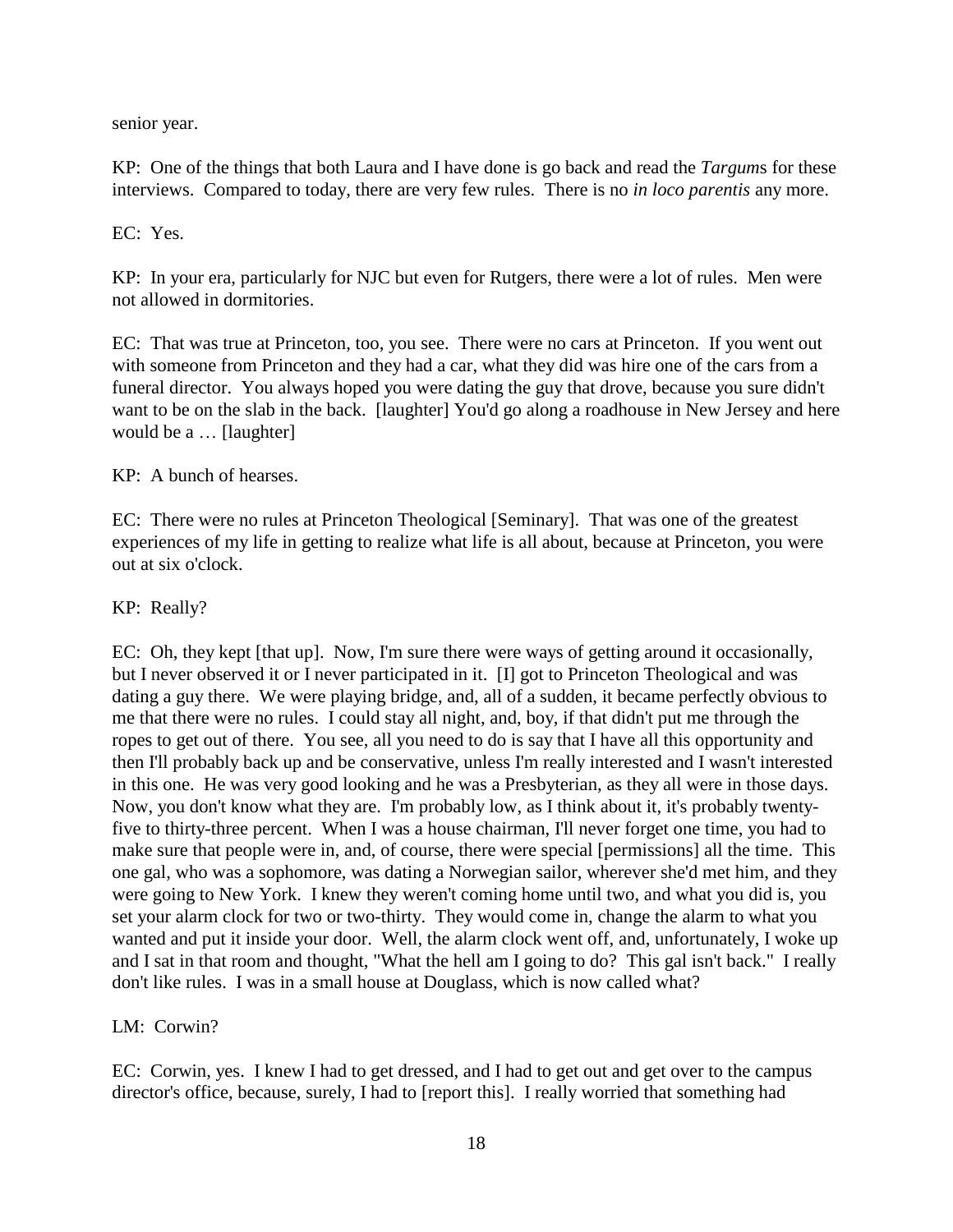happened, because there were lots of Army people and Navy people and stuff. New York had a brownout, so you couldn't see lots of times. So, I took my time. It was about three or threefifteen, I got down, and I finally decided I had to put on my coat and stuff and get out and get to the campus director's, and she [the sophomore] was sitting on the front porch steps. I thought I was going to kill her. I said, "Why the hell didn't you just turn off my alarm, put it in the room and sit in the living room and talk?" [It is] interesting what rules do to you, you see. I didn't care what she [did], "So, stay." I went back to bed, [laughter] but I'd lost two hours of sleep. You're right, there were [more rules].

KP: I have been just struck. Jean Comeforo from NJC Class of 1945 told two wonderful stories, and I would be curious about your thoughts about the NJC Dean of Students Leah Boddie.

EC: Oh, God, yes.

KP: Jean will never forget some of the women at NJC married during the war. There was some real, I get the sense, pressure to marry if you were dating a serviceman.

EC: I never knew that.

KP: Some did marry. I do not know if there was pressure.

EC: No. If you lived on campus before my …

KP: You could not be married, I know.

EC: You could not be married and live on campus until the end of my sophomore, no, my junior year.

KP: She said that the number of married women increased, and apparently Dean Boddie told them they were not to talk about what went on.

EC: Oh, absolutely. That, I know. Listen, in the house where my house chairman--and I can't even remember which year this was--she got married, so it must've been my junior [year]. Someday, I've got to go look this book up, because this is really ridiculous, if I'm not mistaken, it was called *Sane Sex Life* by Dr. Long, a Dr. [H.W.] Long. Well, the language was unbelievable, [laughter] and so we're all down at the butt can [toilet] reading this, you see, with this gal who's going to get married. There, she went off and got married, never talked to us again about it. [laughter] I'm sure she wouldn't have anyway, you see, but we were just doing our thing. We were getting her prepared for marriage. [laughter]

I guess one of the funny stories you should hear is [that] my freshman year, there were a number of us who were debating whether we were going to stay virgins. This was the big issue, and we're sitting around the butt can in one of the big houses where the campus director lives. As a matter of fact, it was another faculty brat, and Jan--I can't remember her last name--who was a missionary's daughter, and myself. We are arguing this up and down. Oh, you can't imagine. I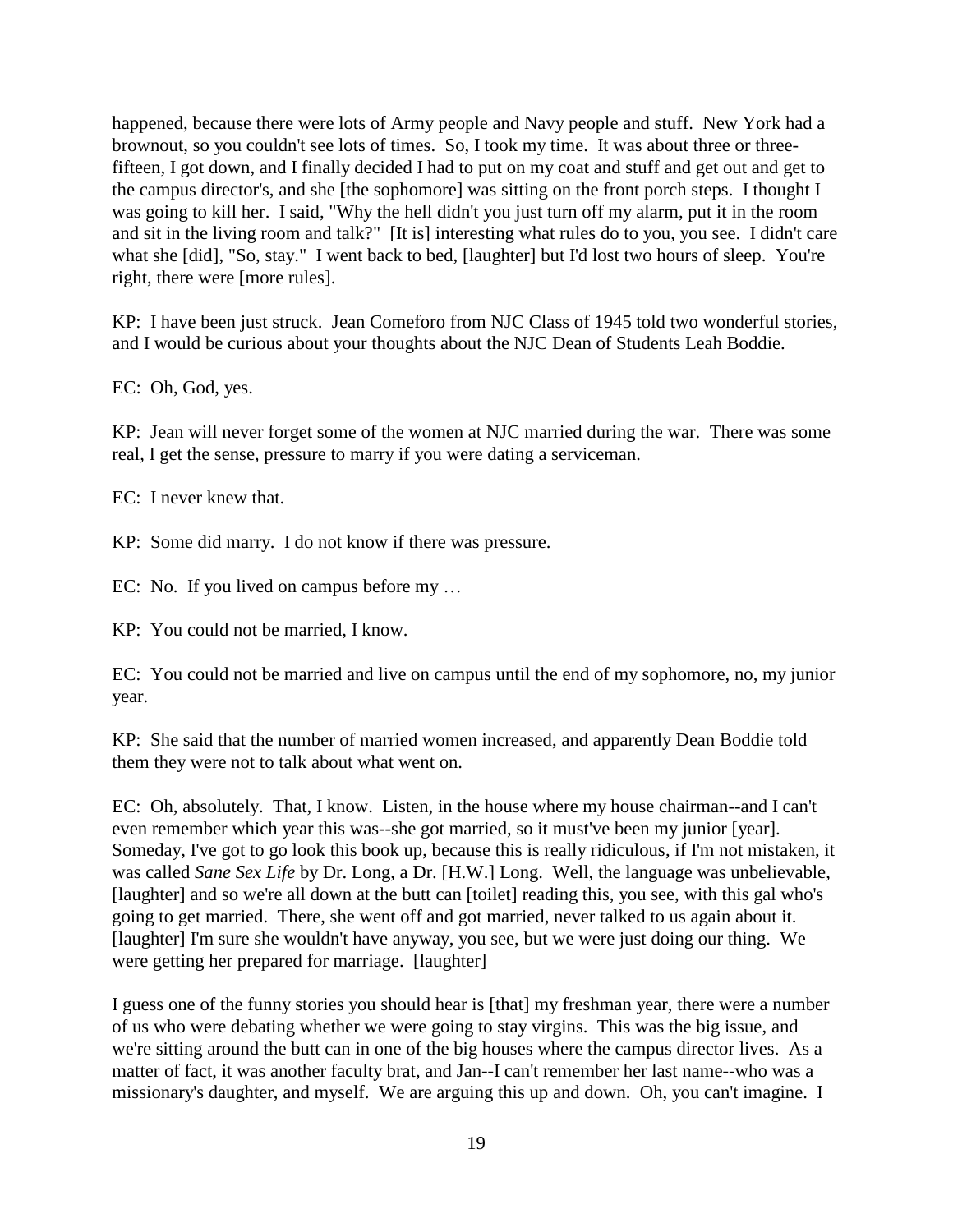wish I had a …

KP: Is this an argument based on fitting in? Is it an argument over education, over morality?

EC: I think it was primarily morality, and did we really want to find out. We'd talked to people who had, and it was terrific, you see. This was an experience you needed to have, [laughter] but it was mostly morals, I think. Of course, this is 1941 or '42, and, if you have a mother who has imposed her moral values--and I surely had and these other gals did--if you get dressed in the proper clothes to go somewhere, you can imagine what this entailed. Well, we finally discovered that we were under the heating pipe that went right up to the director. [laughter] So, we changed our venue. It was awful. There was a lot of talking and a lot of concern.

I think we all talk about drugs now. There were lots of drugs around, not necessarily in college, but I sang with jazz bands. Look, those guys were high most of the time in New York, at the Cotton Club, elsewhere, so that part of it is [that] you don't talk about it. This business, "Do it, but don't tell," is--I don't know why everybody gets so upset by [the policy of "Don't Ask, Don't Tell" of then President Bill] Clinton--this is classic.

KP: It has been curious, because I had a Deke member who basically denied that there was drinking on campus. I did not call his bluff and say, "I know about your house." People have told me about the house parties.

EC: Well, the Deke House, certainly. That was the only house I dated and the guy I dated was a senior, and there was certainly drinking. They came by their epithet probably, "The Drunken Dekes." Look, I didn't know anything happened at Lehigh until my husband and I went to chaperone the Psi U [Psi Upsilon] house the first year I was married. I never saw anything like it. It was open season [laughter], and that was 1947. So, that wasn't much later than when I was in college in '45. After '41, I only dated one other Rutgers person, and that was George Schmidt's son. He was a DU [Delta Upsilon]. We never dated at Rutgers, because he was in the Navy at that time. My knowledge of Rutgers is probably less than almost any other men's college. [Editor's Note: George P. Schmidt served as a professor of history at NJC. He retired in 1960.]

KP: You mentioned some of the places you dated.

EC: Yes, and they were people I knew. I could make it sound sophisticated and probably did in college, but they were all people that I'd grown up with or had met some other way.

KP: For example, you did not take a road trip, say, to the Naval Academy looking for dates.

EC: Oh, no, oh, Lord, I wouldn't have dreamed of that, you see. You went to the Point if you had a weekend, because in the first place it was very hard to get housing. They had to get you housing way in advance. I went twice to the Naval Academy. I went two or three times to West Point. During the summer between my freshman and sophomore year, I met a man from Harvard and was pinned and broke up by the end of my sophomore year. That seemed to be the smart thing to do. It was mostly Princeton and Princeton Theological and Colombia, which were easy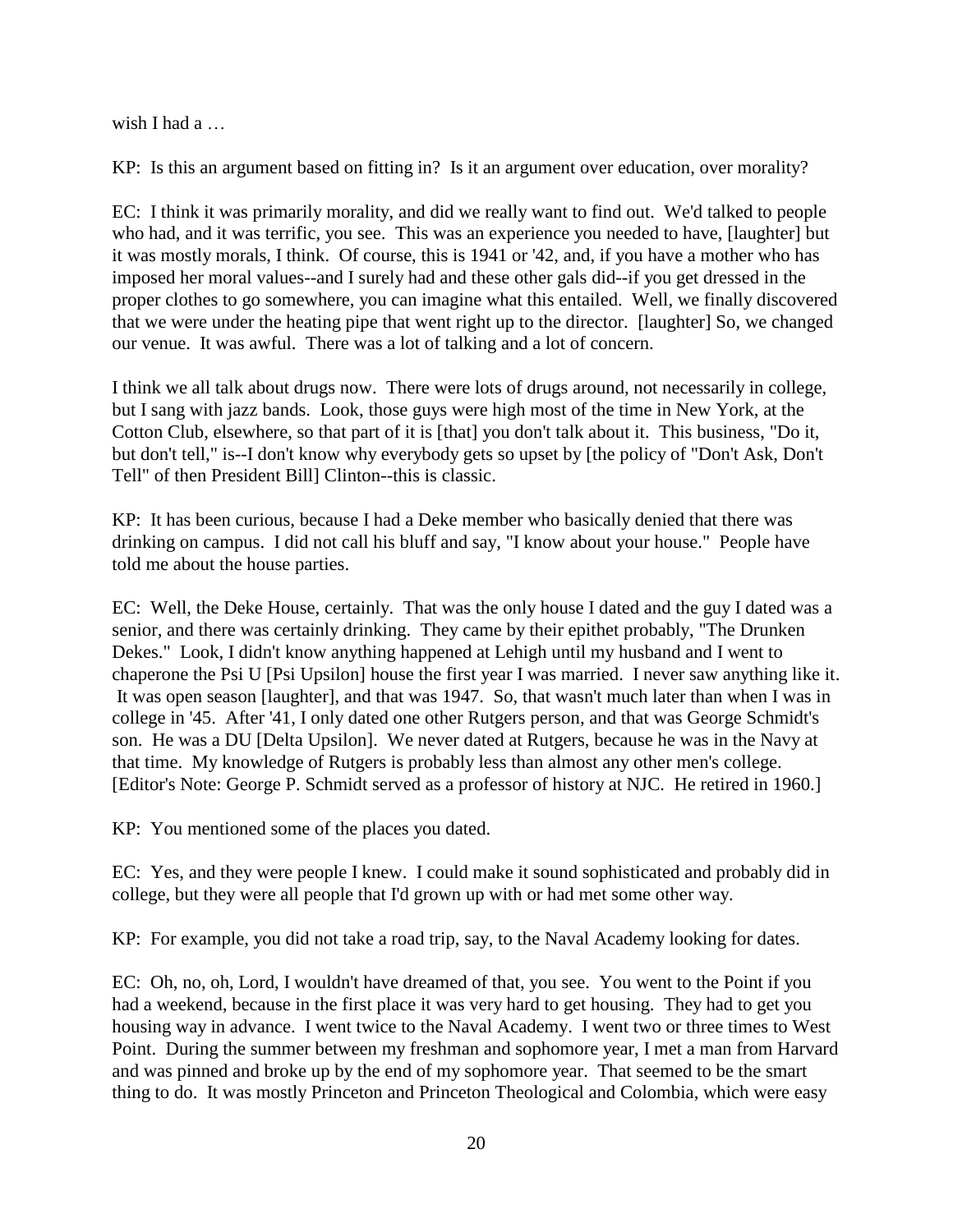to get to [by] busses or trains.

KP: You entered NJC in September of 1941. It was still peacetime for the United States, although you were very conscious of the war.

EC: Yes.

KP: I want to ask you about politics, but, first, one of the things we have noticed at both NJC and Rutgers is that it was a very ritualized world of college. Some of it was very unintellectual, although it does build community, particularly the freshman hazing, the dinks, the special outfits you had to wear, the rituals. What was your reaction to all of these rituals of a first-year student? Douglass is actually very good at maintaining some of these rituals. The Sacred Path is still a Douglass tradition.

EC: That may be because the alumnae insist on it, I don't know. I don't know whether that comes from the students or not, yes.

KP: You also have the Christmas Yule Log.

EC: Yes. Also, you can't walk on Sacred Path. Can you walk on Sacred Path?

LM: You can walk on it.

EC: Well, we couldn't. I broke a few rituals, but I never broke the Sacred Path, or I walked alongside it if I did. You had to wear skirts to Cooper Hall. As I said, I was on supervised rest. I was forever getting pneumonia or something, and it probably was a wonderful way of getting attention. It was another world. I didn't object. I remember, if I had to look at it with eyes from that age, which is very hard--I mean, God, at sixteen, what are you, you're an idiot--it allowed you to see people on campus who were you, you see, so that in a way, it wasn't community so much as, "Gee, there's somebody you could talk to who might feel as lost as you do or who wasn't part of the puzzle." I broke the rule about wearing [a skirt], and I got reported for it, of course. You were not supposed to wear ski pants. and, of course, ski pants weren't anything elegant. They were just heavy wool. Boy, they were warm, and, of course, we didn't have lots of great heating. I can remember that's when I started to learn to sleep with a heating pad. This was the way you stayed warm, outside of having three or four blankets on you. So, you'd get real smart. You'd leave a skirt that you didn't give a darn about and you'd leave it at Cooper, you see, and then take it off. You'd come in in your ski pants, pull them up. Well, of course, you looked like this, you see, [laughter], and so somebody who doesn't like you is bound to say, "Report yourself to Honor Board." I don't think I objected very much.

KP: You rebelled.

EC: No, I rebelled at things that seemed to cut my options. I didn't have to wear them off campus. The rules on the whole [were fair]. Coming home from the library, well, the library closed I think at nine, well, that was about as long as I wanted to stay in the library anyway. It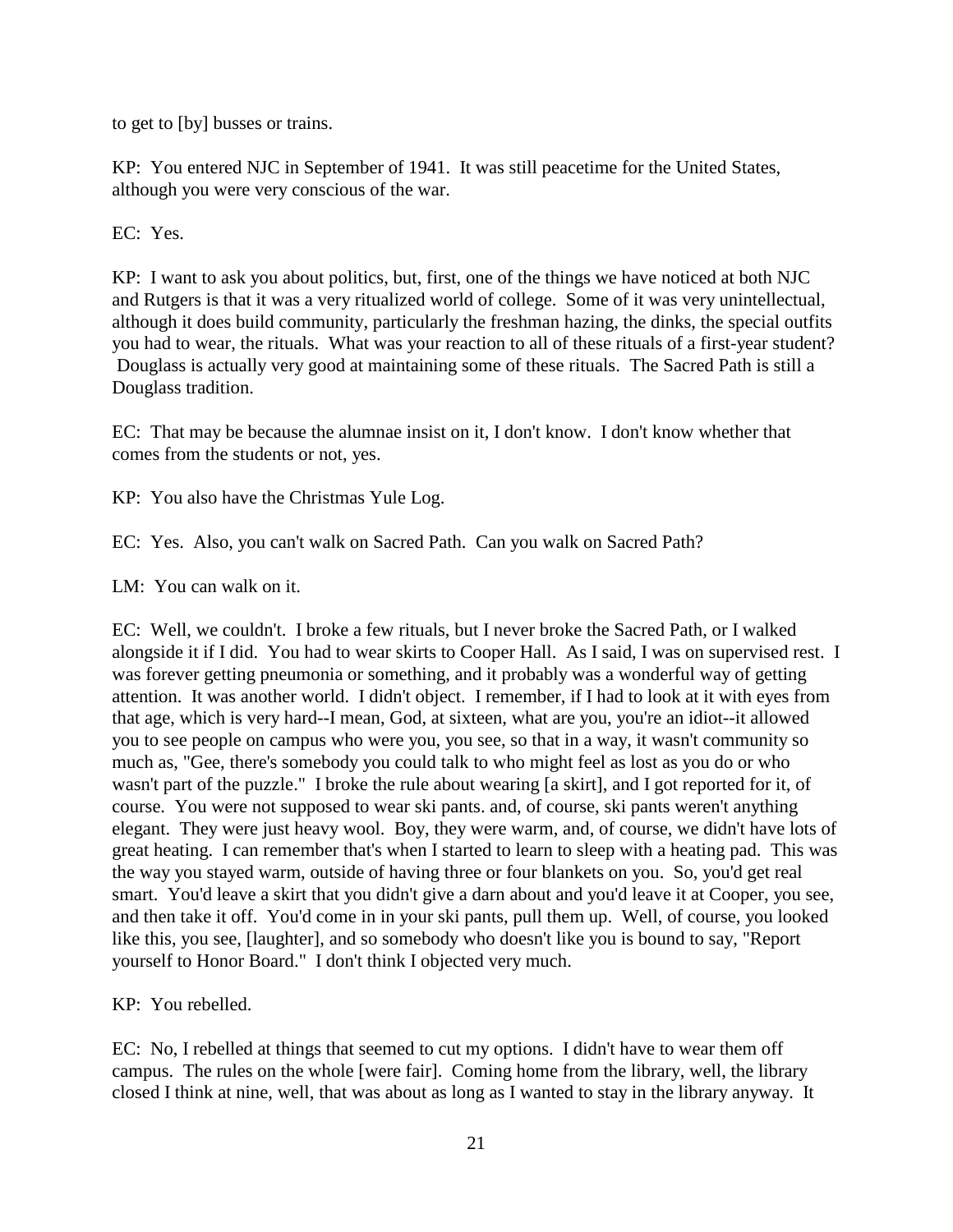wasn't a good library, and I knew that. I don't know if it's possible today--I loved the lack of proctoring, because I'd never been proctored, really, so that that fit me, my idea of freedom.

KP: One of the rules was that if you went into town, you had to wear a dress.

EC: Do you know I don't remember that? I don't think so, in '41. I think I came when you didn't have to wear gloves; you didn't have to wear a hat. I came right after that, I think. I don't recall. We'd go down to the spa or go over to Mary Lou's; Mary Lou's? I think it was Mary Lou's, where we got--she made the best cinnamon toast--and we played bridge all the time. In a way, what you have to think your way back to, Kurt, is [that] there weren't many pants to wear other than blue jeans. I've never even owned blue jeans. I don't like them; I don't like the fit. Obviously, my body doesn't work as well as somebody else's. I've always worn something like sweats. I don't recall anything. As long as we were on campus, we could wear what we wanted.

## KP: Except to dinner.

EC: To dinner, and I fought that one and I'm perfectly happy to tell them. When I lived on Gibbons, there were open fields from Gibbons to the main campus, to college campus. I remember one time when I was coming down with strep and the security guard or whatever we called them followed me home, because I was apparently saying things like, "Just let me get home. Jesus Christ, let me get home" [laughter] because it was so cold and I had a temperature of about 102 [degrees]. They didn't believe I was ill. They put me in the infirmary on the third floor finally, and I hallucinated. I had a temperature of 104 the next morning, and they were in real trouble because I was in trouble. Of course, they immediately called my parents, and with a medical emergency, you can get some gas and they had to come down and get me. I was out for about six weeks. So, the ski pants I could argue and did. They didn't say anything. They tried to, I guess.

LM: You mentioned that when you came to NJC, you tended to become friends with people who had similar family backgrounds. Were class distinctions very prominent at NJC when you arrived? Was it a very noticeable thing?

EC: I guess we all knew the people who waited on tables were on scholarship and were getting money, but they were the top kids in college, so what are you going to get class conscious about? [laughter] There were four blacks in our class. I was not in a class where (Connie Andrews?) was, where the English professor apparently was so bad, just called on her constantly. Finally, the class had to rebel and say, "There are other people in this class you can call on." It was an effort to put Connie down and Connie, later, years later, told me that a math professor had flunked her and she had had to go to Columbia to do it in the summer. Actually, I think the racism, which is not exactly class, was more evident among the faculty.

# KP: Really?

EC: This isn't cricket. I had asked Connie to room with me senior year, because I was a house chairman and we'd have a suite and she just couldn't do it. She was an organist at her church, and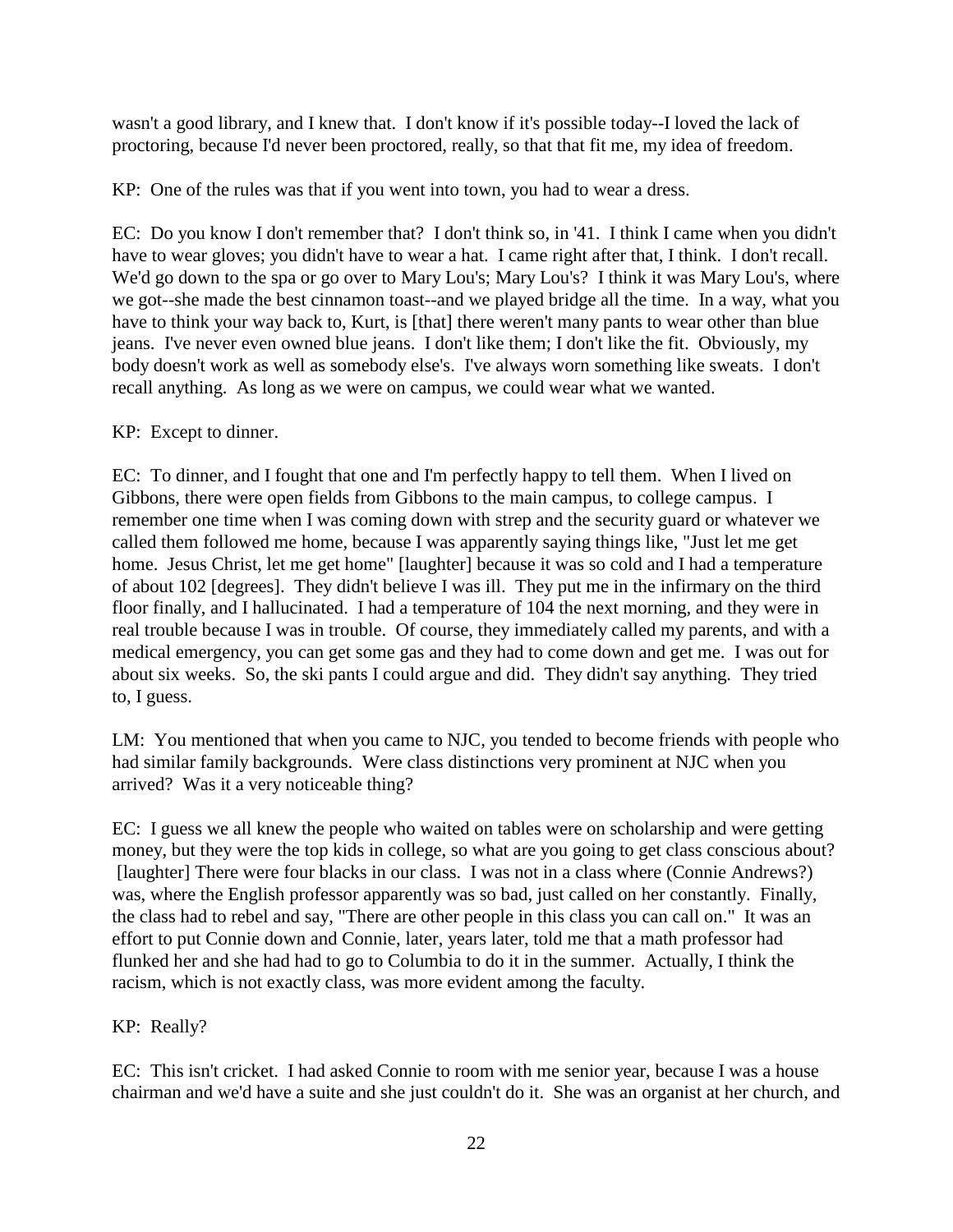it was also expensive for her. I don't know how the faculty got to hear about it, but two faculty people, that I really lost a great deal of respect for, called me in and told me how marvelous it was that I had offered this. Well, in the first place, she was, I think, an honors math person. She was a beautiful-looking woman. She was just a great gal and I guess, from the time I'd been in high school, I had become very aware of blacks, but if I had to really dig, I would say that I became aware of people who were powerless and I suspect, if you want to be clear about it, if you are the child of two very dominant parents, you feel powerless, and so that's really how I relate to people.

I remember there was one person who had a scholarship who had a fur coat, and a couple of us talked about that. This is the early [1940s], [laughter] "Well, what are you doing?" The rest of us are all in cloth coats or whatever. I'm sure people could have said that I was thoughtless and cutting when I didn't mean to be, and I'm sure I was. I think what those of us who would've been called a little bit Left were conscious of was someone who was attempting to be something they weren't. It goes back to Bethlehem Steel, and those people are really not models, role models- they just make money and it's conspicuous consumption. I think that was more, at least in my mind, what was going on. It would've been very hard to tell.

There is a good story about one of our classmates. She was taking three years of physical ed her senior year, because she just [laughter] couldn't get to class. One day, I was in the Spa having a Coke, and we looked up at the end of the store. There was this gal, gorgeous, hair all done, and she had a black coat and a black dress and was just absolutely stunning. Well, in order to get money, she used to sell her clothes to somebody. We all did it. When she had to go meet her parents in New York, of course she had to get them back and she had to be dressed up. We never saw her dressed up. She had pigtails, jeans, sweatshirt, and that's what you saw her [wear]. You saw Smitty on campus, that's what Smitty looked like. She'd get into the senior line when we were [seniors], if I would give up choir one time for Tuesday chapel and become a senior so [that] I could wear my black senior thing, she'd come marching up with her sneakers on, just coming out of phys ed. There was much more individuality in that sense that I was aware of. Don't forget, there were only six hundred people on campus.

KP: Both NJC and Rutgers, compared to today, were small.

EC: Oh, my God, yes. I did not recommend our girls come here. They were in the '60s, late '60s, early '70s. I think my feeling about NJC was you ought to have a throwaway intellect. Do you know what I mean by that? You could do speed reading; you can get through the reading. That was the one thing that just irritated me with the Rutgers men who were in our classes during the war, whether they were pre-theological or they were pre-med or whatever or 4-F--they just hated to do the homework. Of course, we all sat there, and if we got [assigned] three hundred pages [to read], you got through what you could. You didn't argue with your faculty. We also- and I'll bet Jean [Comeforo] said something--somebody reminded me that without even knowing it, we addressed the female faculty as "Miss." We did not address them as "Dr."

KP: No, she did not mention that.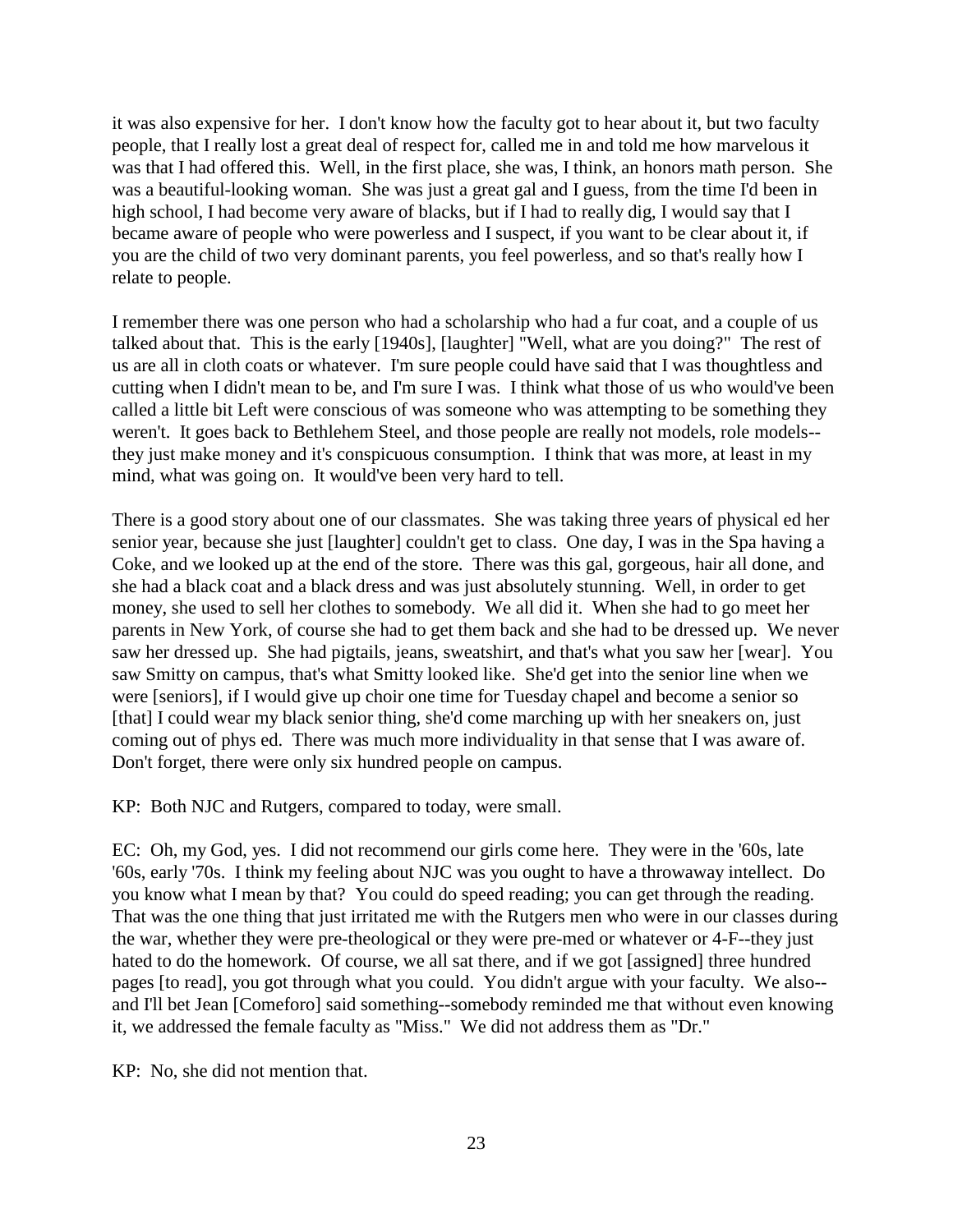EC: Damn, and do you know I did it too? I can't believe it. Don't forget, I had a double message given to me. I didn't discover it really until I got engaged and got married then, but as a woman then you function as a wife. Obviously, that has to have been in the messages I was getting in my family. I just never heard it. That just broke me up, because Dr. Judson was tremendous. Have you ever heard the story about her? [Editor's Note: From 1928 to 1967, Margaret Atwood Judson served as a faculty member and administrator at Douglass College. Dr. Judson held roles as a history professor, chair of history and political science and acting dean of Douglass College.

KP: I have heard she was very scholarly.

EC: Oh, she was a great teacher. Oh, God, she could get me every time. I was coming back from the Deke House on a Monday and sitting and frowning about something. She stopped class and said something about, "What's the matter? Are you hungover?" [laughter] She didn't say it that way, but I thought I was going to die, I was so embarrassed.

No, the great story that she told, that I think is tremendous, she'd gotten out of [Mount] Holyoke [College] and was a brilliant scholar. Her father was a missionary, and that's probably why I sort of [gravitated toward her]. She used to invite us up to play bridge sometimes. She went to work with [Charles Howard] McIlwain, the great political theorist. That was who was going to be her dissertation chair, and she finally, after six months, got up the courage to go see him in his office. She opened the door, put her head in, and he looked up and said, "My God, a woman." [laughter] What do you think it did to her? [laughter] It took her another six months before she could [go see him again]. So, we've come a short way. [laughter] Dr. [Emily] Hickman I think was called Dr. Hickman. She was a character.

KP: I have heard that, and I have heard Dean Boddie was something of a character, too.

EC: Boddie and I had one bad scene, and that was that I'd joined IR, which was International Relations, with Hickman. She called me into her office and said what am I doing, doing that? "Is this open to everybody?" and so forth. Well, I didn't know, but I was very irritated that she had called me to account. It struck me as if it were very much like--the Quakers do this, too--if everybody isn't invited, this happened to me at Haverford then, you can't do something because otherwise you're exclusive, which, yes, you are in a way. However, that was the point.

The other thing that I think you should know, and maybe she isn't as well known, (Elizabeth Thomas?) was the Assistant Dean of Students, I think, southern, all of them. Boddie and Thomas were both southern. Dean Boddie was always talking about being a lady. So, I just wrote her off, but Elizabeth Thomas was a remarkable woman. I did not know her, and I did not hear this until years after I graduated. My mother told a story that I wish I had known when I'd been at school. My father came back with me to college and I did not know, but Margaret Judson had kept me in college. She had said that I was trying to become independent of my father and they should think kindly of me, and so [even though I had a grade point average of] "3.3," I came back. Father and Mother came to see Elizabeth Thomas to say, "Okay, we're bringing this thing back and we want you to put some nails in her coffin," being that I was on the Gibbons Campus and that any date I had was to be interviewed by the campus director.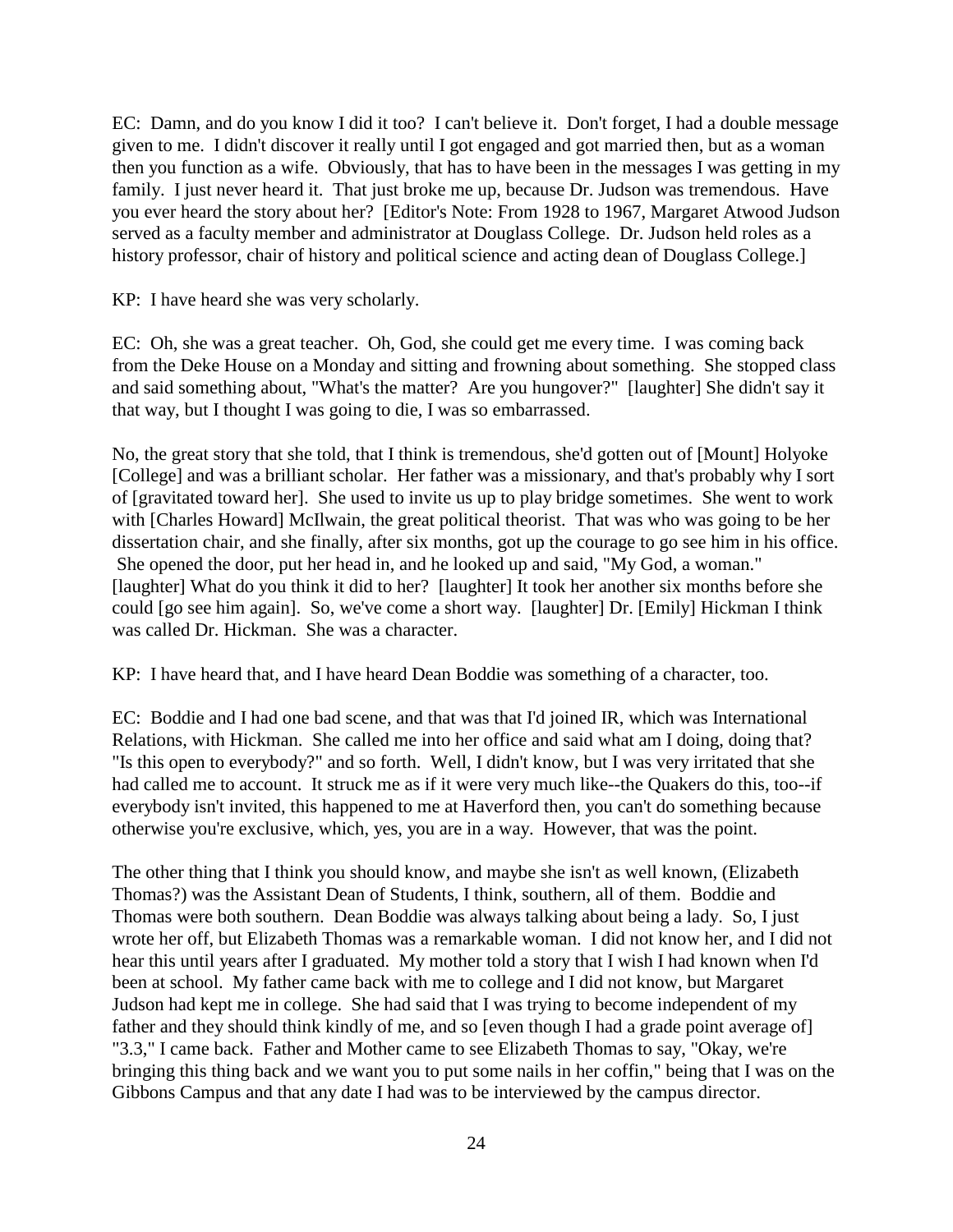Elizabeth Thomas, to my great glory--Mother, when she told this story, did not realize how I was going to take it; I was so charmed--Elizabeth Thomas looked at my father and said, "Dr. Hughes, if Elizabeth comes to this college, she comes under our rules, not yours." That takes a lot of guts. I am sure it is the first time anybody had ever said anything like that to him, and he just shut up. Mother said, "That was dreadful." I just sat there and grinned. [laughter]

I think there were some formidable women. Corwin was not one, in my estimation, though she may have done a whale of an administrative job. She couldn't speak. She had no sense of presence, and I guess I really needed presence. Hickman had it. If I would go to J.W. Fay's class--have you ever heard of him? [Editor's Note: Margaret Trumbull Corwin served as the Dean of NJC from 1934 to 1955.]

# KP: No.

EC: Well, he was an egomaniac in the music department. One of the ways you got through "Music [Appreciation]" was you memorized one hundred composers and their dates of birth in order, and he lectured the same way. I had Hickman over here [in] the farthest building on the campus, and I had to get all the way over to the music building. He insisted that we be alphabetical, so [that] he could remember who we were. Of course, I always came in late, because Hickman came late. She kept the class exactly whatever minutes it was, but that was ten minutes after it should've [let out]. So, I would be twenty minutes late for class. He finally put me in the back row. Even in the back row, he would pull out his pocket watch, "Miss Hickman's class, I presume, Miss Hughes?" [laughter] So, I could sense the problems in the faculty.

KP: That there was something of a male-female split.

EC: Oh, yes, although my sense was that John Earl Newton, who was chair of music, who was a truly great gentleman, I never heard anything like that from him. He had marvelous contacts in New York. We had wonderful people who came in. I had a voice coach from the Vienna Opera, and they would come in one or two days a week to take care of their students. So, we really had a marvelous background. When he died between my sophomore and junior year, my father--I nearly fainted--said, "If you want to leave NJC, I can well understand," freedom. So, then, of course, I stayed. [laughter]

It couldn't have been a better school for me, because for all the rules, it was like Bennington, you see; we were the only women's college who didn't have housemothers living with you. That was partly because we couldn't afford to have anything but little houses. You realize that? [Editor's Note: Bennington College in Vermont became coed in 1969.]

# KP: No, I did not.

EC: See, we had our own keys, so we could come in the window on the first floor. Now, somebody didn't get their degree, my freshman year, until September. They couldn't process, because they'd been out all night, a couple of English majors who were wonderfully wild. [laughter]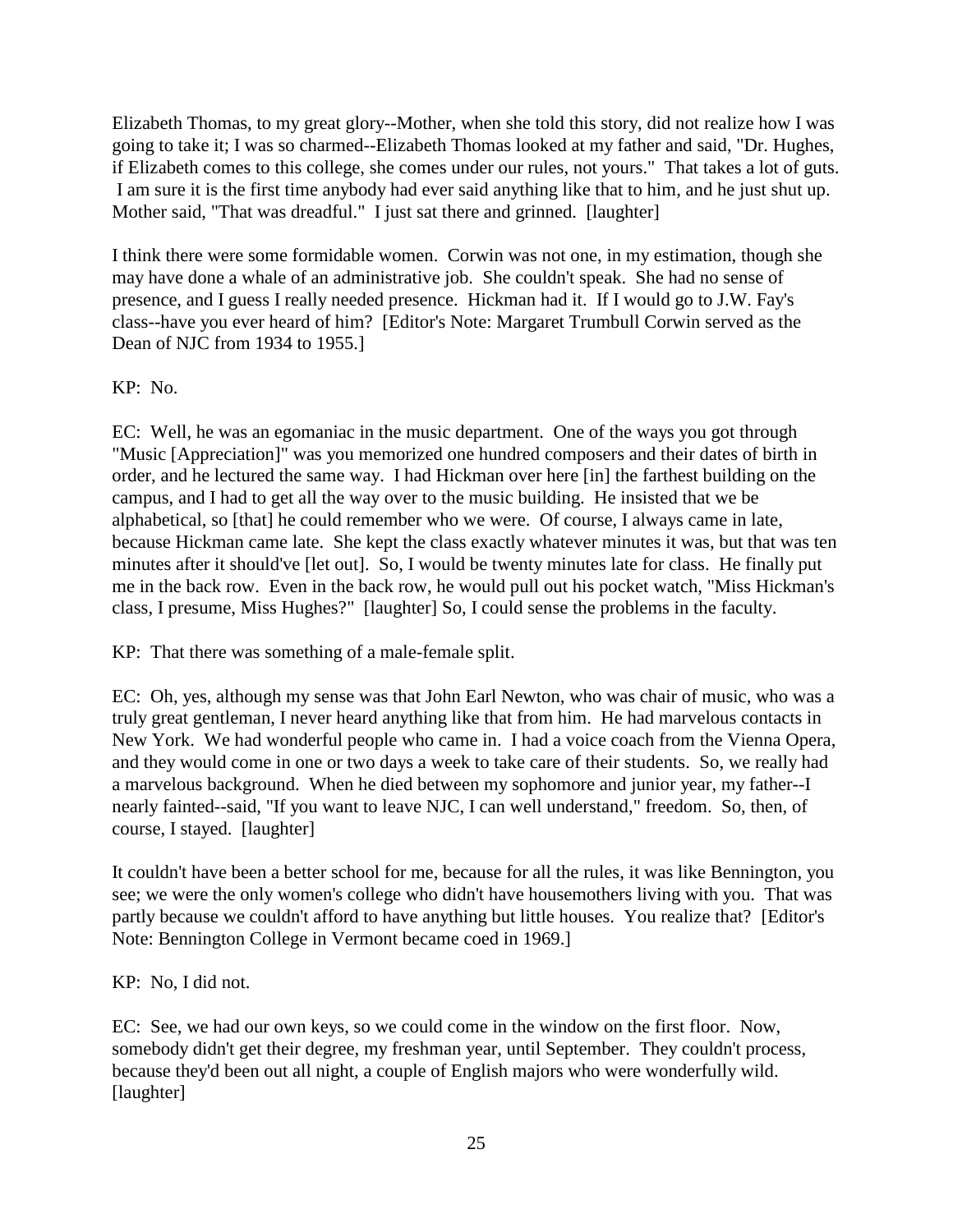KP: People have alluded that there were rules, and rules were bent.

EC: Yes. For instance, I went out a lot more than my parents knew, but Bill Norton would just sign for me.

KP: That took care of it.

EC: That was that. See, on the one hand, I had all kinds of help from my father's profession, and, on the other hand, it stunted me in terms of growing up and being disciplined.

KP: You mentioned that you almost failed out.

EC: Oh, yes.

KP: It is striking to me because you ended up becoming an academic, but you are not the first academic I know that rebelled in college.

EC: Yes. You've gotten away from your family for the first time, really. [When] I went traveling, I was always with them.

KP: You mentioned, like many first-year students, it is more difficult than high school.

EC: Yes.

KP: How much of it was that, and how much of it was your outlook?

EC: I just didn't study.

KP: You just did not study.

EC: Didn't crack books. [laughter] I never had had to. I remember with Judson senior year, here you are, you're taking an exam--at least we took exams that mattered at the end of a semester; you took an exam, but at the end you were taking a four-hour for the whole year--and so, I took this exam, three-hour exam, and I remember I got a "B." I was just absolutely livid, because I had really studied. I finally got an "A" in that course, but it took everything I had. She was very tough, and so was Hickman. I don't know if you've heard the story. I had Judson for "Western [Civilization]." See, the great thing that NJC did is [that] all the freshman courses were taught by full professors. You didn't have TAs [teaching assistants], and you didn't have the lowest man on the totem pole in the department. Of course, the departments weren't big anyway. So, she always rushed her "Western Civ" course through, so that they did all nineteen centuries before second semester because she did twentieth century. She was a consultant to Brookings [Institution].

-------------------------------------END OF TAPE ONE, SIDE TWO---------------------------------------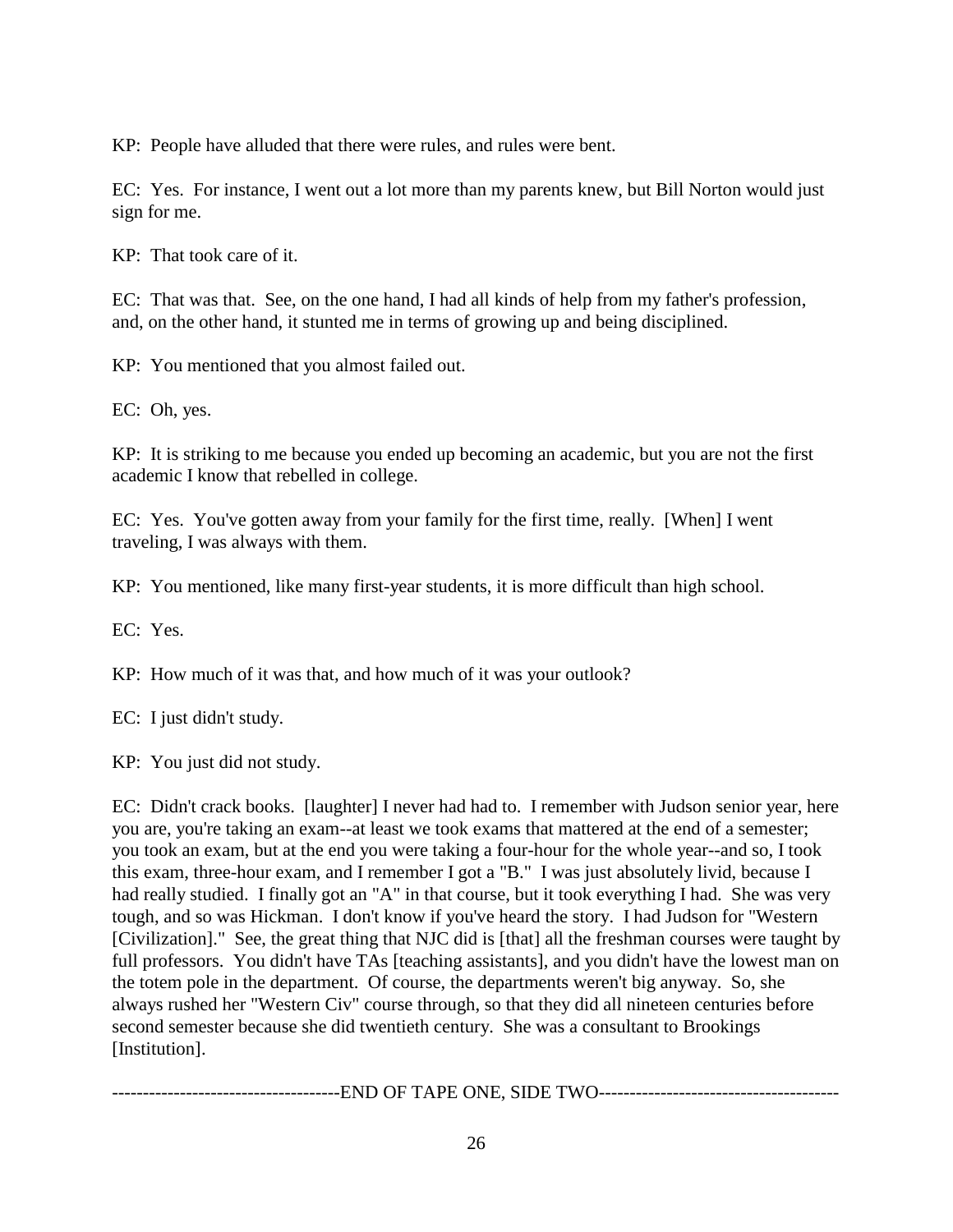KP: This continues an interview with Elizabeth Hughes Clark on November 18, 1998, at Rutgers University in New Brunswick, New Jersey, with Kurt Piehler and Laura Micheletti. You were saying that Professor Hickman …

EC: Professor Hickman could be tough. So, she gave an exam that had two words in it, "Why Rome?" If you were creative and if you had gotten a sense of Hickman, you could very well answer it economically or politically or whatever you wanted to do with it and then carry it into the nineteenth century, but if you weren't that kind of student, [you would struggle]. Her father had been president of [the] University of Buffalo, before it became part of SUNY [State University of New York system]. I have to remember how far back I go. So, I guess what I'm really saying is [that] I knew the faculty better than most people.

KP: Because this was your world.

EC: Yes, that's right. Even if I didn't know them socially terribly well, I knew exactly where they were coming from. I'd spent my life avoiding some of the issues that they might present.

KP: Yes, it is interesting, because I have been navigating faculty life.

EC: Isn't it different, to some extent? I sense it's terribly different.

KP: One of the things my students and I feel, particularly as I read the *Targum* and *Caellian* of your day, we can see a real change over time, at least on the surface.

EC: Yes, oh, absolutely, and also there was the quality. I'm so glad that if I go home and say to my husband, who was a Syracuse graduate, "Well, sorry, Lenny, he was wearing a shirt and a tie." A lot of faculty show up in jeans. If I take Len on campus to eat in the faculty dining room or something, he just dies. Of course, in his day, it wasn't done either. He was the Class of '43.

KP: I have observed that Rutgers was, in some ways, a poor boy's Princeton, but if you had one jacket and tie, you wore that jacket and tie to the right occasions.

EC: Yes, that's right, that's right. I know there's that feeling about Princeton and I'm sure Princeton encouraged it, but this was when Clothier was president. Clothier comes from an old, old Philadelphia family. That President's House, I don't know, is that still used? [Editor's Note: Robert Clothier served as the president of Rutgers University from 1932 to 1951. The President's House is located at 1245 River Road on Busch Campus, which was called River Road Campus when Clothier acquired it for Rutgers in 1935.]

KP: Yes.

EC: Well, it was a remarkable place in the '40s. It was a very elegant home, and they entertained elegantly, in a nice way. There was not conspicuous consumption.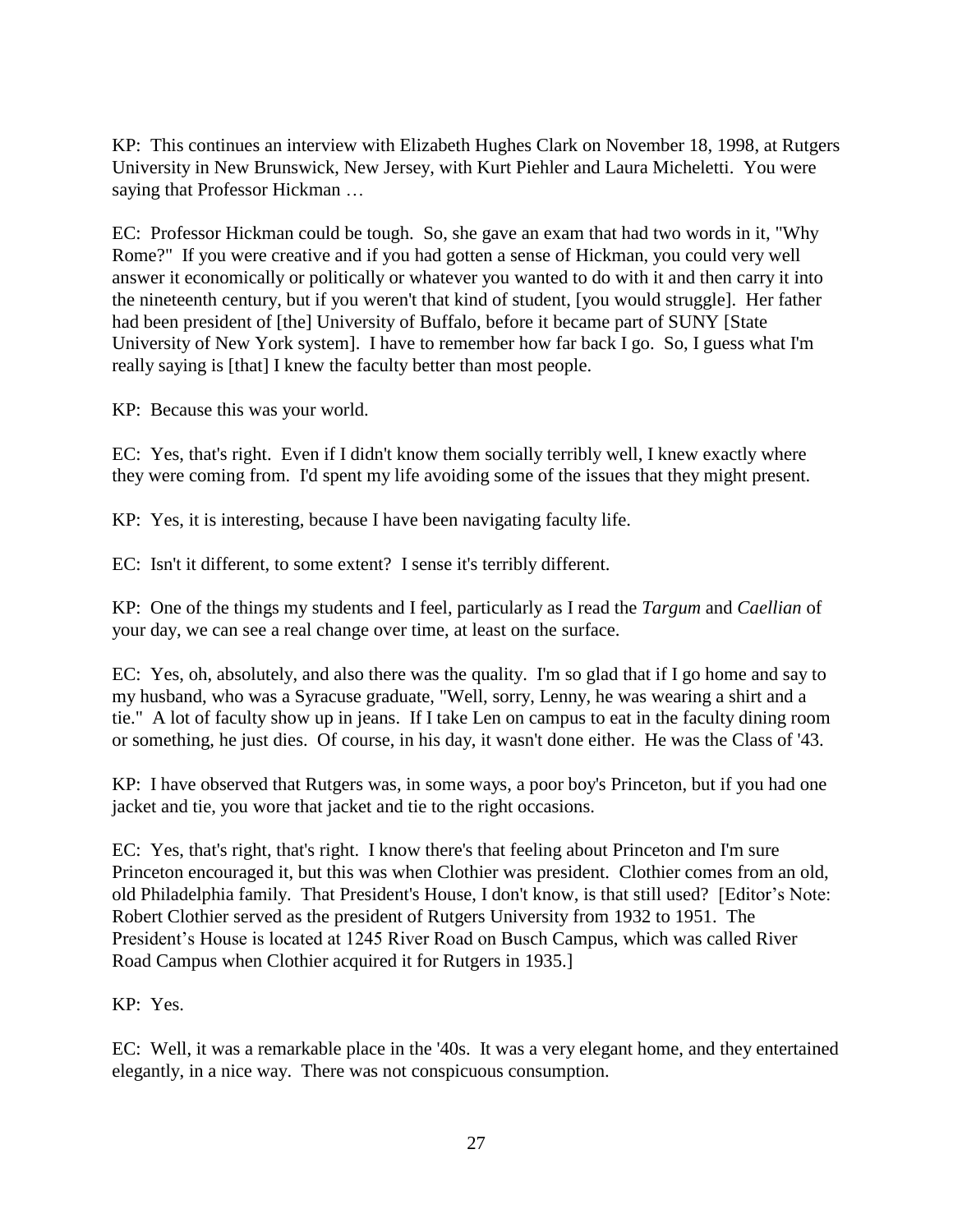KP: Someone I spoke to remembers going to a party while in high school at the house, and it was a very charming affair.

EC: Yes, absolutely.

KP: You probably remember your freshman president's reception.

EC: Oh, yes.

KP: Where you get paired off with someone from Rutgers.

EC: That's right. Also, the concerts at Rutgers, you wore long skirts. I had a skirt, a black crepe skirt, silk crepe, that I had picked up downtown in New Brunswick for two [dollars and] ninetyeight [cents]. [laughter] So, you wore it with a nice blouse, and off you went with gloves; you were dressed appropriately for a concert. The Schmidts had known the Clothiers very well. I don't know what the genesis of that was, and so I was over there a fair amount during my senior year. He had a presence about him. I don't know that he had any brains or that he did a good job, but he wasn't an idiot and he had a presence and that was something I missed of Corwin at Douglass.

KP: Some have said of President Clothier that he almost looked like he came out of central casting to be a university president.

EC: Yes. The Clothiers and the Strawbridges had long, proper faces. You could just see them in afternoon tea or at the academy for a concert, yes, absolutely right. [laughter] [Editor's Note: Robert Clothier's uncle, Isaac H. Clothier, founded the Philadelphia department store Strawbridge and Clothier.]

KP: When my students look at the *Targum*, they notice college life really centered around fun, fraternities and football. That was a real ethos, not that there were not serious students. They also noticed that NJC students had a much more intellectual strain there. I get the sense that it was easier to find students at NJC who knew about the Spanish Civil War in the 1930s or about labor organizing or Nazism. Rutgers people have said quite literally, "We did not read the newspaper. We did not even have a clue what was going on in the world."

EC: Well, in the first place, as a history major, but I just did it as a matter of fact, we took the *New York Times,* and I still do. When it goes on strike, it's worse than having a nicotine fit. There are two things you ought to know. From my vantage point, and please put it in perspective, because I'm not sure where this comes from, there was on the campus what I would call a Jewish group and they were quite heavily involved in *Caellian.* I always had the feeling I probably couldn't make it. I've gotten to know a number of those women in the last maybe three decades, and I'm still in the process of figuring out what they were. Certainly, one group of them were people who had come over from Europe to avoid the various problems that the European so-called democracies had and were very poor, and really this was their entrée. They were the first people to go to college. They deeply approved of education, and their families did. They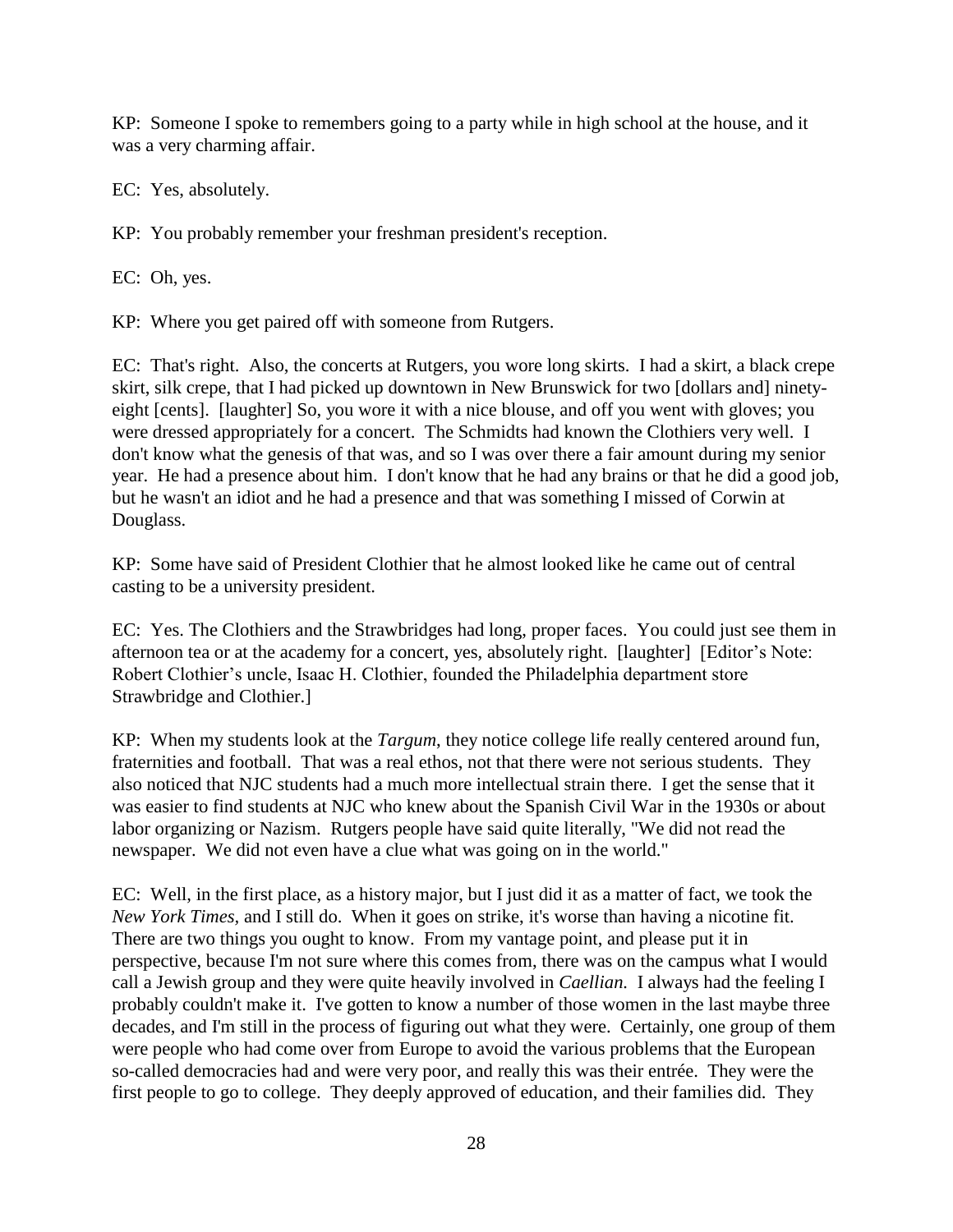worked hard, and they could express themselves well. They, to my mind--and this could be a simplistic rendering--the people I felt most at home with in this country, other than faculty, I'm not sure I feel that way with faculty now, were Jewish families, because they were deeply involved in music and art and learning. These young people, with no background and with very little opportunity, except what they got themselves in education, were a presence and they were a presence at *Caellian*.

I have since discovered--and the vice president of my class and I have gotten to know each other very well--that there were also Jewish people from what I would call upper-middle class, perhaps maybe middle class. I don't know how they're perceived in their own group but certainly came from families with real sophistication, and they were friendly. See, I think that the group included people like this, and, in fact, one of them, either during college or just after college, moved to Charleston, South Carolina and joined that community of Jews who are so unique in many respects, along with, let's say, the New Orleans Jews, perhaps Savannah. I'm not as familiar as I should be. You'll be able to pick some of this up, but I think that's one piece of the puzzle at NJC. I think the other piece, and I'm now just trying to feel my way, I suppose that the women who came to a women's college had some pretty specific goals. I doubt that you came, although it was part of it, for the marriage market that a college offers.

KP: I gather that marriage was an issue, in that you have it in front of you for many women.

EC: Yes.

KP: However, I have observed that it was also a very serious world. The academic world was taken very seriously at Douglass.

EC: Well, let me go back a little bit to Lehigh; maybe this would help. I can remember my father and mother talking about the students at Lehigh, and there was a fair amount of money there. I remember Father and Mother both saying that really about thirty percent of the students shouldn't be there. So, I think that's what you're getting here at Rutgers, "Oh, they're there because it's the appropriate place to be. This is a place to warehouse the young adolescent and we've got the money to do it." As a matter of fact, the man I dated from the Deke House had flunked out of Dartmouth, and you'd get a lot of that. If you flunk out of Dartmouth, you're going to go to UVA or you're going to go to Duke or you're going to go to wherever you can get in, or [if one flunked out of] any of the Ivy League schools, so that, in particular, the fraternities would get that group of [men].

KP: That has been a clear pattern.

EC: That would not happen at NJC.

KP: There were no sororities.

EC: Well, now, you do, which really makes me ill. They're not on your campus, but your students can join them. That's why I wouldn't go to Goucher and I don't think my parents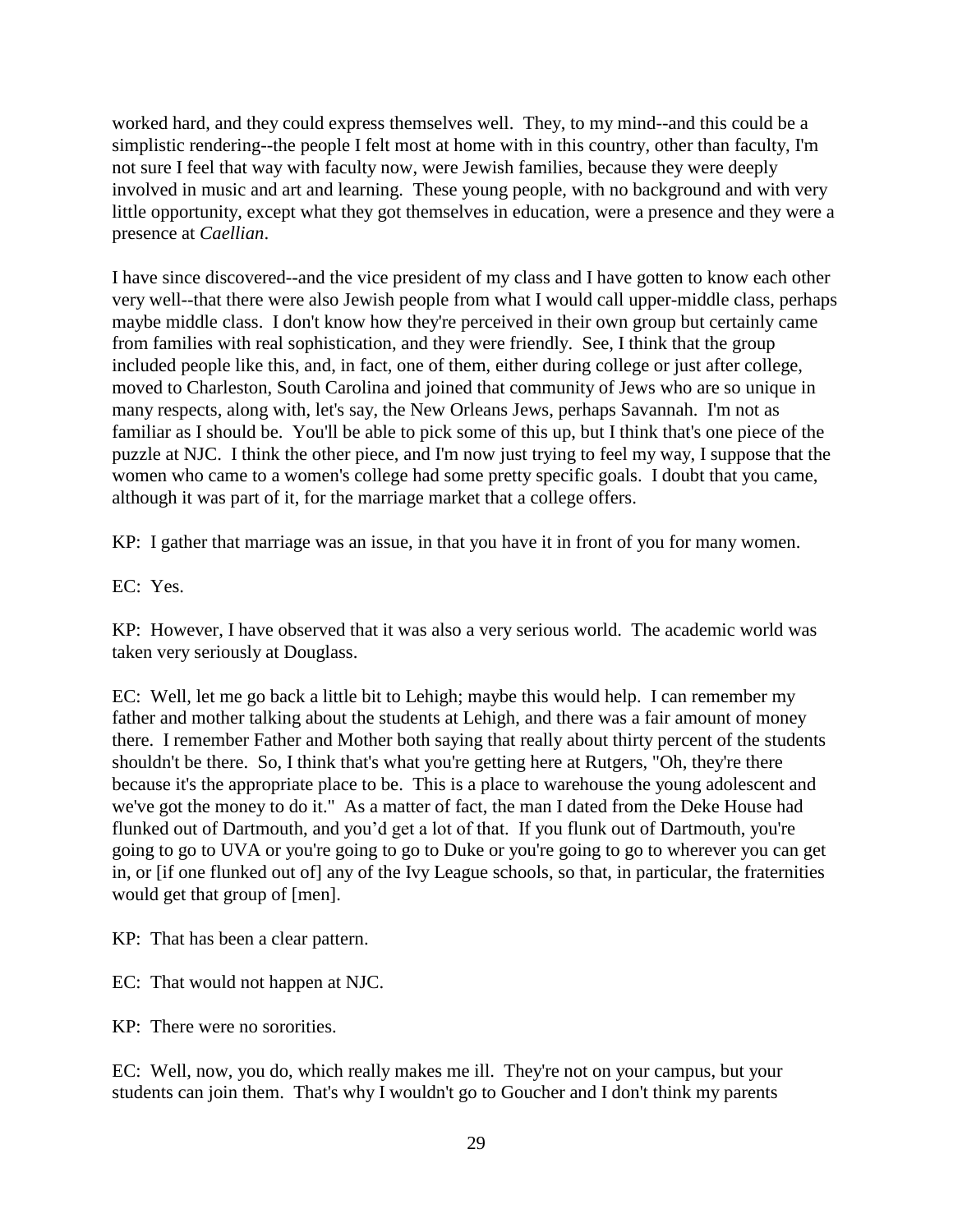would've thought of Goucher, but also this has to say something for NJC. I have no idea what kind of evaluation my father made of the faculty, but he must have made some. I'm sure he thought the library was terrible.

I can remember my husband, for instance, when he took our children [to look at colleges], I said, "I'll just be a mess. They don't need to have me around when they're going to choose colleges." They went to two or three colleges, and Len came home--and he never does this--but he came, he said, "I really need to talk to you." I said, "Okay," and he came upstairs and closed the door to our suite and said, "You have a larger library than some of these places do. I'm not about to send our daughter to college there." [laughter] They had both sort of played their way through Abington Friends [School].

You had this group of people, and it may well be that it's not just Jewish. There may have been ethnic--do you have a sense of the ethnicity proportions?

KP: We do know that there were efforts at Douglass to have a Jewish quota. The Rutgers admissions, in terms of Jews, was much more open, both at Rutgers and NJC, than at, say, Princeton or elsewhere.

EC: Oh, absolutely. Columbia was the only one that had opened it up at all.

KP: That has been a clear pattern, the number of Jewish people that attended.

EC: Syracuse, too, even today.

KP: Yes, you are not the first person who said that.

EC: Yes, but there have to have been other--I can think of Italian families. The youngest person in our class was younger than I was--I was the next youngest--and she was fifteen when she came, was Italian. I'm thinking of Hungarian, I'm thinking of Swedish, and that makes me think that maybe there were ethnic aspects that I didn't pick up as much, because Bethlehem is highly ethnic. The whole south side of Bethlehem was. If you went up Fourth Street, you had two or three churches, and they would be sects from Hungary and so you could choose the Catholic church you wanted to go to. I don't know what's happened recently. Then, you had Czech and you had Slovak. A number of these people helped my parents, and you had to be careful whom you had in the house at the same time, because they didn't get along. [laughter] Seriously, they wouldn't work with you.

KP: How did you feel about having to go to chapel? That was an issue of some discussion in the *Caellian*.

EC: It may be the way I don't go to church now, particularly. If you're singing, you're part of a pageant. Therefore, on Tuesdays, that was great. The choir at NJC was phenomenal, and it isn't now. I'm sorry. [laughter] I've heard it several times. It really distresses me, but that's okay. They usually had very interesting people [come to speak as guest ministers]. I remember that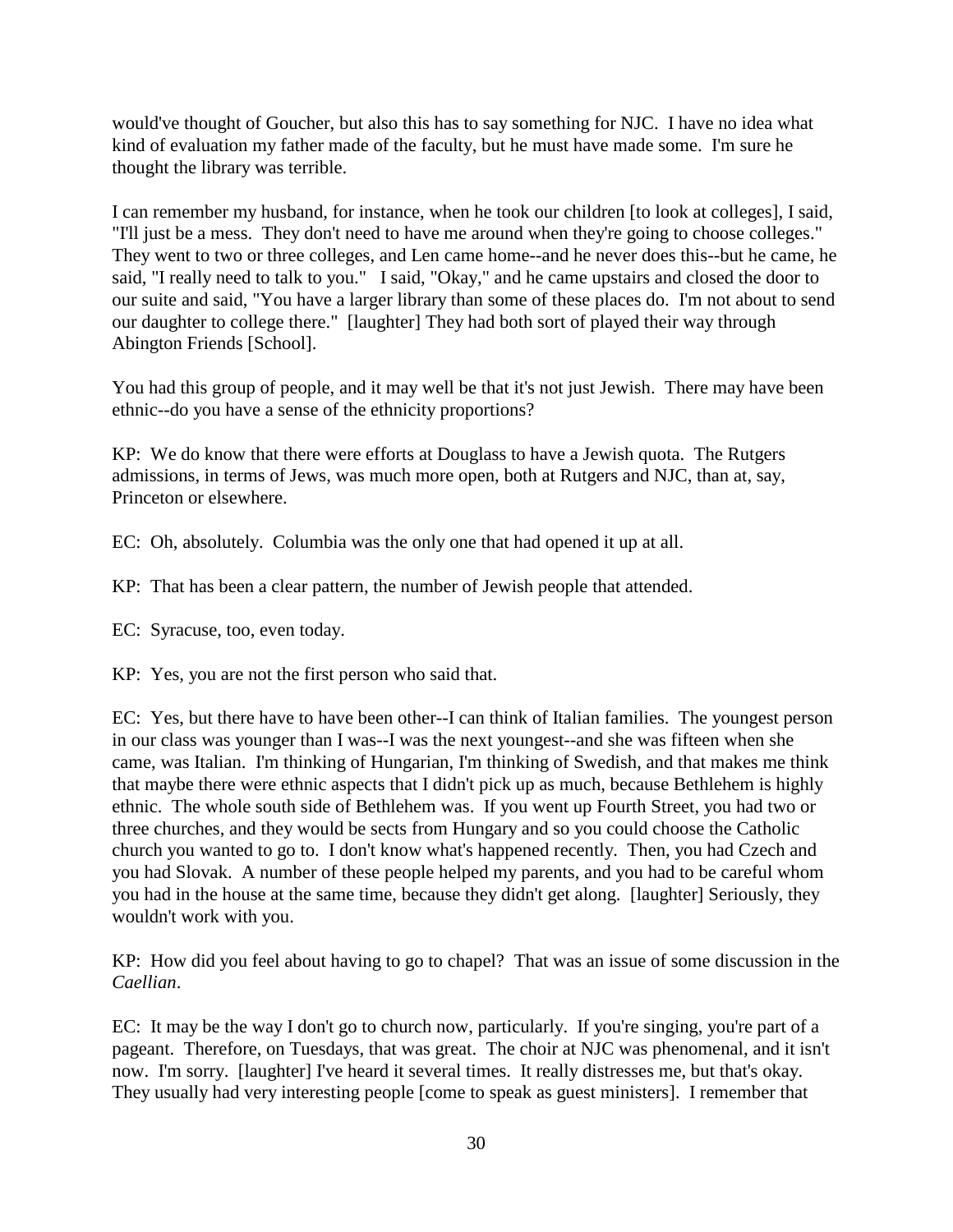[renowned educator] Eduard Lindeman came and spoke on the "Symptomatology of Grief," which, if anybody had listened to him, they really had a leg up on the work that's being done in death and dying today. [Scholar and speaker William Lyon] Billy Phelps was there. They had a number of very fine Jewish leaders. They tended to have [nondenominational speakers], except for the chaplain, who was pretty ghastly. He was Baptist. He really was terrible. I avoided his classes like the plague or anything he did. I just feel that, outside of that, it was very nondenominational and, because I sang in choir, it was a wonderful opportunity. [Editor's Note: Fraser Metzger, who served as the Dean of Men at Rutgers College from 1925 until 1944, also functioned as acting chaplain from 1931 to 1944 and as University Chaplain for a short time until he retired in 1945. Metzger was ordained in the Congregational Church. Bradford S. Abernathy, a Baptist minister, became University Chaplain in 1945.]

KP: Although it was Christian.

EC: Oh, yes, and I don't know that I was alert. I was anti-Catholic, very, and, for some reason or other, I had all Catholic roommates. How I managed this, I'll never know. [I] went once on the Propagation of the Faith Day, and one of the priests was talking and talking about how fivesixths of the world was pagan. I thought, "That's terrible, isn't it?" I suddenly realized he was talking about me. [laughter] I was a little slow. Because there were representatives from all the religions and no apparent [bias]--at least now other people may tell you that they felt left out--but I remember some very fine Jewish speakers, very good.

KP: Much of your college life is intertwined with the war. Do you remember where you were during Pearl Harbor?

EC: Yes. I remember that--I don't remember exactly--I was walking on the campus, and people came with radios. I didn't have a radio, don't forget. [laughter] I didn't come to college with all these things that some of these people did, even then. Yes, I remember that. I was relieved, absolutely relieved, and I was walking from Gibbons. Wasn't it a Friday?

KP: It was a Sunday.

EC: Was it a Sunday? Okay, then, I was probably going to--do you remember the time? Do you have it on there?

KP: I believe it was in the early afternoon when the news broke.

EC: Okay. So, I had come home. I was singing at the Baptist church and came home. I usually was going to the library at that time, so that that's what would account for my coming on to College Hall Campus. I guess my sense was simply that it was a great relief to me that the Americans had come into the war, and I didn't think they would come otherwise.

KP: I take it you were in favor of President Franklin D. Roosevelt's policies of all-out aid to England. How did your classmates feel about the issue of getting into the war, before Pearl Harbor? Had there been much discussion? Had there been much opposition or support?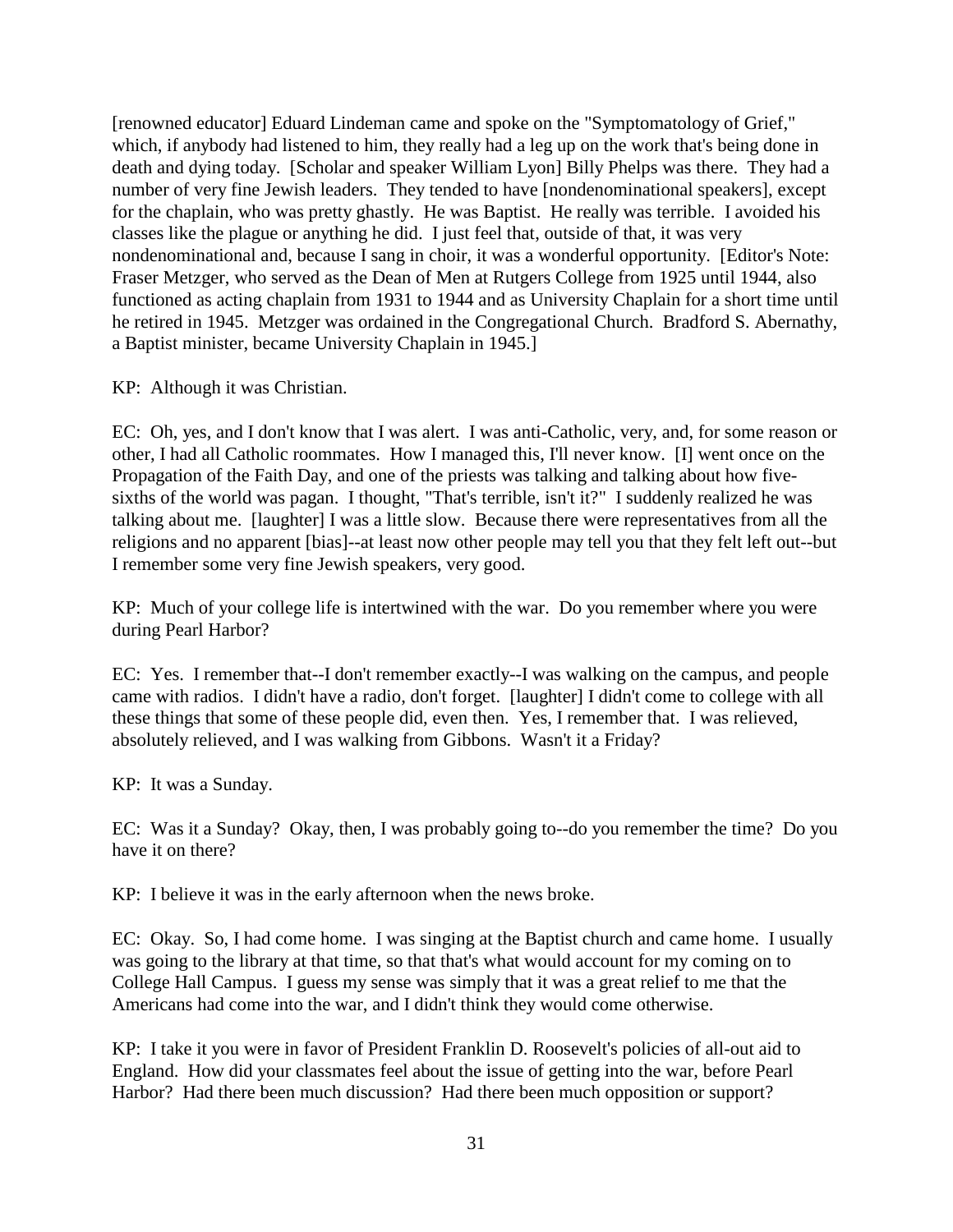EC: I suspect that much of what I'd felt and thought was not exactly the leading idea on campus, and I probably kept quiet about it, except with people I thought were in agreement. You aren't going to hit your head against the wall. My brother was in Naval Air Corps training at the time, down in Pensacola, so that I just took it as a given. I think it was just so much a part of me, and I have never been comfortable about the America First or the patriotism that is isolationism, so that I didn't do very well with those people. I probably ignored them and just stayed out of their way.

KP: What about your father? Was he active in any organization in support of England?

EC: Well, he was not a professional Englishman and, by that, he meant people who joined the English-Speaking Union. He joined it when he traveled. That was the only reason he joined it. [laughter] He just felt that that was inappropriate, that you became an American citizen and you may have feelings towards England, but you did not participate in that kind of upper-class sort of thing. I think that was his socialism coming out, along with Sidney and Beatrice Webb [English socialist economists and members of the Fabian Society], that sort of thing.

[My father] was on the ration board. He and Mother were plane spotters. They immediately did that sort of thing, and, whatever he was asked to do, he did, if they wanted him to make some tests. He did much more of that in the First World War than he did in the Second World War. I have some papers at home that I haven't looked at recently. I've been looking at my grandfather, and I'll have to get through that before I get to Father. He was given citations for whatever he did in the northwestern New Jersey area in terms of setting up how you did plane spotting and also anything to do with civil defense. It was very much governmentally-oriented. That was how he thought, I think.

KP: Your father really was not a big crusader publicly, in terms of trying to get support for the war before Pearl Harbor. He did not join any committees or organizations.

EC: No, he did not do that.

KP: Once we were in …

EC: Well, yes, and, of course, a number of his students went into the RAF [Royal Air Force], so that it was on a very personal basis that he would support people wanting to do certain things.

KP: If someone came to him and said, "I am thinking of joining the RAF," what would he say?

EC: Oh, he would support him to a great extent. He was very angry with any apparent Nazism on the campus. I'm sure you're aware that on the East Coast campuses, at the point of declaration of war, a number of German people were out. They managed to get out.

KP: NJC had the infamous case of Professor Friederich Hauptmann, who fled campus.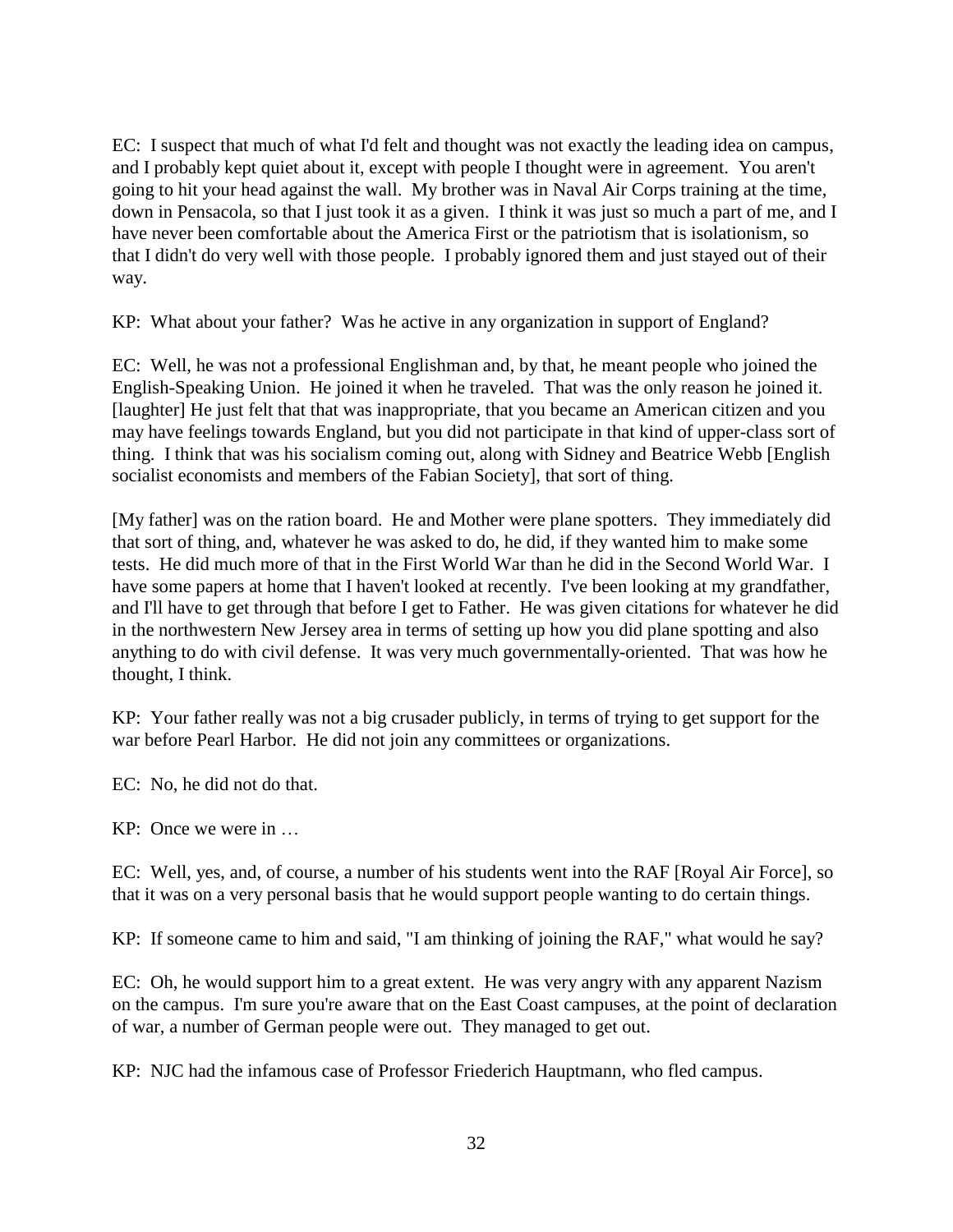EC: Oh, sure. Well, Lehigh had the same, and the dean of liberal arts at Lehigh, I remember, Father came home one day and closed the study door, did something that made me think, "Oh, something interesting is going on and I should listen." He said, "Somebody came to visit So-and-So," I'll leave that name out, and said, "They gave the Nazi salute." Daddy was trying to figure out what he should do, and I don't know what he decided to do. I do know that after he died, one of his colleagues came to me and said, "If he had been a little bit more diplomatic…" I said, "I understand what you're talking about, but if he believed something was morally right, he just absolutely went down the road on it." I am much more of a relativist than he was.

KP: Your father really did not keep quiet.

EC: That's right, no, absolutely not, not on that issue, not at all. Politically, he was very vocal. Another fallout of this, something that would never have been done in my family, the first time my husband met--and he's very savvy, usually, but he wasn't savvy on this one--he had grown up in a very, very Republican family. In fact, he gave his family a book called *Wit and Wisdom* of Cal Coolidge, which is empty. He met my uncle, who, here he is, he's really very, very wealthy. They had an estate up in Darien, Connecticut. We were having lunch, and my husband asked my uncle what his political beliefs were. Nobody ever does that sort of thing in our family. I didn't know until my father died that my mother was a Republican. I think that's what she was, but, at any rate, Uncle Sidney just looked at him and said, "Well, there's no question, I'm a Democrat." I thought I was going to faint, because you have to have a six-foot-three man sitting there in a very posh estate home, mansion, and saying, "There's no question," and Lenny leaning forward and being blasted and then said, "Roosevelt sent fifty over-aged destroyers. It's very simple." Now, ethnically, this is what the Jewish population does or the Irish in Boston, but I was really quite surprised and I would never have asked.

KP: You were even a little surprised when he said, "Of course, I am a Democrat."

EC: Yes. I'd have left it open. These people are such characters that you don't assign them a role. [laughter]

KP: How did the war change both your attitude and also the attitudes that you could see at NJC during the war? Did you notice any impact that the war had on either your life or college life? In many ways, it was all intermixed.

EC: Yes. I think the questions you ask were the ones I had the most difficulty with. I don't remember the defense lectures. I know that a lot of students took defense courses and learned how to take down a car. For some reason or other, that passed me right by, and it may have been the fact that I've always had somewhat limited energies, stamina. I do fine, but then I can sort of fall by the wayside. My impression, as I really began to think about it on the way up here, is that the faculty worked very hard, particularly the history and poli sci [political science] faculty, worked very hard to make sure that we were involved in every way. I couldn't go down and work at J&J, because I was on supervised rest, and you only could work nine hours. It wasn't anything spectacular. I'm not quite sure why that was, whether that was something that came from my family or whether from the fact that I had been ill a couple of times in college or what, but I was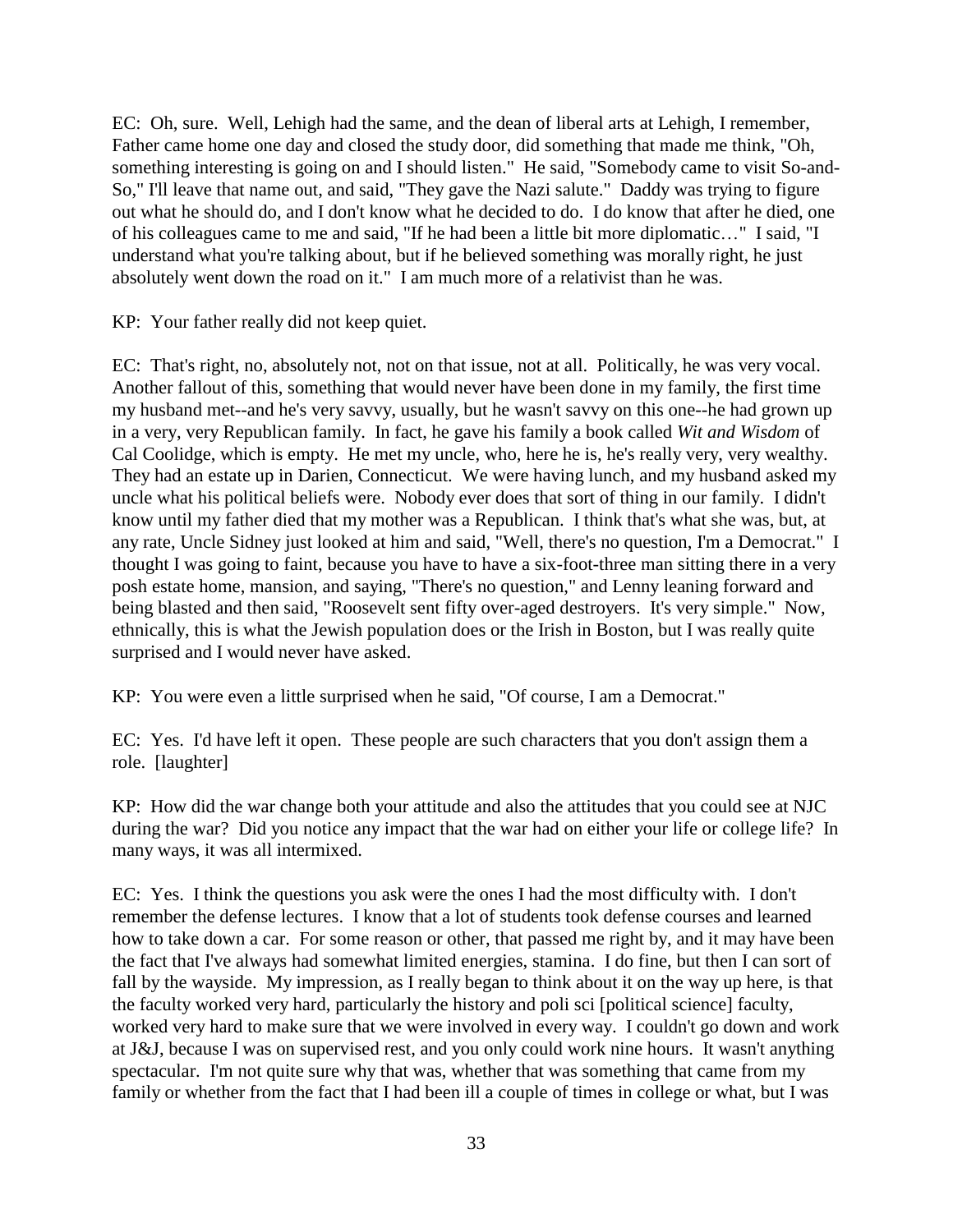very sorry I couldn't participate in that. A number of us went over to the officers' dances, and I very quickly was very turned off by that.

KP: The officers' dances at Camp Kilmer?

EC: At Kilmer.

KP: Why were you so turned off by it?

EC: Well, it was just more of the same, I mean, of Rutgers. At this point, what you're really getting hit with all the time is, "I'm going overseas and surely the least you can do for me is to sleep with me." Well, I had been that route in my freshman year and I'd worked it out, not well, but I certainly was not about to get pregnant and there wasn't much protection and that wasn't one of my priorities. Not many of these people were intellectuals either. You were not having great conversations. I think it must've been when we came back in January or maybe fall of sophomore year, they had officers making rounds--please find out if this is so, because this is my recollection--in jeeps, reconnoitering, to protect the college students. They finally had to stop it, because they were more of a mess than having ordinary Army guys there.

KP: Actually, you are not the first to mention the jeeps. It is an interesting gender detail. Most of the Rutgers men, when I ask them about Camp Kilmer, which was a huge presence, they really do not have many memories, except that there were some servicemen around. However, for women, it was a very clear impact. You had a lot of service people who were only at Camp Kilmer for a few days, and they knew they were going over to Europe.

EC: Well, the other thing was [that] I kept thinking that this is the stupidest way to run a war, because you had hundreds of thousands of them. I couldn't get in a train to go to New York without sitting in the aisle, because they were so filled with soldiers and not many of them were about to give you their seat. I don't blame them, but there you are. You had all of these soldiers all around. They didn't come on campus, but if you went down to the movies or you bought anything, you had to go by [soldiers]. Three days before they're going out, there isn't a soldier on the streets. Now, the East Coast is loaded with German spies. I didn't know how many German spies, but there were stories all over, seeing them along the New Jersey Coast and certainly on the Long Island Coast. Of course, that's the sort of thing that would've intrigued all of us. Then, you hear nothing but trains rolling all night long. Even if you're a sound sleeper, and I am, you woke up. Now, tell me that every time you have tons of soldiers and then none, somebody doesn't get a message, wherever you're going. There is one story, maybe Jean told you, of the virgin bride on campus.

KP: No, she did not tell me about the virgin bride.

EC: Well, I think it was a library student, and her fiancé landed at Kilmer. Somehow, she got word of that. I don't know how she did, because quite frequently they'd come into Kilmer and go out [right away].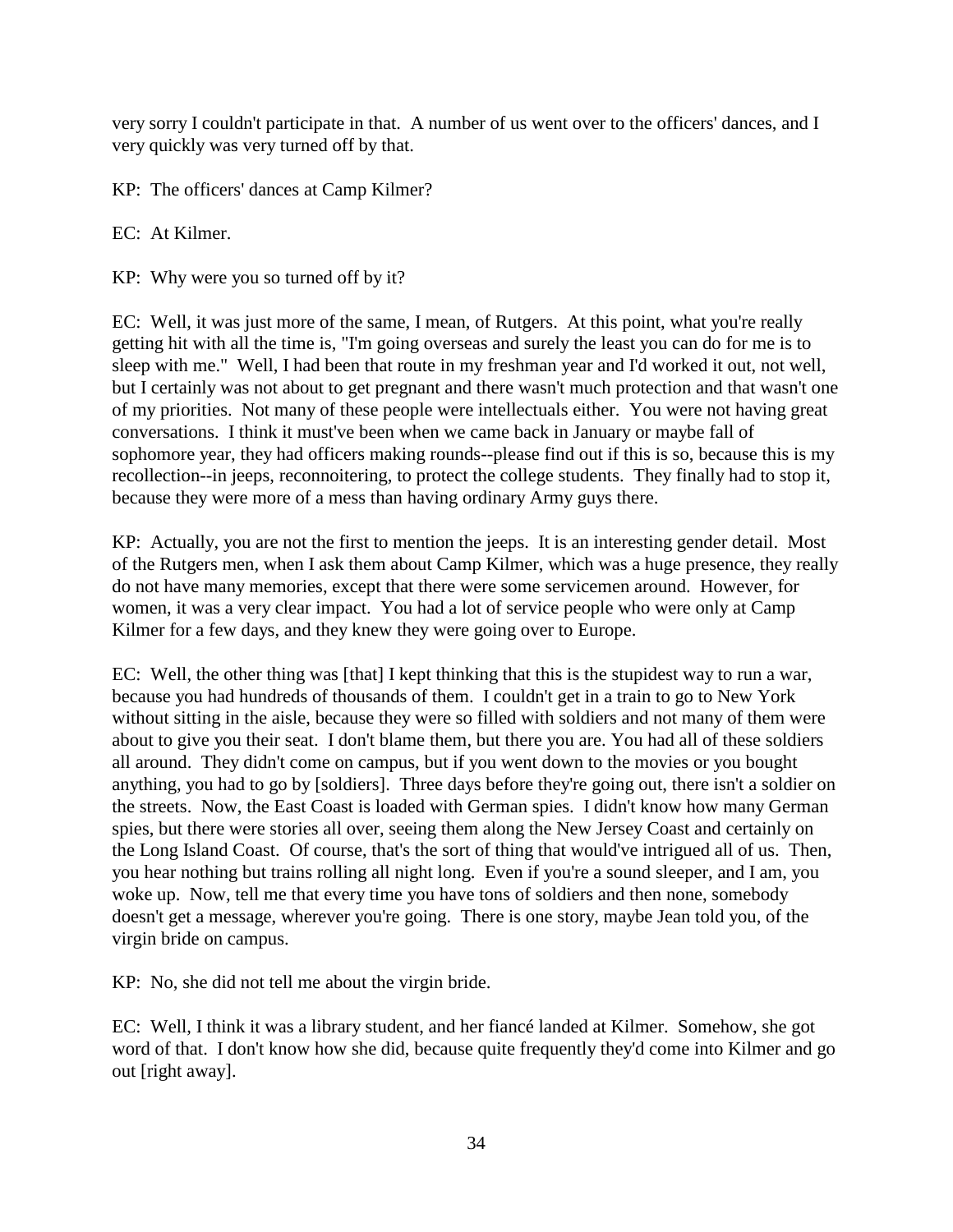KP: I have heard similar stories of marriages taking place.

EC: Yes. What this gal did was cry her way into the chaplain, got married, and then left the base. What else are you going to do on the base? They can't do anything with you. So, she had been out of college--this has to have been my sophomore year--she'd been out of college a year or maybe less. She went out of college, and she could've gone to Baltimore or she could've gone to Boston. I don't know why she decided to go to Boston, and her fiancé got sent back for officers' training and ends up at Devens, which is I think maybe thirty miles out of Boston. So, we all relaxed and said, "Well, she finally made it." [laughter]

KP: She was married but could not consummate the marriage.

EC: No, no. That's why we called her "the virgin bride." Though there was not a lot of emphasis on sex, sex was there and we're sexual objects and executors in a way. So, I think it was always underneath, but it wasn't talked about as much as it is now or it wasn't as open.

KP: It seems like there was a lot of whispering.

EC: Well, it wasn't whispering. I remember one gal that I knew quite well, and we used to sit and talk about this, who was not a faculty brat, but we just clicked, whether it was chemistry or something. So, we talked about this sort of [thing], the problems that we confronted, and literally I think came to the understanding that if you were really in a relationship with someone, it was okay if you could really figure out that you could get adequate contraception, which most of us didn't think we could. [laughter] So, it didn't leave us much options.

KP: You anticipated one of my questions, because the stories have been intriguing about the impact of the war on sexual mores, particularly "victory girls" and the pressure on men going overseas.

EC: "Why don't you sleep with me?" yes.

KP: "I might get killed."

EC: "So, that's your problem, not mine." It's pretty dirty. [laughter]

KP: It sounds like this was not going to bowl you over, particularly because they were not very intellectual. Do you think for some women that this was really a convincing line?

EC: Oh, I'm quite sure it was. Offhand, I mentally am sort of going through the pictures of classmates. There weren't a lot of people who were sophisticated at NJC, socially. I'm sure they had social gifts of a type that didn't come into play, but if you'd been brought up on a men's college campus, how can you miss [this]? Even if you had a virgin brother, which I did, it's not hard to see what the opportunities are. I don't think I ever discussed sex with any Jewish gals. That may have been because I wasn't a close friend. I certainly didn't discuss it with the black gals that I knew. If it came, if people were dating and going to weekends, those were the people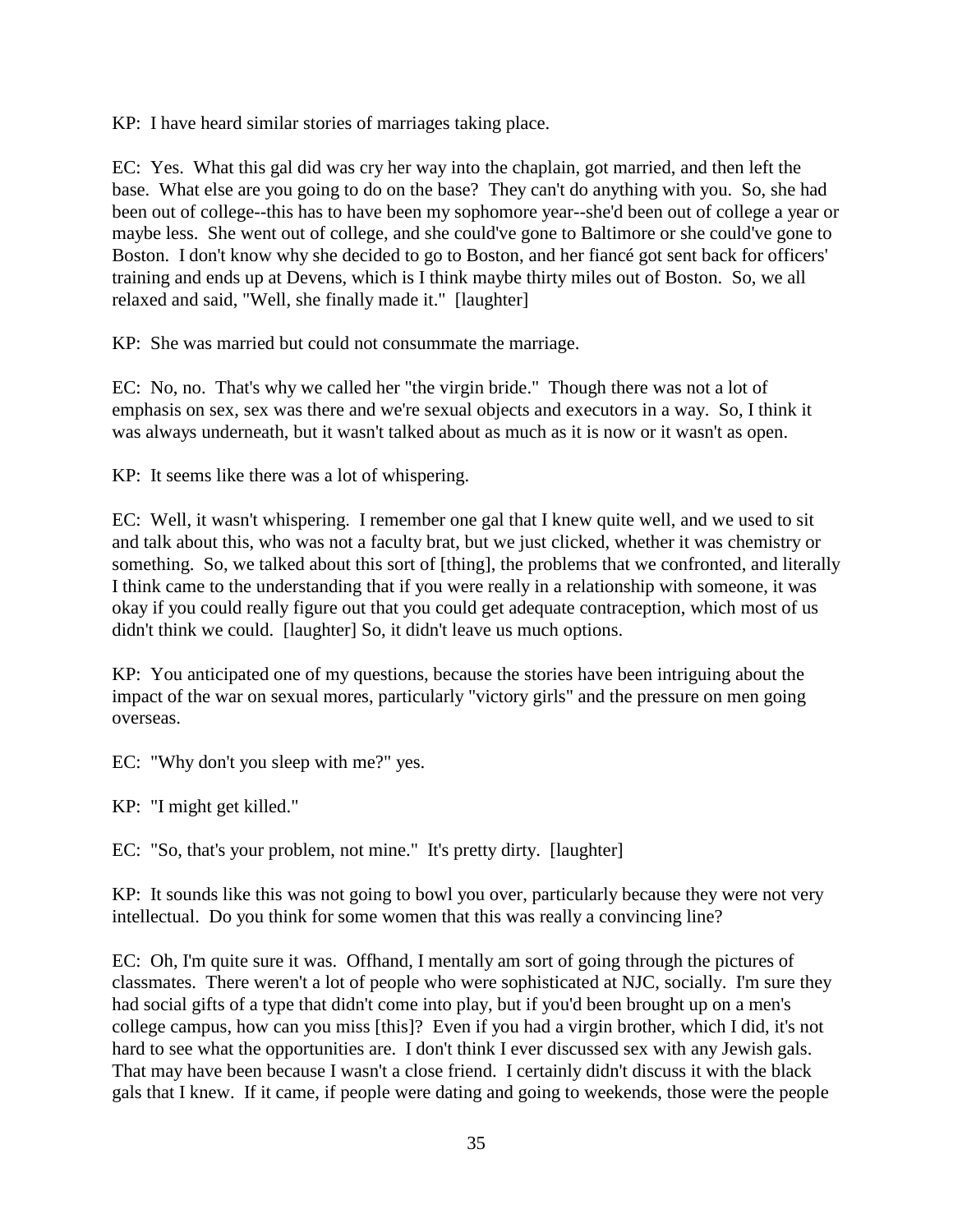that might sit down and really try and level with, "What do you do with a situation like this? How do you handle this?" or, "What do you think about this?" but you aren't going to do it with the ordinary NJC gal that may be dating somebody she knew in high school that came to Rutgers or something. Do you hear what I'm saying?

KP: Yes.

EC: So that it had to have trappings of something that worked into your life. I'm sure then the students talked to each other. Have you interviewed any Jewish gals?

KP: A few but of an earlier class. We have interviewed the Blooms. [Editor's Note: The oral history interviews of Adaline Bloom, NJC '41, and Lewis Bloom, RC '42 are a part of the Rutgers Oral History Archives.]

EC: Did you get anything from them that would verify or not verify some of the things I'm saying, in terms of if you had other patterns that fit your patterns, then you were likely to really talk in depth?

KP: In general, I have gotten that sense. I am struck because it is now a subject that is so open. In fact, there is a column in the *Targum* today that is basically on very explicit problems of sexuality, which just would not happen then.

EC: Compatibility, that sort of thing?

KP: I cannot think of a good example, but it is very direct.

EC: Yes. I'm conscious that I don't watch television, because it's so direct, so explicit. I'm really not interested. It will have to fit into a characterization, and I don't watch it. I literally don't watch television, because I've been pro-Clinton, much as I don't like the way he behaves, but also what am I going to do? I watch football and college wrestling. [laughter]

KP: You mentioned going to the dances and that the town and the train were full of GIs. Were there any other interactions with the Army?

EC: I had one very nasty experience, and I don't know what happened. I can't explain it to you. Four of us were at the theater, at the film, which was at that point right where Livingston starts.

KP: Yes, that theater is still there.

EC: Oh, is it still there? Okay. We came out, and we were being very sophisticated. It was windy, and we bent together to light cigarettes. I normally don't smoke, but maybe I might have smoked a pack a year, because you can't when you sing. Anyway, we straightened up, and there were four very ethnic-looking men surrounding us. Well, we decided that the way to handle this was to just start walking. So, what happened was there were two of us and a man on each side of us and two of us and a man on each side of them. We were getting farther and farther out of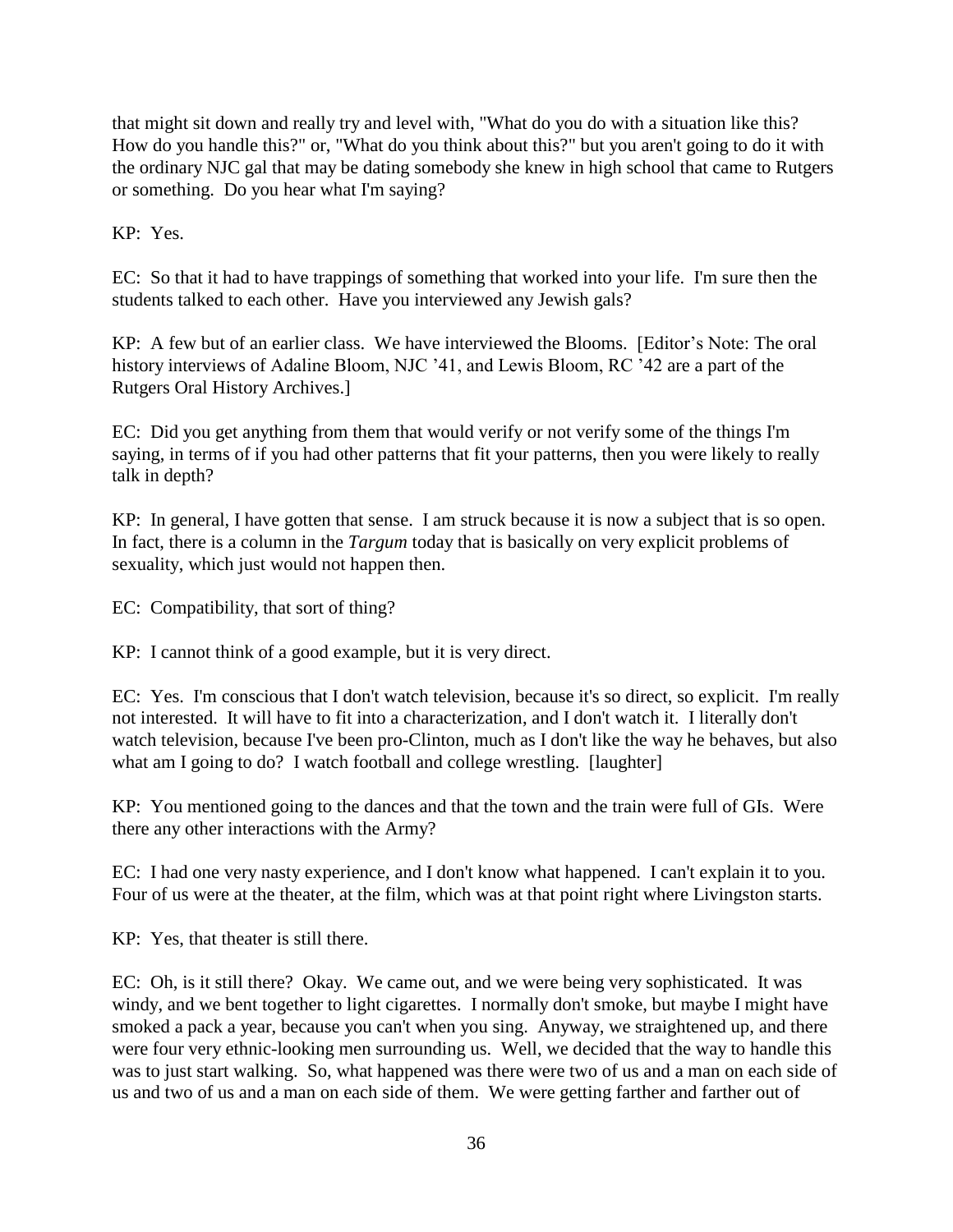town, and it wasn't as built up as it is now. I did something terrible, which I've often thought, "I wish I knew whom I did this to," but I was getting panicky and wasn't behaving very well. The four of us should've turned around, beaten them up, or done something, but they were big guys. They were in suits. What's the kind of suit that has pinstripes, which I've never liked ever since? There was a big, looked to me like a Rutgers guy walking towards us from the campus, obviously had taken a date home or something. I stepped in front of the guy that was on my left and said to this poor guy, "These men are bothering us. Can you do anything?" [laughter] The four of us kept walking, and he had to deal with those guys. Nothing happened in terms of …

#### KP: Fighting?

EC: Yes, nothing, because we sort of looked and ran, but it was a frightening experience. They weren't Army; they were thugs or they looked sort of like thugs. I don't think they were halfway nice people, but the interesting thing to me is that I remember. I don't remember being in any way accosted by military men being downtown. We did have to go in twos, I think. I got on the trains many times and you may be offered a seat or you may not, but you chatted and, as soon as you got into Penn Station, you went your way. Penn Station was just a mess. People were sleeping on the floors, and there was no light because Penn Station had a glass roof. So, the lights had to be very dim. You had to be very careful that you weren't walking on somebody as you were trying to get out of the station. Outside of those dances, which I didn't like that kind of thing, and I didn't particularly like some of the things that were done for freshmen who came into meet Rutgers men. You did them and you survived them, and that was that. Eventually, then, you just either dated people that your friends knew, or you dated people that you knew.

#### KP: Did you do any volunteer work during the war?

EC: I did. I volunteered, and it was right up here on College Avenue. I volunteered to help one afternoon a week at a child care center, and a perfectly marvelous thing happened. It was for working-class parents, and a couple of us from NJC were there and helping. There was one little boy that had the most marvelous language you've ever heard, and, in those days, for a four or five-year-old to have lots of swear words, this was a little unusual. It didn't bother--I don't think it bothered Kathleen and myself--but it had to be worked with. One day, the father came in and was talked to, and he didn't, couldn't understand why this child spoke this way. The little boy was a classic little boy who was going to be a very difficult child. He I'm sure was abused partially, and then so he was abusive to other kids in the nursery. His father had said he was bringing him a puppy, and, of course, he didn't and the kid was very upset. He was embarrassed; he'd been prideful about it. So, he was crying and bawling and everything, and the father and the child went out of the daycare center. Kathleen and I were on the front porch, meeting other parents, and this father let loose with some language I've never heard. [laughter] It was wonderful, and we all just sort of chortled sadly, because we knew exactly where the child had learned the language. My impression was that I would venture to say that child did not come back the next semester, but it was a classic, just classic, case.

KP: This childcare center, who ran it? Do you remember?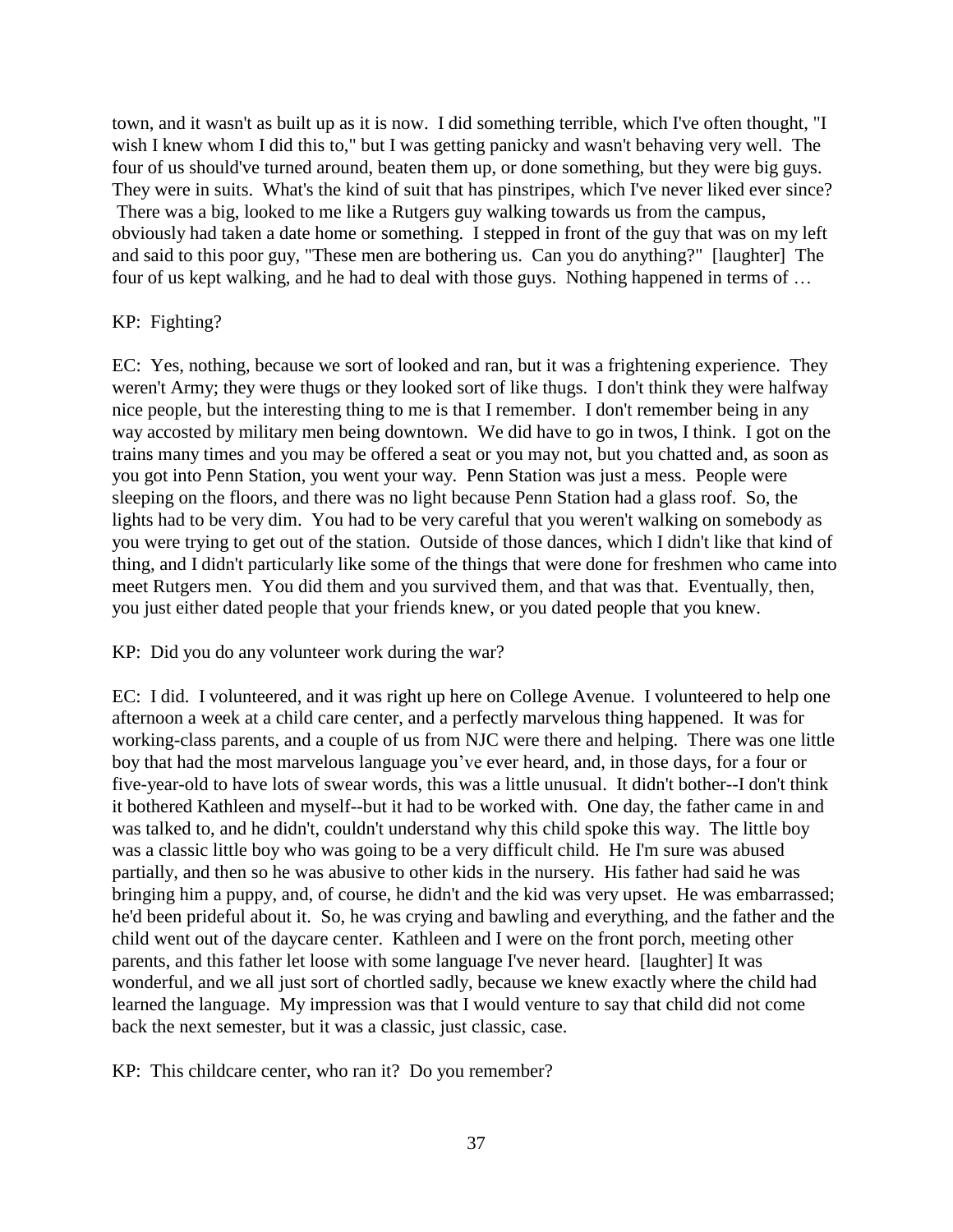EC: My sense is that it was being done by somebody at either one of the major social agencies in New Brunswick or by maybe the Psych [Psychology] Department at Rutgers perhaps.

KP: Was it done as part of the war effort?

EC: Yes, this was my impression. In other words, we were being given an opportunity to do community work, and so you could go down and work at J&J and get paid or you could do some volunteer work in an agency. Kathleen was an education major, and I was just interested in providing some volunteer hours. That's probably the worst place I could've been, but I learned and I enjoyed. I think I'd be better with college students than four-year-olds. [laughter]

KP: Did you go to any of the Rutgers dances? The junior and senior dances were big events, and they had very big bands. I know the war sort of dimmed some of those events.

EC: Well, I'm trying to think. See, I went freshman and sophomore year or went because I was dating a Deke. A lot of these things are self-referent. I remember walking in when--I absolutely adored Gene Krupa [American jazz musician and drummer]; he was here--and Anita O'Day [jazz singer] was singing, and of course the gym was all decorated and everybody was wearing elegant clothes. I can remember lighting a cigarette, and it dawned on me that the reason I did that was I didn't know what to do with my hands. That was it. I put it down. I later sang with Gene Krupa at a 52nd Street kind of bar [Eddie's Condon's jazz club] that the bandleaders and people would [frequent].

KP: What did you sing?

EC: Jazz.

KP: Do you remember what year?

EC: Oh, this was freshman and sophomore year. Anita O'Day was an absolutely--she was ugly as sin--but she was absolutely fabulous as a singer. He, of course, was on drugs very heavily.

KP: From your experience of knowing a lot of the jazz musicians were on drugs, you knew this.

EC: Oh, you had to know it, yes, because I don't know how they could've kept going otherwise. You can't, particularly if you listen to three or four hours of drums the way Krupa played them, and you can't. Now, I was never aware of it in the sense that they looked different or acted differently. A friend of mine and I went up to the Cotton Club one time, because there was great jazz up in Harlem, and Harlem was very safe. We didn't worry about that, and, of course, the musicians were fantastic. I was sitting at the bar one time, I guess I was standing, because there was a black man behind me whom we knew and been talking to and was a musician. All of a sudden, something started to happen and, let me tell you, he picked me up and he got me out of there so fast.

---------------------------------------END OF TAPE TWO, SIDE ONE-------------------------------------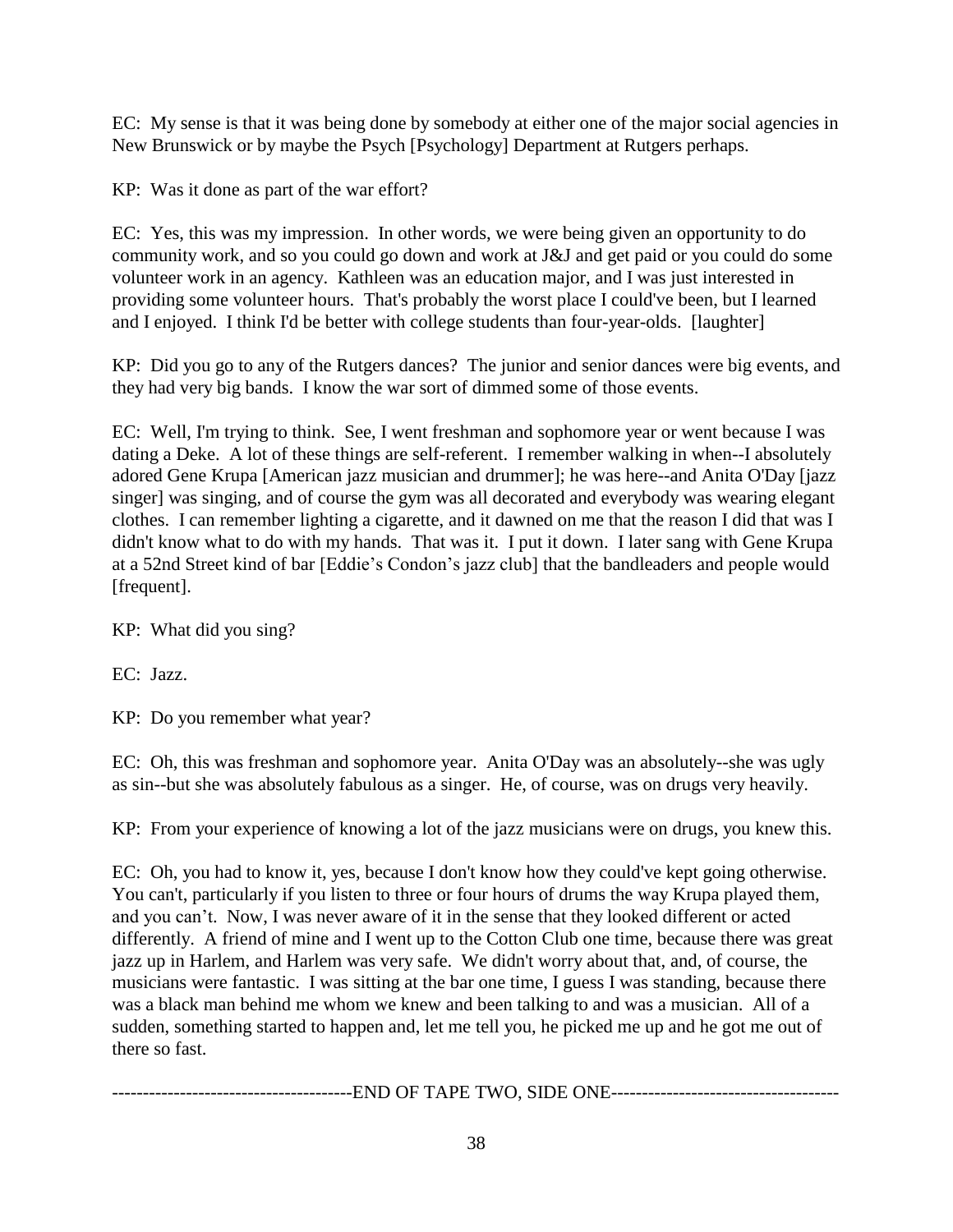EC: [I didn't have] my feet on the ground until about ten feet away, and, obviously, I'm not one of the curiosity crawl people. I'm not going to go look around see what's going on, I'm out of there, but I wasn't scared in the way that we get scared today in some neighborhoods. The only thing it reminded me of was [what] later happened to me, but I put the two together. My father had said, "You're letting music go. You ought to do something with it and go see the director of (Reutersville?)," which in Allentown was an institution for the mentally ill and he was taking me through the whole institution. He was in a schizophrenic ward--I think they probably, even in '45, called them dementia praecox I think--and took me into a room where a woman was and introduced me as my father's daughter, because Father had done some studies there. This woman questioned who I was, and Dr. (Hoffman?) said, "Oh, yes, this is Elizabeth, and I thought you would like to meet her." That woman just went absolutely bananas, because of course Father hadn't been into see her for some time. He picked me up in exactly the same way and whipped me out the door, and all I could think of was what incredible reaction times both of those men had had, both of them knowing something that I hadn't even begun to think about. So, those are only two times, but how very different. One, a racial situation, which I just didn't pick up and I have no idea what occurred. I know more of what happened in that room than I do at the bar, because bars were very different places, although women weren't there very much. If you had a reason to be there, if you were accepted for something, and I think in music, the barriers were not as strong, so you became a part of the scene and you were protected in a way that I suspect maybe you wouldn't be, although I'm not sure.

KP: Well, I get the sense that there was a real prohibition against a woman going into a bar alone. Now, if a woman goes into a bar alone, it is not viewed, I think particularly in this part of the country, as odd, but in your day, good women did not, I've gotten the sense, go into bars unescorted by men.

EC: Well, I didn't go in unescorted. See, this is the thing. At the CT [Corner Tavern] or in Princeton or anywhere else, I was with a group or with one person, but to this day, interestingly enough, I love to sit at a bar and eat or just observe. My husband does not like to do that, and he'd be in the bar by himself. That's fine, but I don't think he's very comfortable. He is a classic 1940s, American male, fraternity, crew man.

LM: On campus, were most of the activities that were done in response to the war initiated by students, or were they mainly a response to faculty efforts?

EC: No, I think there were a number of things that probably students initiated, and I may not have participated. In the first place, we practiced for choir, what, twice a week. We sang then once or twice a week. We often went on weekends, we sang in New York. Oddly enough, we didn't sing with Rutgers Glee Club, which I think was very good and I don't know that there was any reason for that, except that I still feel that Douglass is sort the stepchild.

KP: I think that is less than it used to be.

EC: Oh, yes.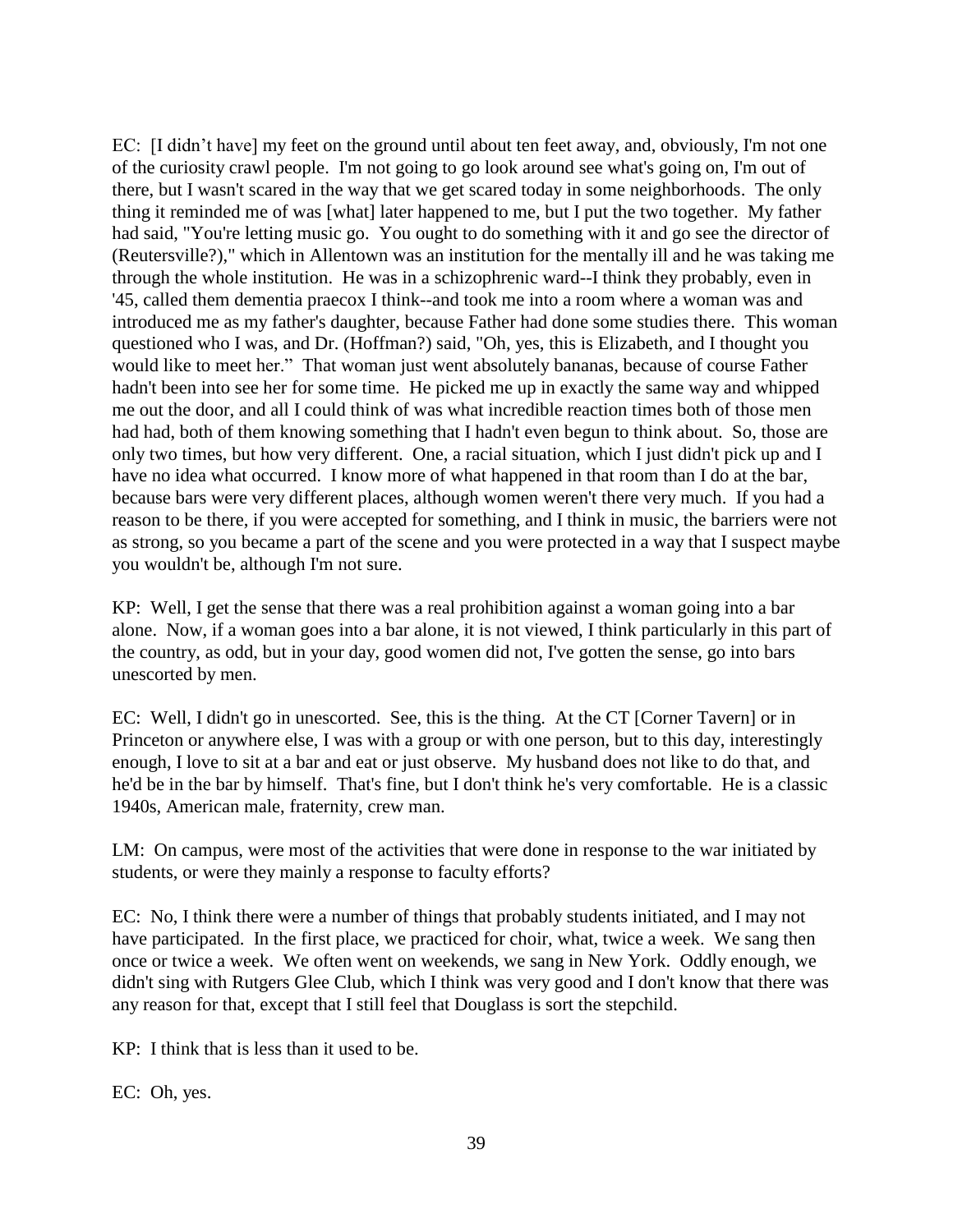KP: I think now, actually, Douglass in some ways is the stronger of the colleges.

EC: Well, I think intellectually it was in my day, even though nobody knew it.

KP: Yes. There are no intellectual stepchildren in the same way that there used to be. The colleges do not have faculties anymore like they used to. My sense is that Rutgers College did look down on Douglass College.

EC: Oh, they talked about people coming from the Coop.

KP: Oh, yes, that is a term that was used.

EC: That's another reason I probably did not push myself in Rutgers. I didn't want to play that game. I didn't want to play a game where I was one down. I was going to choose my arenas as a woman. If you have to choose your arena in which to make some kind of a splash, why start out with a negative stereotype? I suspect that had a role to play.

LM: I was going to ask you, what did you plan on doing with your history major?

EC: Nothing very intelligent, I suppose. I was going to go to grad school probably, but I was going to work. Before I went to grad school, I felt I still needed to get away farther from my family. Interestingly enough, I didn't go to Oklahoma where I could have gone. I felt that was too far. I couldn't handle it. I'm sure I said it was my father and mother's health, but I think it was at twenty, I wasn't ready to do that.

KP: So, you had been accepted to graduate school at the University of Oklahoma.

EC: No, no, no, I had a job. It was a job as a group worker in social work. Mother had been a founder of the YWCA. I had looked at Red Cross and YWCA and a couple of others, and if I went to work with them and went to grad school, I would have to work with them for five years, and I just didn't want to put that kind of time in as a first job. Instead of going to Oklahoma, which I think would have been fun, except that I really, at [that] stage of the game, I saw the West as not very aesthetic. We spent two summers out there, and I loved it. My brother had gone to Montana, and I loved Idaho and Washington, but when you think of the West now, there are tremendous museums and orchestras, there just wasn't anything. At age twelve, I got a driver's license. You plunked down fifty cents, you got a driver's license. You didn't take any tests. You went ninety miles in one direction and ninety in another. It was unsettled, and of course, it had had years of the drought.

KP: The Dust Bowl.

EC: The Dust Bowl, so there really wasn't much. Money in Oklahoma was oil. Phillips Petroleum was there. So, I went to Rochester. Well, that was what, four, six hours away by train, maybe six or seven. That was a good start. I can get out there. Then, I was admitted, I'd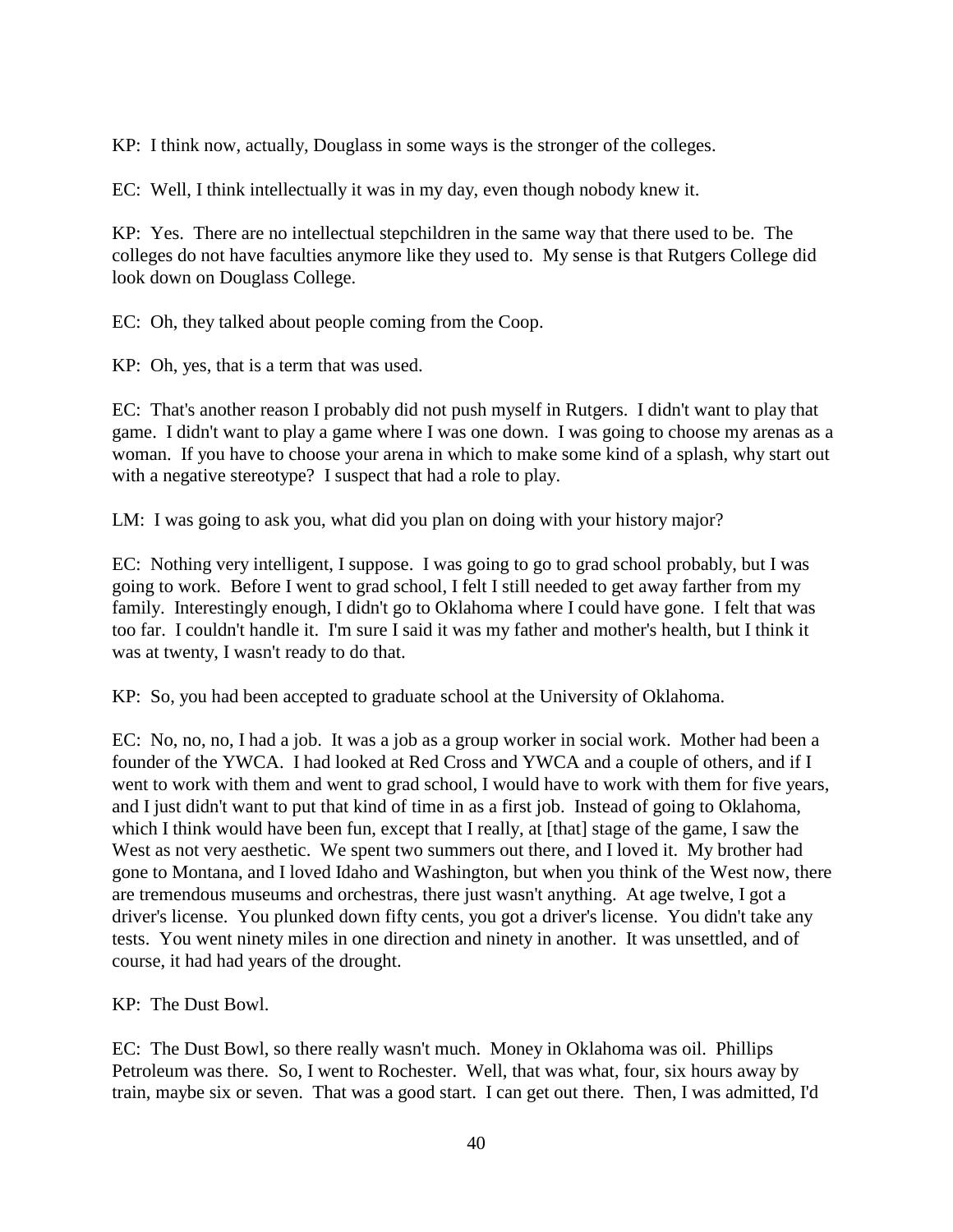decided I would go back to Lehigh and do IR, International Relations, because that's really where my interest was. I was planning to go, I had been accepted at [Rochester] to go to Poland, to the Russian-speaking part of Poland, because I had studied Russian in Rochester for two years, and then instead I think I made the wise choice. If I'd gone to Europe, I doubt that I would ever have come back, and so instead I got married.

KP: I am curious, did you try to join any of the services?

EC: Yes. I tried to join the WAVES [Women Accepted for Volunteer Emergency Service], and why I didn't do that--I would have known I wasn't a citizen--I had been picked up by the FBI. Freshman year, I was up waiting on table and singing with an orchestra at Bretton Woods.

KP: Oh, yes, in New Hampshire.

EC: Mount Washington, yes. The FBI flatly told me I wasn't a citizen. I had gotten a lot of my father's patterns of life I think; I convinced them I was. So, they never reported me because I was too close to the border.

KP: That is why they were checking in on you.

EC: Because I was born in London. Obviously, I'm a foreigner.

KP: They just came up and introduced themselves as Federal Bureau of Investigation.

EC: We sat down in an office with all these books on immigration and stuff, and I convinced them. Well, Father had been told, Father had adopted me in England. Then, Mother and Daddy adopted me in America. We had correspondence, and if you read the adoption papers, you have all the rights and privileges of a blood, I can't remember the term, of a natural child and I looked at Father's citizenship papers, which he'd gotten in 1896, and it says he has all the rights and privileges of a natural citizen, as a naturalized citizen. Well, I'm one of these crazy people. I had been adopted by a naturalized citizen. Because of that and because I came in, the lawyer could not even uncork my records at Ellis Island because they were now under the Department of Justice. When I came in, immigration was under labor. By the time my father felt that I was not a citizen, which was when we moved to Syracuse in '49, he said, "You've got to take your papers with you and everything." He came home from the courthouse just gray. He said, "They're saying you're not a citizen." So, I had to go down and tell the immigration authority I wasn't a citizen. Well, that, of course, they didn't like that either, and I had voted. I didn't tell them that. I was an alien who should have been under the gun this whole time, and it was hell. Four years and thousands of dollars later ...

KP: Well, you picked a bad time, because it ...

EC: It was McCarthy.

KP: Yes, it was Senator Joseph McCarthy's Red Scare of the 1950s.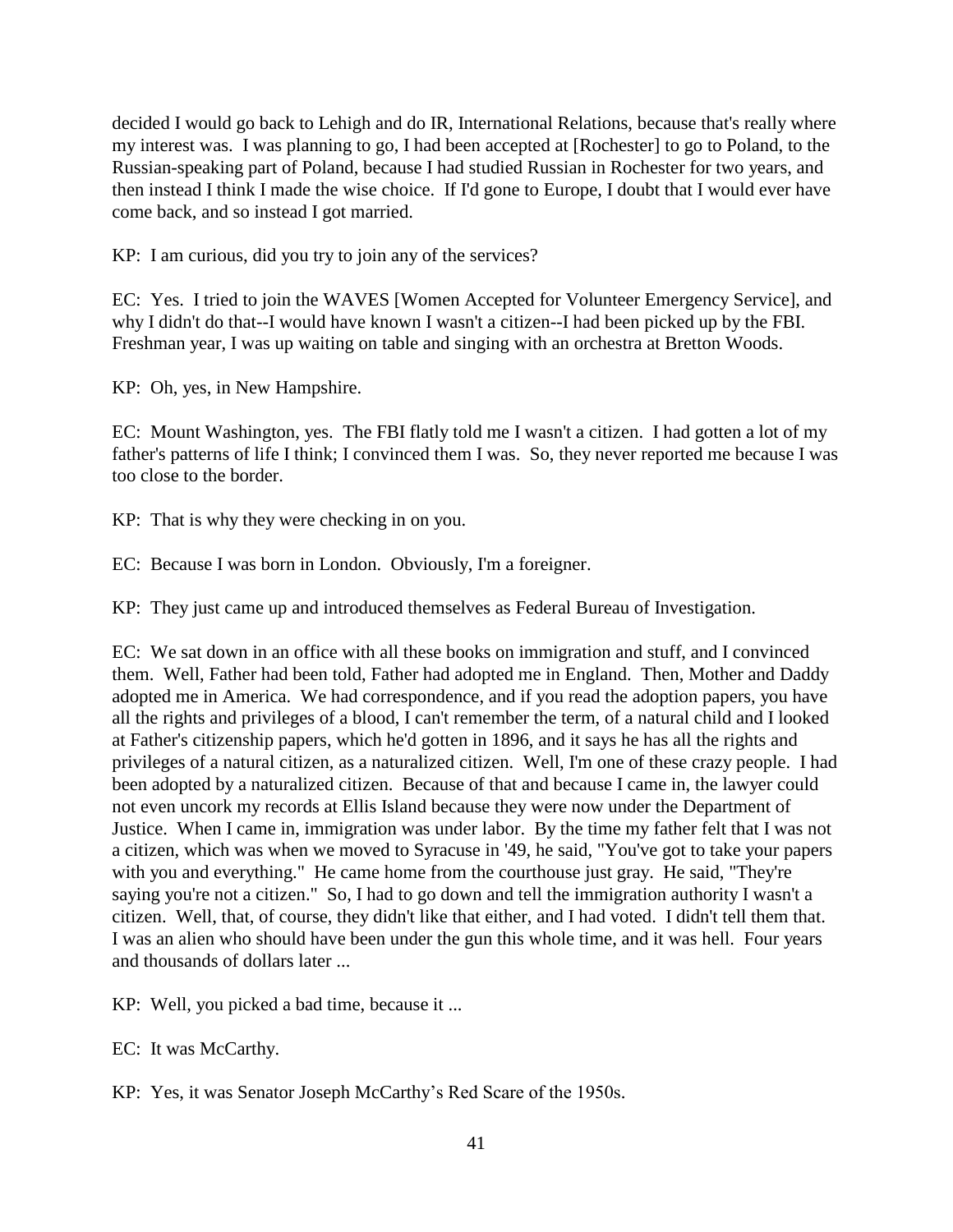EC: We were at a dinner party with German submarine captains who had gotten their citizenship before I could get mine. We felt we had to say that I had gone to Canada for a day with my family. We did not. Father had been queried rather closely. We didn't know if it was written or not. Well, you don't want to take the chance that all of this, and this was in 1942. So, we went to see a Mormon temple, would you believe? This is what we did. What happened is that I think the immigration office was so terrible because they told me I was a citizen. I said, "No, I'm told I'm not." So, then they got the word from Washington I wasn't, and I had to admit that I'd been to Canada. Four years later, when I went to get my citizenship, you had to go up a ramp. This was one of the worst days of my life. Lenny was out of town. No friends were around. I did go out and get smashed, I must admit, slightly. So, you go in front of the judge, and he never looks at you. The immigration officer is there next to him, and the immigration officer told him it had been instituted in '49, this is now '53, "What are we going to do?" The only question the judge asked was, "Why did it take so long?" The man said, "Because she went to Canada." The fact that I'd lived here since I was two ...

KP: Was not as relevant.

EC: I came down the ramp. I was admitted, came down the ramp, and a woman from the Catholic Women's Club put an American flag on my jacket. My lawyer who was there, went like this [Editor's Note: gestures to leave it on] because I would have taken it and thrown it if I could have I was so angry by that time. This is what happens. Don't tell me *ex post facto* doesn't happen in bureaucracies.

KP: Did you have any background investigations around you when you were applying for citizenship?

EC: In '49?

KP: In '49.

EC: Yes. One of the things that happened was the lawyer and I went into the immigration service, and I answered questions. When they came to the end of a line, they stopped, so that none of my questions were answered as I answered them. I signed it with saying, insisting, the lawyer insisted that I add, "These are not my full answers." They queried my parents. My father had just died, and they queried my parents about why we had gone to Canada.

KP: This had only been a day trip, too.

EC: Yes. I wasn't there for a month. In between, fortunately, I'd been very smart and just always said I was born in America so that I never got stopped. I lived in Rochester, and I went into Canada quite frequently from Rochester. It's very easy. Finally, what happened was my name again wasn't on the list that day, and they had to call Senator [Irving] Ives [from New York]. Fortunately, it was a good Republican firm, and Senator Ives had to call them and put my name on the list to be accepted finally at the end. So, I came away not very happy about citizenship,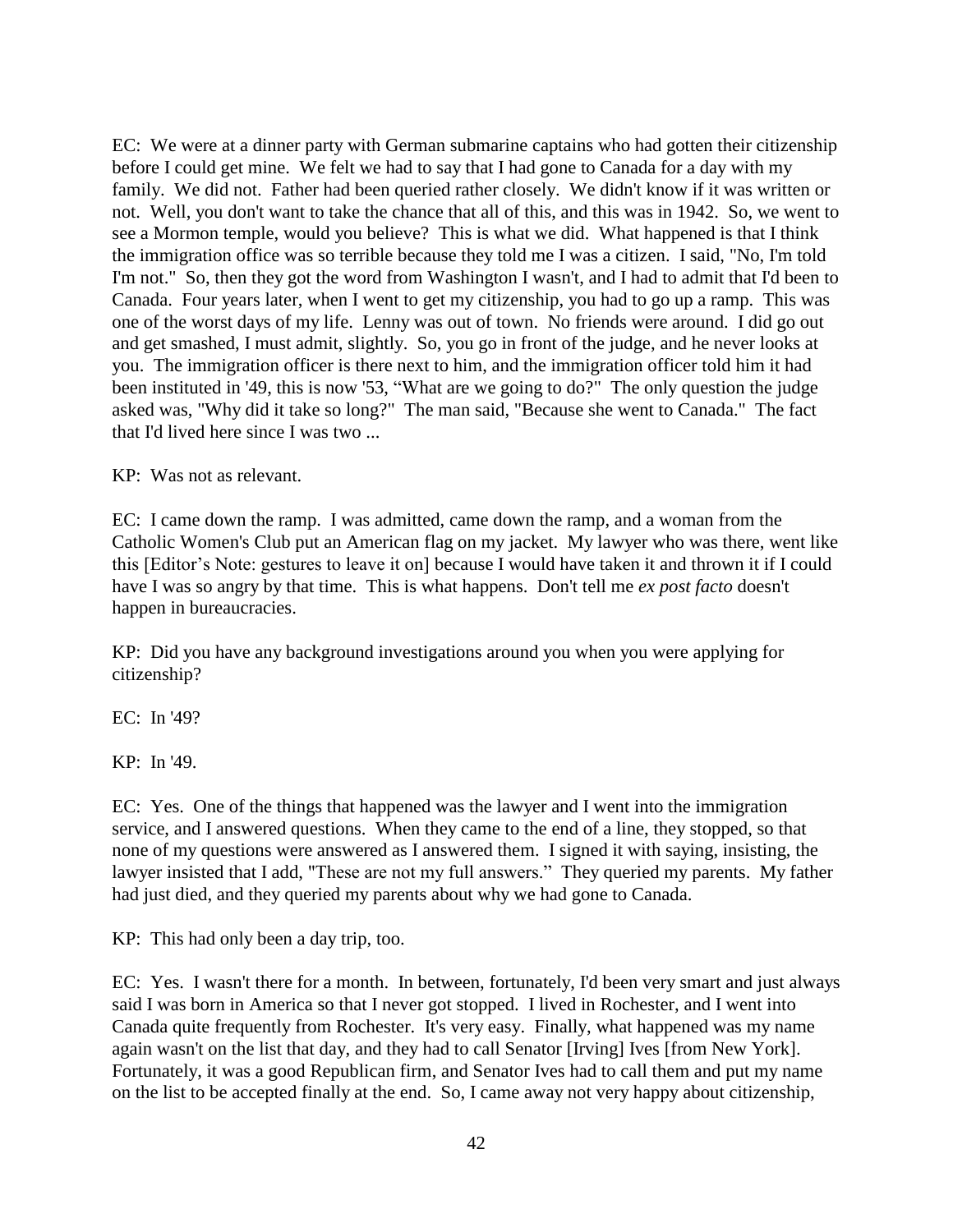even though--and I guess I've never recouped my feeling--I never had it. I really have always felt half English. I know that I'm not English, because I can tell that when I'm in England, and I've spent a lot of time there. I'm not American in certain ways, because my experiences up until age twenty were really so different from so many people that I really feel very much like--what was it--Kurt Lewin [social psychologist], who says "you're a marginal person." Here's the big society, here's your society and it only overlaps this much, the circles, and so you aren't a full member of the community. That may be partly why I just never completely joined one little group and stayed there. When Len and I have been in cities, what have we done? We've done Town and Gown. I've always known faculty, and so I bring the faculty together with people, friends, social friends, who, as a matter of fact, may help both sides.

When you ask me what the students did, I think there was a strong sense of patriotism. Mine wasn't as strong. I was strong for America being in the war, but I was really much more concerned about the English. We had relatives living there, and they were being bombed. They were eight miles outside of Plymouth, which was pretty heavily bombed, and as my uncle said, only a bomb now and then. As a matter of fact, they were off course. My brother was in the Pacific. He wasn't in the European War, though a number of young men from Lehigh were and were in on D-Day and I knew the European War better than I really knew the Pacific War. It's interesting, because both my brother and my husband have come to understand the differences in those two wars. [General Douglas] MacArthur got so little money and support, and there was a great emphasis on the European War. Somehow, I kind of balanced that out. Does that help? Not much, does it?

## LM: A little, yes.

KP: When you were going to college, what was your conception of the relative importance of marriage and career? Did you assume that you would have a very distinguished career? Did you assume in college that it was possible to have both a career and family, because you have had both a marriage and a career and children?

EC: No. I think that that's why I say very honestly that I'm sure I was getting double messages. Sure, I had to be productive, but I think it was very clear in my family not that I should get married, but that if I got married it was going to be a traditional marriage. As a matter of fact, I carried that out fairly well until we moved to Philadelphia, and then I decided, "This has got to go. I can't cope with this." That's when I went back to graduate school.

KP: I sometimes have tried to explain to students the change, the cultural outlook of the 1940s, 1950s. I remember growing up as a young boy and as a teenager in the 1970s. I asked my students, "How many of you expect your wives to stay home when you get married?" They almost all looked at me like, "What are you talking about?"

EC: Well, don't you think that's an economic factor?

KP: Not strictly, because I think there was a conception among college students of your day, who were from working class backgrounds, that, of course, wives stay home unless there was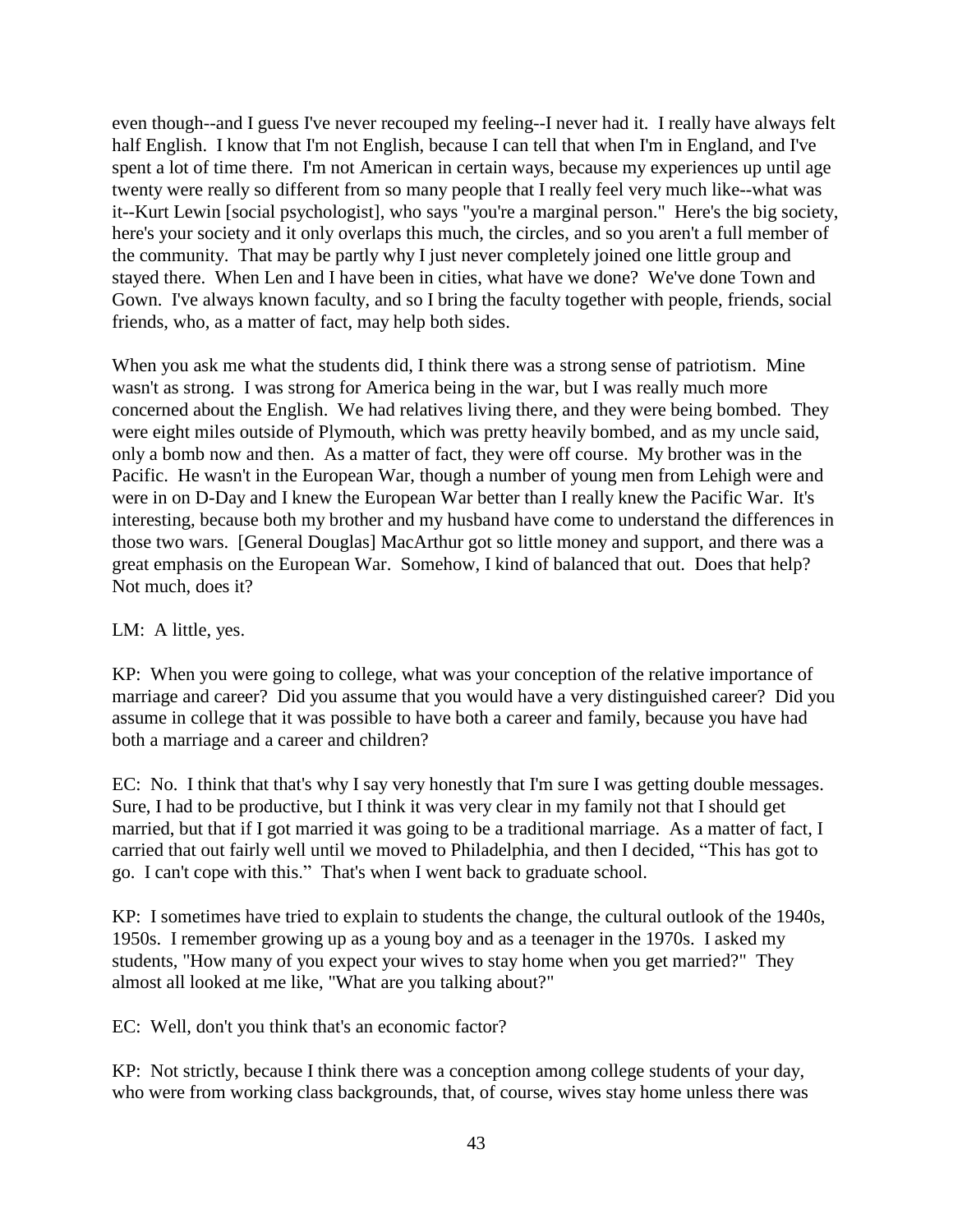absolute desperation.

EC: Well, I'm embarrassed to tell you [a story]. Our older daughter graduated in '71, and that was a very bad year for people to get out who were in education. She had done an internship at the John Tracy Clinic in California [and] had really had a great experience. That's the year they wouldn't take anybody for a Master's level. They took Ph.D. level. So, she was just wiped out of a number of things she wanted to do. I can recall six months after her graduation her turning to me and saying, "I want you to stop that, Mother." Would you believe what I was saying? What do you think I was saying? I can't believe it. "When you get married." From my background and my own personality to say that in '71 is just outrageous. That tells you that there was a very deep-seated traditionalism that I hadn't even been aware of. I wasn't literally saying, "You have to get married." That isn't what I meant. I was carrying this custom, this cultural pattern. [Editor's Note: Founded by Louise Treadwell Tracy, the John Tracy Clinic is a non-profit clinic in Los Angeles, California for young children with hearing loss.]

That brings up another point. I do not think the young people today--and I'm now talking graduate level and undergraduate perhaps and maybe until they're twenty-five or thirty--do they have any idea the exhaustion that goes with the options that they have. I wouldn't change it for the world, but there is an exhaustion. There's nothing that you can't do, literally. If you are an energetic, bright person, you can shoot for going to the moon. What do you think that does to you? When I was growing up, the fun of it was I was rebelling a lot. I wasn't like a lot of people. This was a way for me to become a [person]. I'm directing this more towards women. I don't see a lot of difference. I'm very glad if you think that they want their wives to work because they value their careers. The hell they do; I think they value the money. They now know, their parents are saying to them, "Look, it takes two to keep …"

KP: No, they have expressed that. It is a tremendous cultural change. I have done interviews of a lot of men and women of your generation, and, of course, the housewives do not work.

EC: When I went to graduate school here--now, my husband was an executive in a steel company--I had men come up at cocktail parties and say, "What are you trying to do? Are you competing with your husband?" Now, Len never thought that I needed that defense. I would have liked it, but I heard it a lot. Of course, the one word that was addressed to me was that I was castrating.

KP: I remember growing up, as a teenager, I remember when my old scoutmaster was sort of joshing this other guy because his wife was working and who wore the pants in his family, which to me was really a very alien concept, because my mother for a number of years had been a single mother who had worked. To me, this was the normal pattern, but I can remember culturally, even in the 1970s, there was a lot of pressure.

EC: Oh, and I got it from Princeton. We were in a townhouse. What nobody knew was Lenny doesn't really like to own property. His family had had a small estate, and it had been a pain in the neck. They'd never enjoyed it. My family had property, and it was drafty and it was big.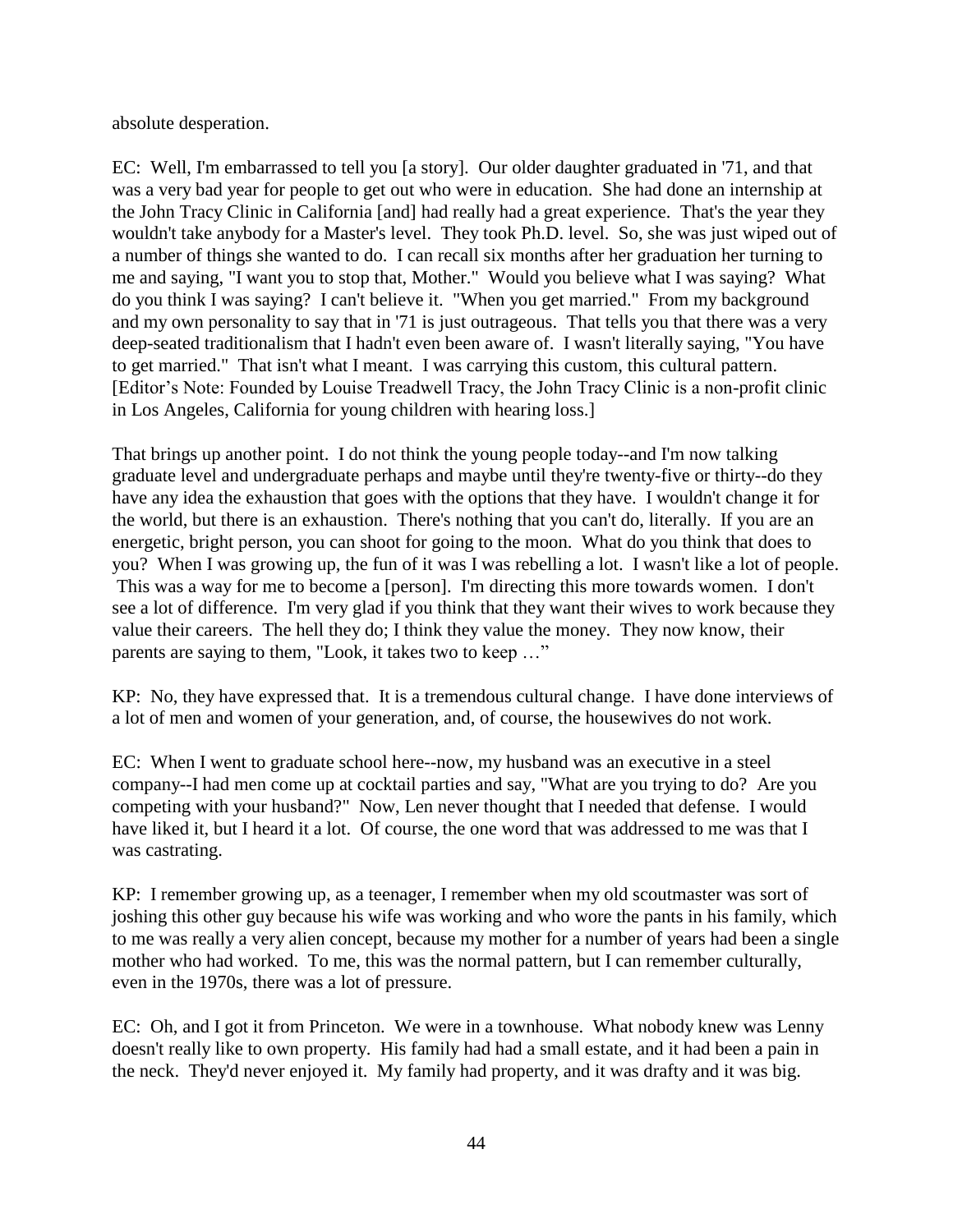KP: But you enjoyed it immensely.

EC: Yes. We lived there. Well, so, I was always blamed. People would, women, mothers of children in school with Darcy and Liz, would say, "Oh, well, of course, the reason you do blah, blah, blah is because you want to." It's a jaw-dropping time. Lenny was very much in command. I didn't particularly like that, and I'm surprised we stayed married. We were talking about it this morning, because both of us operate internally. Okay, we have something to do, this is very simple, it's making a bed. We both have very different approaches to making a bed. In fifty-one years, we haven't learned that. We finally learned to be able to laugh about that. The way we handled it was, he was very busy, I was very busy, and I took care of the girls and we had sitters and help and that sort of thing. I think the way we survived was we just stayed out of each other's way, and in all honesty he has a great sense of self. He doesn't need to impress anybody, and therefore do your thing. He also doesn't realize the cost that it brings in an ordinary suburban society. I really hate the suburbs. I got so that when we first moved there from Syracuse--we lived in the university section at Syracuse--now we live in a suburb that's not only white, Anglo-Saxon, Protestant, it's white, Anglo-Saxon, Protestant-Presbyterian. Who needs it?

KP: I am curious, you mentioned your husband quite a bit. How did you meet?

EC: I was dating a friend of his.

KP: This was when you were …

EC: In Rochester. He always told people, he has a marvelous sense of humor, he always told people he was my first case and that isn't true at all. I was working with teenagers.

# KP: What was he?

EC: At that time, he had come back from service in '46. He had ended up being [an] information officer on a naval base. You sign all the discharge papers, and you know, big deal. He came out a lieutenant senior grade. He had been in, they are the little ships, the small ships that carry the men into the attacks. So, he was in on the invasion of the Philippines, and as he said ...

KP: Well, he was on an LST, one of those.

EC: Smaller than that, small boats.

KP: There are whole grades of ...

EC: Yes, very small boats. These were thirty-six and forty-eight foot. All of these guys had a wonderful sense of humor. They were in terrible places in the atolls, northernmost atolls in the Pacific and then took the guys into the Philippine invasion, and, of course, McArthur is telling everybody the islands are ours. They are giving those guys submachine guns, which none of them had ever shot, and they're turning their boats over because the Japanese were going to come over and push them off the land. As he said, "Our job was to take the Army in and shove them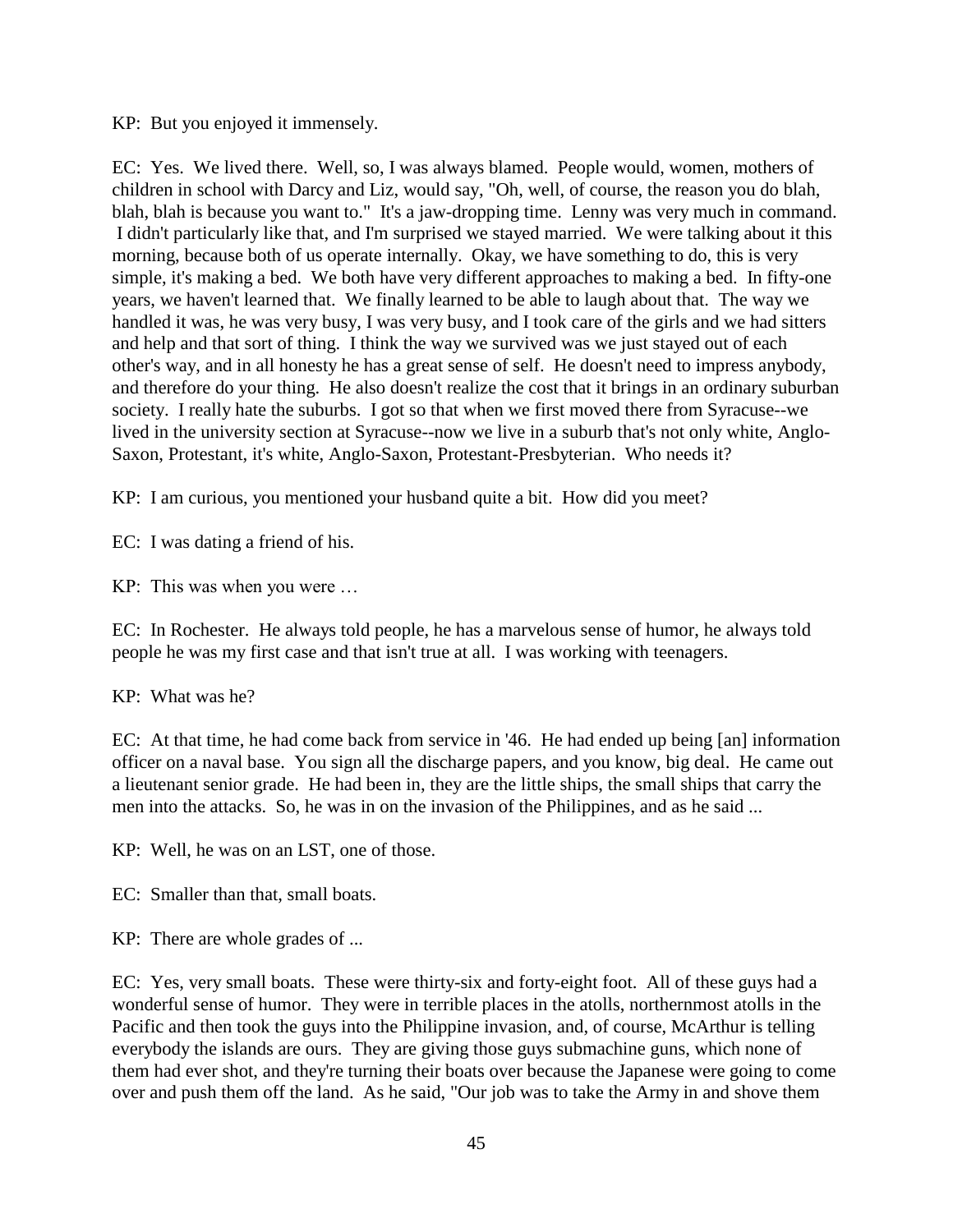off." That's not very nice.

KP: You have had a long and, in many ways, a very successful marriage.

EC: I think so.

KP: But you became ...

EC: I just shifted gears. I think I'm a chameleon. No, I had had a lot of traditional training, but I immediately became very active in the community. Syracuse is a wonderful city. I was on several boards, and I could do things that gave me a sense of accomplishment and was active in the music up there.

KP: I have also been struck that when I was growing up, things like the PTA were so well organized because you had all these over-educated women.

EC: I think that may well be. I just never wanted to. I was home room mother for each child once. That was enough.

KP: Yes, but I noticed there were a lot of volunteer activities. A lot of the things in the community worked well because there was this pool of women. It seems like you were part of that.

EC: Yes, and I was on the University Hospital board. In fact, I actually knew more about hospitals; that's why I went into the field of administration. That's a fascinating area of American life, in the period from '60 to maybe '85, because now that HMOs [health maintenance organization] have come in, the hospitals have to function. Rosemary Stevens [historian of medicine] has done some wonderful books on that.

KP: You found that they were not very functional when you were involved. You found the hospitals were not very functional.

EC: Well, they were social institutions, and they were there for research and teaching and they talked the game of patient care.

KP: But that really was a sideshow for them.

EC: That was absolutely a sideshow, sure. They were educating the medical school, the next generation of physicians. [In the] '60s, when I went into administration, I was the first woman to be hired at this hospital, and there was one at the University of Pennsylvania hospital. So, that was when I got into the real world. That is when I began to understand what it was to be sexually leveled. Grad school, what I did was, most of my courses were in New Jersey at Douglass, and a couple of the men who were in the Master's program, particularly men from men's colleges, betrayed a very arrogant approach to women that I don't think would go over now. I began to be aware of what some of my anger came from, and I think even as a child, the anger was, although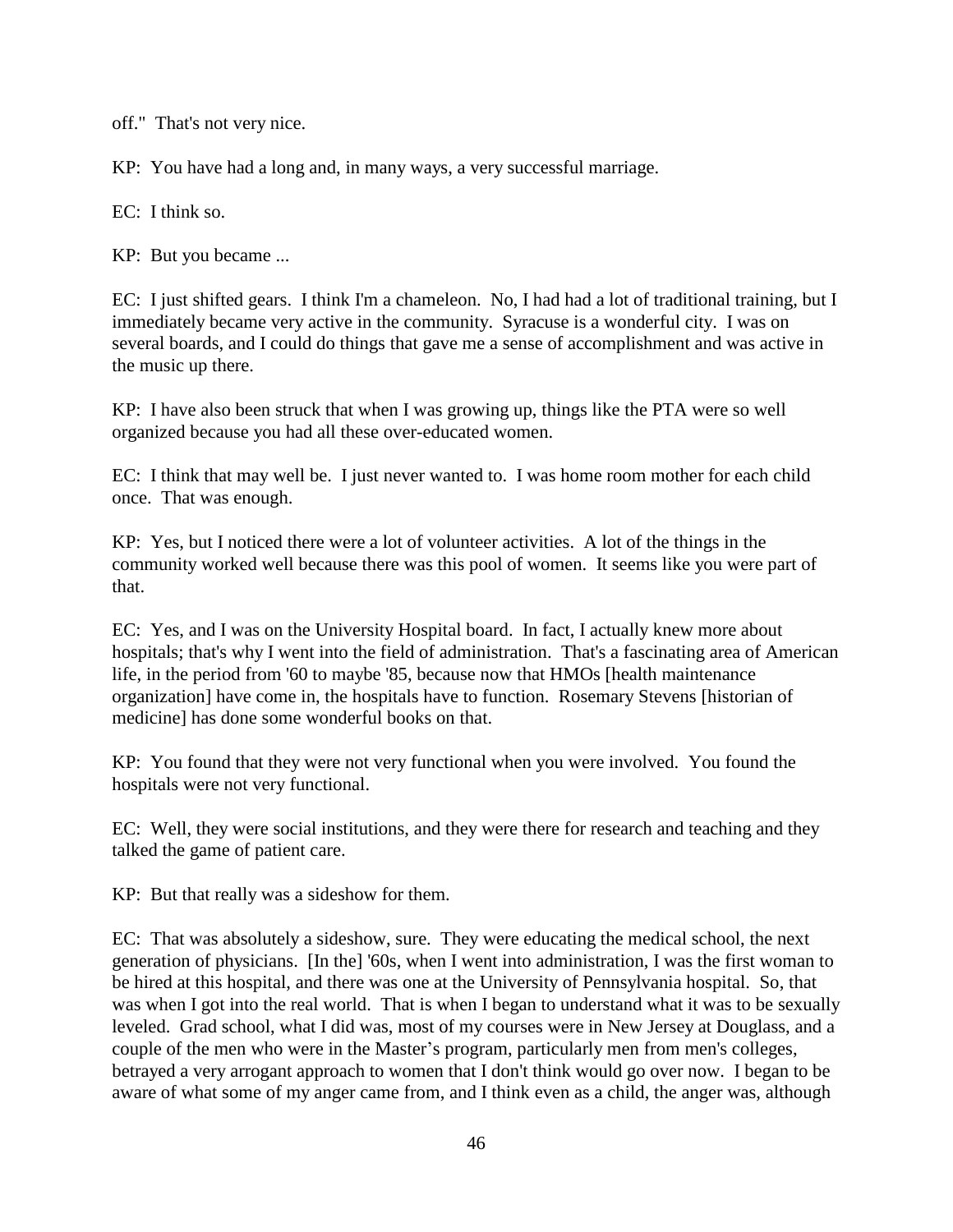I was being pushed and although I was encouraged, somehow I must have gotten a sense that they didn't really expect that I would do anything.

KP: I will occasionally counsel and sort of say, "Well, you do plan on getting married when you do your doctorate, other issues might arise," but to me, gender does not play a role in the sense that I would not say to a woman, "You cannot go because you need to get married."

EC: Nobody said that to me, incidentally, but I'm not saying that it wasn't in the background somewhere. You asked me what was I going to do with a history major. In the first place, I was really brought up to do a liberal arts degree, and one of the few times that I had enough sense not to pay any attention to my father was [when] I was having a hell of a time with math. I just didn't want to learn. Even today with a computer, I'm not really computer literate, but I have two of them. I was flunking math. What did I do? I had to take the exam in September. So, I got a tutor and took the exam junior year. I was going to process senior year, which is what NJC did, and I wasn't going to sing. This would be the second time in my choir career I wasn't going to sing. I was going to go in as a senior. Dr. Nelson came along, who was a marvelous chair of math, and he's here and I'm here. He said, "Miss Hughes, I received a note from you the other day." I said, "I didn't send you a note, Dr. Nelson. That was an exam." He looked at me and said, "You thought it was an exam." Then, he said, "Well, I guess you don't need third-degree equations." [He] had given me a "C." [Editor's Note: Cyril Nelson (1893-1984) came to NJC in 1927 as the second permanent member of the Math Department after Albert Meder, who was hired in 1926. Nelson became the chair of math in 1944 until his retirement in 1959.]

Well, the horrible thing was that summer I was at home, and this young man came with his exam for philosophy. I said that I would put it on my father's desk. He was so nervous that I brought him in the house, took him back to Daddy, and said, "You put it there." For once, I was being empathetic. Off he went, and I heard Father say to Mother, "That young man thinks he knows philosophy. I guess engineers don't need to." He gave him a "C." So, I had gotten wiped out by Dr. Nelson and rightly so, because I must admit [that] I wrote the exam out because the arithmetical aspects of it just blew past me, but I had some good theory. I don't know whether it was anything he recognized. I got away with that one. Let's go back to the history.

## LM: Did you plan on teaching?

EC: No, under no circumstances, and partly that my father and mother both said, "If you're going to teach, you've got to do your education work on a graduate level. You can't take it on an undergraduate level. It's just not well taught." I didn't want to teach in any way, shape or form. What I did feel I would do was that I would do social work of some sort, and that was a strong emphasis in the family and among friends who had been settlement house workers. Settlement house work, they were still taking Bachelor's degree people, and so what I took on in Rochester was that I worked with the Council of Social Agencies and also the YWCA. I can remember- this was when Billy Graham was just getting going--I can remember being so angry because he would bring three or four thousand kids down into the center of the city to the Convention Center or something get them all revved up and have them sign cards for Youth for Christ and then let them go, and we were all sitting around, waiting for what were these kids going to do with all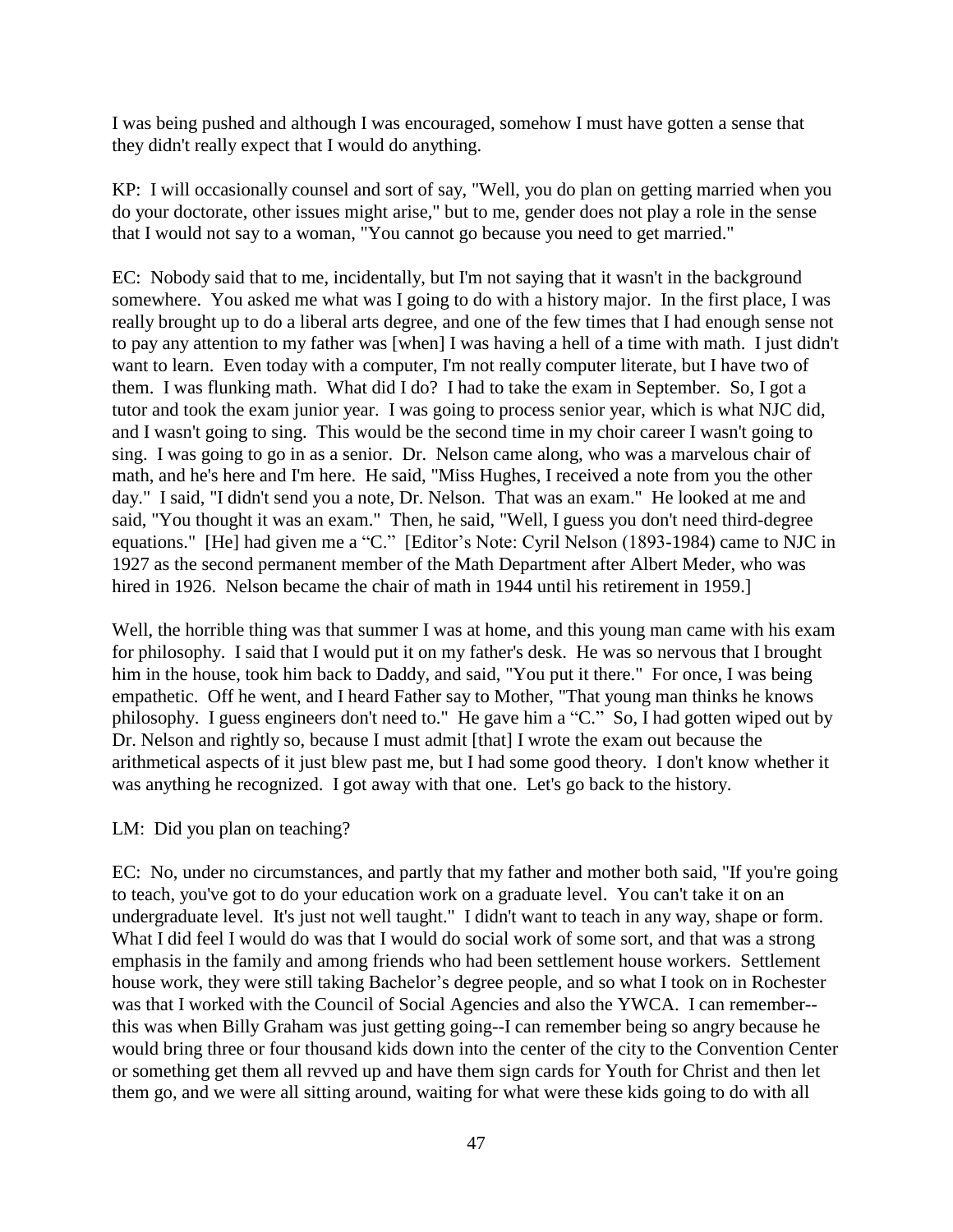this energy generated and all this sort of community developed. Nothing ever did explode in Rochester, but it did in several places. [Editor's Note: Evangelist Billy Graham (1918-2018) began his ministry in 1947 with what he called "crusades" and toured the nation and world. At the same time, Graham's student ministry attracted thousands of attendees.]

What we were doing was working with teenage kids, mostly young girls, and we worked very closely with the settlement houses. We also worked with the JY and that's where I learned about kosher food and the lives they led. [Editor's Note: JY refers to Jewish Youth and specifically the Jewish Community Center of Rochester, New York, which was founded in 1907 and used to be known as the JY/JCC.] I really began to grow up, finally, to learn about ethnic groups beyond southern Europeans and beyond the glories of different diets, but to understand where these people were coming from. I must admit [that] one of the great areas that I have tried to open up-- I haven't been successful--at NJC-Douglass is to open up the Holocaust, because we didn't know anything about it. I know it isn't that we didn't; I think that the Jewish people knew very little.

KP: When you say you did not know about it ...

EC: Well, we got out in June of '45, but you have no idea. If you're talking about what wasn't known, it never was written about. Individual families could tell you stories, but they wouldn't tell me stories like that. The vice president of my class, who is Jewish, and one of the other Jewish students, I've tried for three years to get the Class of '45 to have--Ruth Mandel is sitting over there--have her speak to the class at our fifty-fifth [reunion], which is the year 2000. Nobody's really interested, including the Jewish gals.

KP: Because around this era ...

EC: I knew nothing about it, and I can't believe that.

KP: Persecution of the Jews was reported in the *Times*, but it was sort of on page eight or nine. You had to look for it. You remember really not having a sense of ...

EC: Nobody spoke about it.

KP: Yes.

EC: None of the faculty. I never heard it at home. I have always felt that my family were very subtly anti-Semitic. When you read the English histories, look what Disraeli went through, and it's very prevalent in the mid-Victorian era. They fought me on anti-Catholicism, the family, when I really went after that. I just couldn't bear the Catholic Church, because nobody even visited, you didn't go to each other's churches. For instance, in my brother's class in high school, there was a Jewish man and a Catholic gal that went together all their lives and never married, from the class of, he was in the class of '37. [Editor's Note: The parents of British statesman Benjamin Disraeli were Italian and Jewish.]

KP: They had been sweethearts.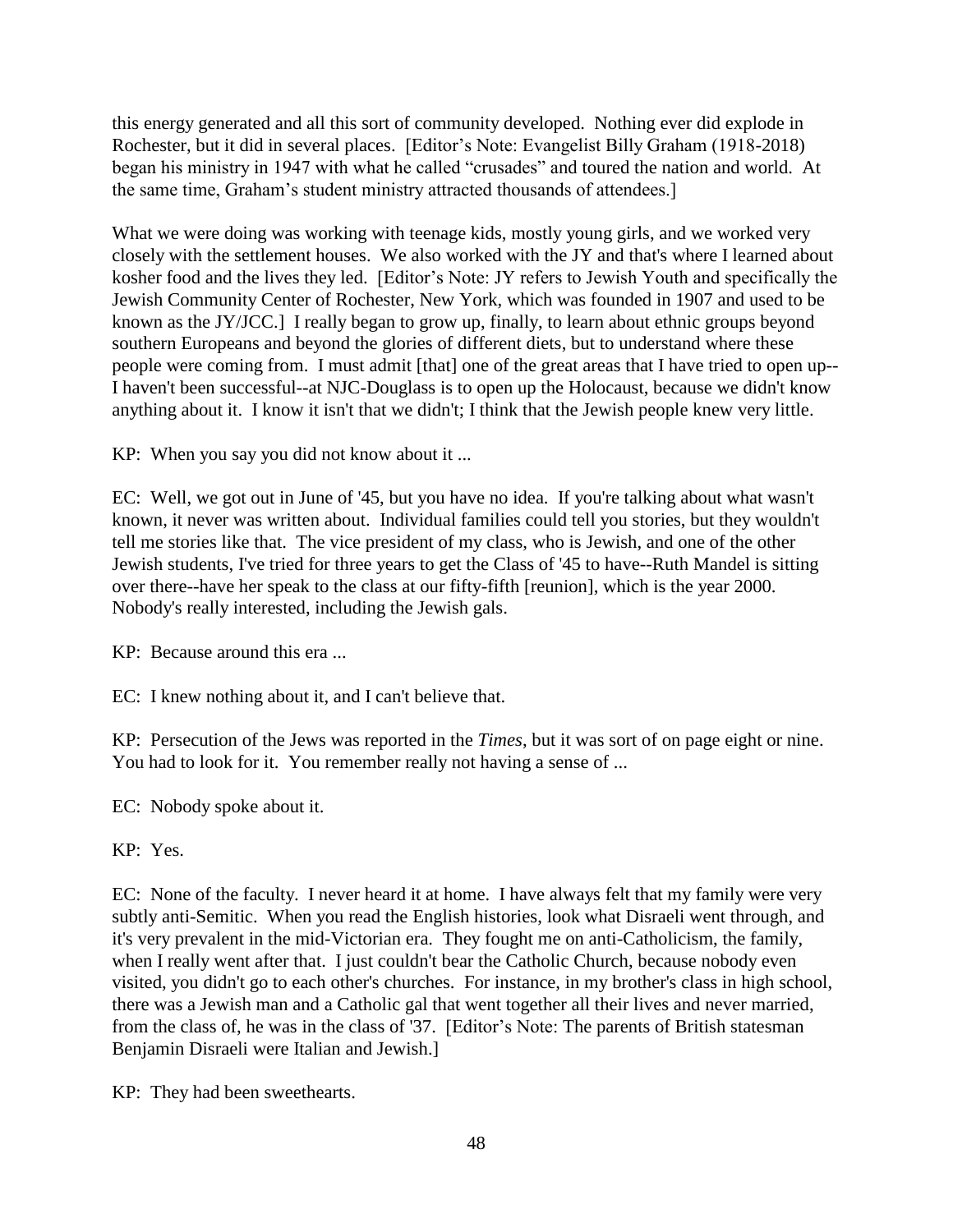EC: Right, yes. Right next to the Lehigh Campus is a JY. I remember my brother talking about sweat shops, that the only people he mentioned who were in sweat shops were Jews, and I'm talking about he was in high school and talking about it to me and I was getting out of elementary school at that point. I didn't, in all honesty, I never went to school with anybody who was Jewish until I was in high school, and then they weren't practicing Jews. The young man I dated at West Point was a Jew, and that must have been very tough and his class, the class of, would have been '44, I think they were advanced, could go through earlier. One thing I do remember is I was talking with the one black student who was there, who later became a brigadier general, and Otto said nobody talks to him. I got furious and said, "What do you mean? Don't you talk to him? There's nothing wrong. There's nothing wrong." Look at the power of the southern approach at West Point.

KP: You have written in your pre-interview survey that you had served on a commission on discrimination. Which state was that?

EC: I haven't even talked about it. It was New York State, and I was appointed by Governor [Nelson] Rockefeller at a very early age.

KP: How old were you?

EC: Well, let me see, we moved to Syracuse in '49, so what was I? I was born in '25, so I'm twenty-four.

KP: You were appointed at twenty-four.

EC: Yes.

KP: So, you were appointed in the 1950s when Rockefeller was a relatively young governor and a new governor.

EC: Yes.

KP: How did that come about?

EC: Well, wherever I've gone, this is one of the things that makes my life a little difficult, there were always prominent people who were interested in Len and myself. We knew them for whatever reasons, both socially and academically. I had done some consulting work for the YW up there when I moved. At that time, [diplomat, political scientist and Nobel Prize winner] Ralph Bunche was President of the American Political Science Association. The vice president was the godmother of Liz, our younger child. I think it was '52 to '56. The way the state worked was that they had a group in Albany, but they divided it out, so every county had its commission and you were responsible for the region that was there and to see what was being done in terms of racial discrimination or racial integration. You realize that the FEPC laws went in in '45. [Editor's Note: The FEPC was the Fair Employment Practice Committee (FEPC), convened in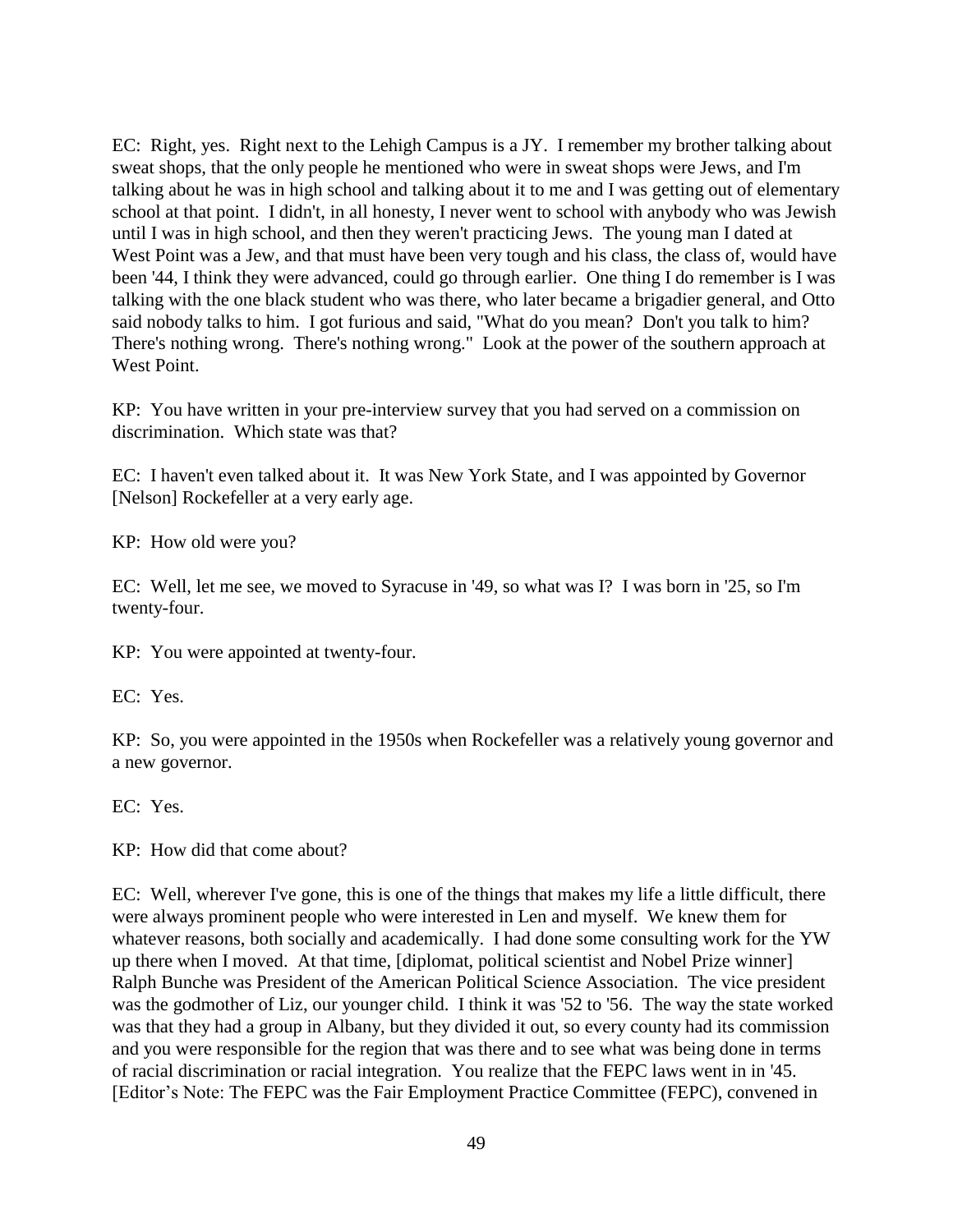1941 to implement President Franklin D. Roosevelt's Executive Order 8802 banning discriminatory employment practices in certain industries engaged in war-related work. The New York State Temporary Commission Against Discrimination led to the passage in New York of the Ives-Quinn Act of 1945, the first state law to prohibit discrimination on the basis of race, creed, color or national origin.]

KP: Yes. New York was a real …

EC: Was the first. Until that time, people don't realize this, blacks could not go in and try on clothes. They could buy them, but they couldn't return them, except in their own stores. Now, did you read, by any chance, it's either *The New York Times Magazine* section this past week or the week before?

KP: I looked at some of it.

EC: Well, look at it. I'm trying to think of which one it was in, the "Average American Family" or the "Status," because one of the things they discuss is that the infrastructure of the blacks absolutely was destroyed by the '60s, that in the fight for civil rights they lost any of their own infrastructure. A black gal that I worked with in Rochester had made her debut in St. Louis at one of the great cotillions for the black people; I mean, all of that stuff went out the minute you really talked about integration and I hadn't realized how decimating that was.

KP: But you were a real integrationist in the 1950s.

EC: Oh, yes, and I was in college, and I was after college. At the YWCA, I co-wrote a (Corrick?) speech drama out at (Northwestern?) on race relations and integration, which was published somewhere and I don't even have a copy. Again, that's the group of people that I identified with, empathetically, I suppose. I don't mean by this that I'm not prejudiced or that I'm not discriminatory; you can't grow up in this society and not be ageist, sexist and racist, but to the best of my ability, I have tried not to be. I failed badly in Syracuse. I could not get my husband to sell our house to a black when we left.

KP: He really would not sell it to a black buyer.

EC: Because he knew the neighborhood, and he had lived there as a student.

---------------------------------------END OF TAPE TWO, SIDE TWO------------------------------------

KP: This continues an interview with Elizabeth Hughes Clark on November 18, 1998 with Kurt Piehler and …

LM: … Laura Micheletti.

KP: … At Rutgers University in New Brunswick, New Jersey. It is interesting. You were really active in civil rights.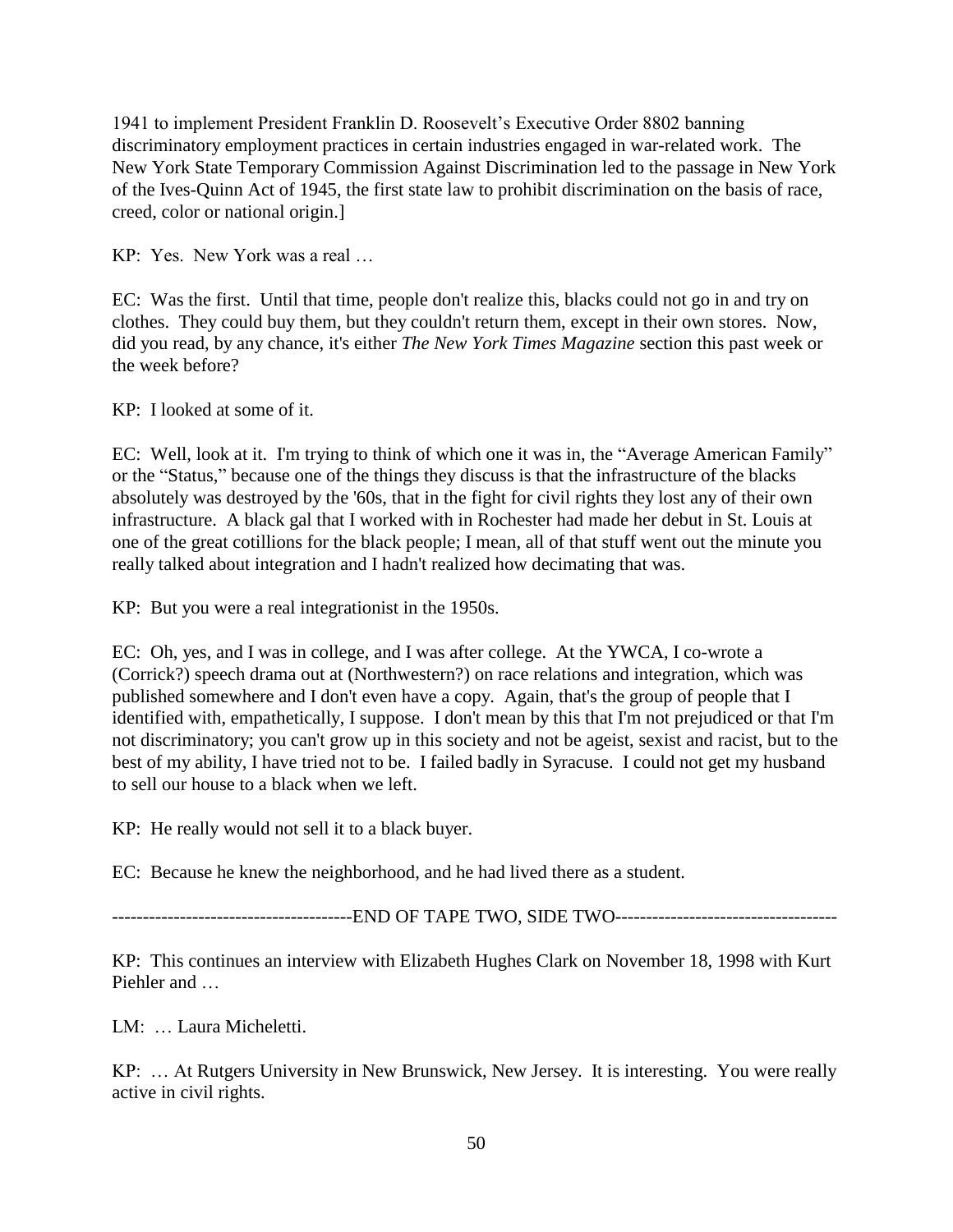EC: Yes. He's a Republican, although he was a Rockefeller Republican.

KP: There was a big difference between a Rockefeller Republican and ...

EC: We certainly have canceled each other's votes out. I've had two or three very odd experiences with voting, one in Syracuse, which I've never been more than thirteenth. There just aren't Democrats where we've lived--this is a fact of life--nor are there Democrats among our social group often, among my group or the faculty, yes, but not elsewhere. So, I went in to try and vote. This is the first time I'm voting. I was voting illegally. One of our friends was head of the Eisenhower for President or something, whatever it was. I went into the booth. I couldn't do anything because the time I'd voted before it had been write-in, so I didn't know what I'd done. So, I came out, and there were two elderly ladies--they were probably forty. [laughter] I said, "Can anybody help me vote Democrat?" [laughter] I hadn't closed the curtains all the way. So, of course, she closed the curtains all the way, and I voted. As I walked out of the garage, this one lady said to the other, "And she looked so nice, too." Wow.

As Len said, when I told his father, when we met for the first time at dinner, he asked me about my father and, "Blah, blah, blah." Finally, he said, "I gather from what you say that your father is a Democrat." I said, "Yes, and so am I." Len's mother said, "Really!" Lenny disappeared under his napkin. Isn't that funny? As he said, it's worse than a social disease.

We came from two very disparate backgrounds. He came from a business background. His grandfather's father had been a marvelous creator, engineer, patent, and has eighteen patents at the Patent Office, but I came from another cup of tea. Putting those two together has been interesting. Incidentally, in all fairness, my father, when he met Len, said finally, "I understand you're a Republican." You're faced with a rather formidable soul with an English accent to boot. Len finally said yes he was, and my father looked at him and chuckled and said, "Well, then you and I have something in common." He said, "You were born a Republican. I was born an Englishman, and we've both been trying to live it down ever since," which I've always thought was lovely. This was when he was much more quiet and mellowed. He was then in his late '70s.

LM: How did your husband feel about all the work you were doing?

EC: Well, now, you're asking me to go back to an earlier time, again, and I've been thinking my way back to college. There's no question he wasn't very happy, in some respects. If it ever interfered with him, he was not very happy, so that in the early years, when I was going to grad school and doing my research, so the early '60s, it was a bloody battle. As a friend of mine says, "Marriage is a bloody battle every step of the way." I think it is in some respects if you're fighting to accommodate and to get to know the other person. I think really, at that point, he also had been away a great deal when our children were quite small. He had been a sales manager and covered New York State and covered New York State when there were no turnpikes, nothing but two-lane highways. He could be in--I can't remember whatever little town on the border--and it would be thirty below, and he would be home on the weekends. So, we had that to--I had to be very independent during the week and then dependent during the weekends.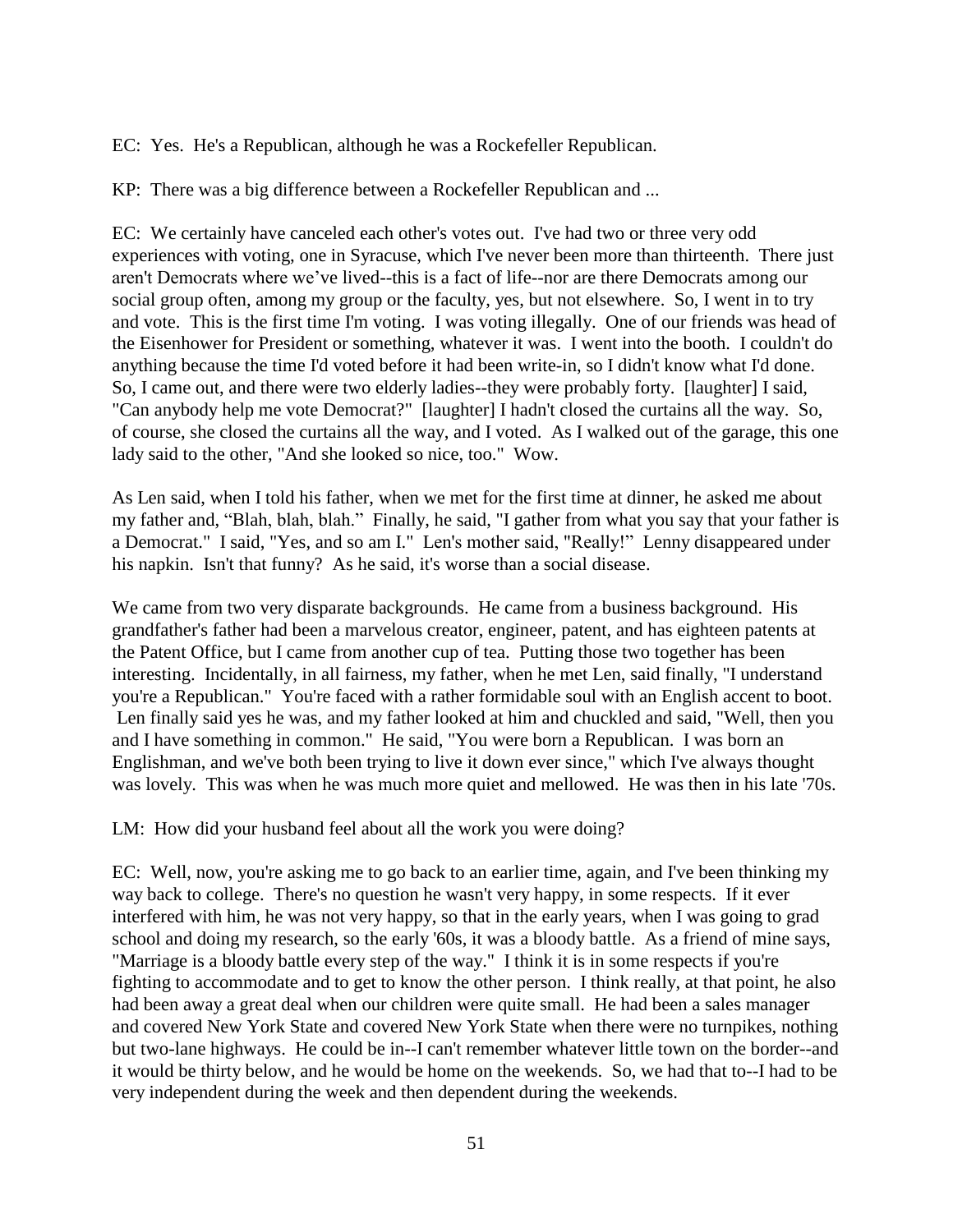Then, of course, when he came in as an assistant to the vice president, then he's home every night. It was very interesting because he was exhausted. He wasn't used to having to function in a bureaucratic setting, even if it was a relatively unbureaucratic, and then I had to deal with him. I think after I got my Master', he stopped, and I began to wield a more equal amount of emphasis on what we did and how we did it and where we did it. I think most people feel today, most of the people who know us socially, probably feel that I'm still dominant, and they just don't understand. I mean, he's very quietly dominant, and I'm noisy dominant. [laughter] I caused a good deal of trouble, but never did he complain that people said anything to him and I'm not sure they ever did. Now, whether they felt sorry for him or whether they--you see, the steel industry is, I don't know what it is now, but it was WASP and it was hierarchic and it was paternalistic and it was all of the worst of a traditional setting. Incidentally, he has his own business, and one of the reasons I taught as long as I did was so that I would stay active, because he really is very involved in what [he does]. He loves doing what he's doing, which is essentially, being a manufacturer's rep for one corporation and all over, he has about a hundred-mile territory. His great talent was that he knew how to organize marketing and sales promotion and knew how to organize salesmen, so that for a national and an international corporation, I guess there were maybe two or three people that were that sharp. He doesn't say it, but I do. He's amazing, but difficult [laughter] and great fun.

KP: I am curious, there is a dear woman who was a graduate student with me, who I think is now in her early sixties, and we have gotten to know each other fairly well. She has often talked to me about how it is work to be a corporate wife.

EC: Oh, yes.

KP: My wife has her own career. She works for the Bronx Zoo as a fundraiser, and, occasionally, she was stuck into the role of being a helpful spouse. I was often in her role.

EC: Yes, it's fun, the Bronx Zoo, yes.

KP: I got to go to Legislators Night with her and the trip to Yellowstone with her.

EC: Oh, that would be just wonderful.

KP: She has sometimes chaffed at being in a spouse's role, and it is hard work. I was wondering if you could reflect on that, because you have both had your own career. I get the sense in the 1950s, there was a real culture around entertaining.

EC: I don't think I did it very well, and Len kept me pretty far away. What I did do well was that he melded together a group of people, maybe twenty or thirty in the nation, in this corporation to be salesmen, and they landed at our house most of the time when they were in twice a year for sales meetings. I think that I handled well, but I never handled corporate people very well. I don't like them, don't respect them, and I did some terrible things. Len was at first with Fanny Farmer Candies. He left them within a year, and he said, "Candy is dandy, but steel is real."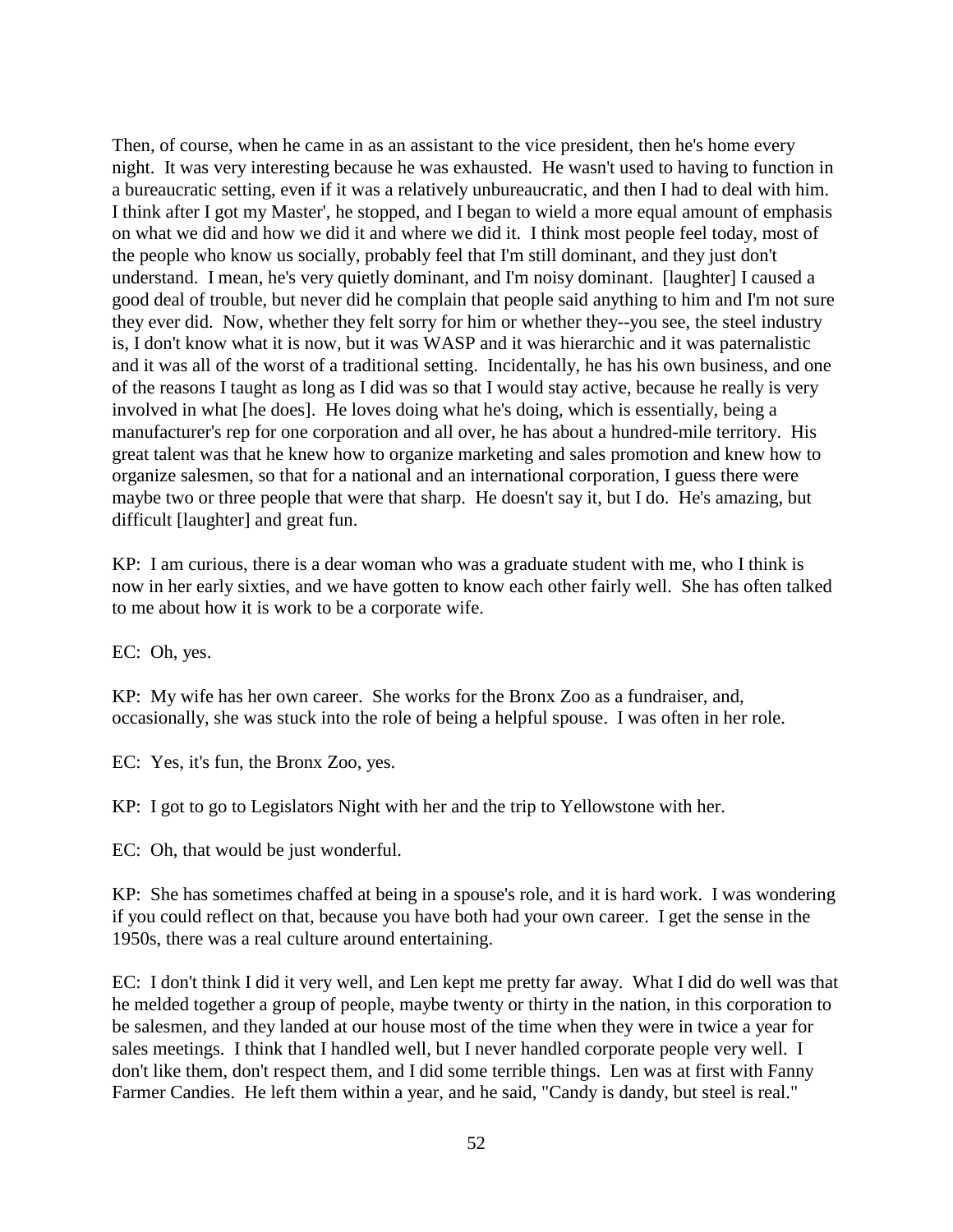This is how he functions. His boss in Harrisburg--and we lived there a year--really got on me about something, and I got really sort of ticked. He called me a Communist, and so I just laid him out. The Supreme Court had just handed down a decision on that as being libel and that he could be sued. [Editor's Note: Founded in Rochester, New York in 1919 by Frank O'Connor, Fanny Farmer was a candy store chain that eventually grew to over 400 stores before being bought out in the 1980s.]

KP: This is your husband's boss.

EC: Yes, who was an absolute jackass. That makes no difference.

KP: Yes, I agree.

EC: Absolutely. I was way out of line, but nothing ever came of it. I just think Len was so good that they [learned to deal with me, [laughter] but he learned to keep me away. As a matter of fact, my sense is he doesn't like it. He was very--it was so interesting; there's some wonderful sociology. Before he became sales manager and marketing manager, everybody played golf because the previous one had played golf. Len plays tennis, so everybody now plays tennis. I mean, it's just wonderful to see what happens in a corporation. He just enjoys business, but he doesn't need--fortunately, particularly his work now--doesn't need a boss or a boss' wife or anything. If people are in town, we do entertaining and a considerable amount, but other than that, whatever entertaining he does, he does himself. He's very heavily involved with pharmaceutical industry and food industry, so that's a very different cup of tea, equally powerful.

KP: Well, I have gotten the sense that some of the worlds have changed a bit from the 1950s and 1960s.

EC: Oh, we entertained. Well, we, as young couples, we drank fairly heavily. We had martini parties.

KP: My wife often called the 1940s and 1950s the classic martini culture. Drinking was a real custom.

EC: Oh, yes. What's going on today is, what, wine? I think that the students today, although, look, you're all smoking. I don't know; I think you're doing some heavy drinking. I don't think we did binge drinking. We drank a lot, but we didn't get absolutely smashed. I did once or twice, and I did the first year we were married. I got into real trouble, because you get married and you're on a budget now. Well, then you go out on a party, and you haven't been drinking at all and you have absolutely no tolerance for it. A couple of times after that, then you settle down and behave yourself. Despite that, in our late twenties, early thirties, certainly we did a lot of cocktail parties and fairly heavy drinking but fairly substantial hors d'oeuvres, too, so that probably we weren't getting drunk.

KP: There was Rutgers President Mason Gross. When he was here in the 1960s, people have told me that he would walk up College Avenue at noon, do politicking at the Rutgers Club and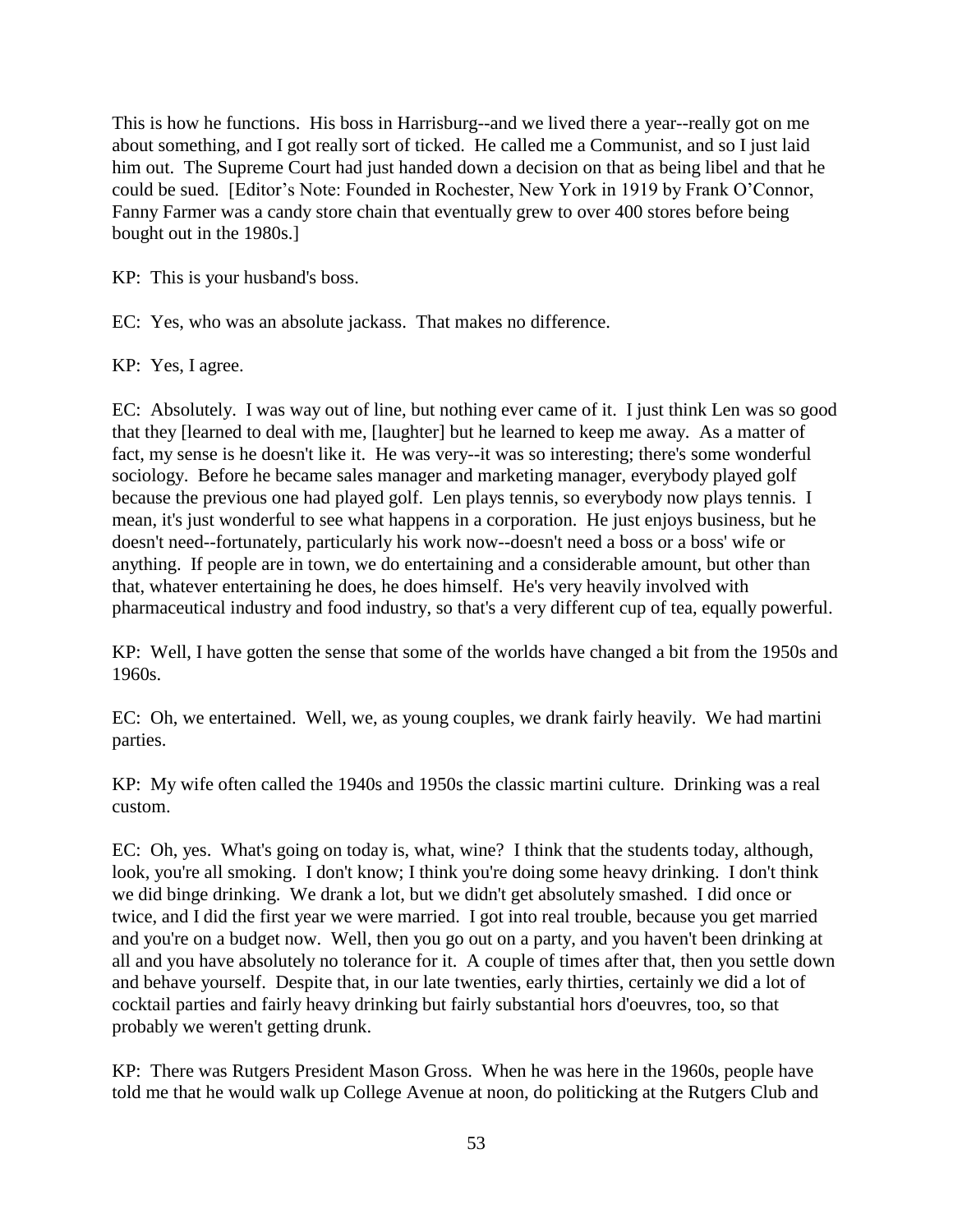have four martinis.

EC: Oh, sure.

KP: If a president were to do that now, people would ...

EC: Would be very unhappy.

KP: The lowliest first-year student would know, "Our president has a drinking problem. It seems he's drinking."

EC: That's interesting. Yes, you're right.

KP: Back then Mason Gross was beloved, and no one really said anything. We have only had one or two comments that he drank a little bit, too.

EC: Yes, but also New York is a classic for that. My cousin, who lives there, has always lived on the East Sixties. I think only when he's ill, when he's been ill, does he give up on martinis. He has one at lunch. Yes, I had one terrible experience with martinis. The university clubs in the city and so forth, there certainly was an expectation that you could drink and hold it. You should be able to have a couple of good, stiff drinks and not get too tipsy.

KP: Right. I often have studied academics at scholarly conferences when the alcohol was free. It is amazing how much they can drink. I have once or twice been guilty of that.

EC: Well, a friend of mine, who was in the psychoanalytic [field], was a woman, and at one of their association meetings, people that she thought were perfectly normal and they were, but you're a woman alone and you're in a room, a hotel room, and you don't know who's going to knock on the door. My way of handling that in the early '60s was I just had the party in my room. Then, you're protected, because as the next to the last people are going out, you make sure everybody goes. It's very simple. There's a real strategy to getting people out of the room. So, you have hors d'oeuvres and stuff, and then that keeps you from being--at least in those days--it kept you from being bothered.

KP: I get the sense that sexual harassment was a real problem for women. You are very conscious about your ...

EC: Well, let me tell you how conscious you had to be, and this is the sort of thing that I, if you could give me an answer to this comment, I've never discovered one. The day I was being introduced to all the men department heads in '66, and I was brought up to shake hands with people. One man looked at me when I shook hands and said, "Dartmouth '60, I presume?" What would you have done with that? I didn't do anything. That was the sort of thing you got all the time. That's what I call sexually leveling somebody. A, I was shaking hands, which isn't expected of a woman, you see, and, two, I was being too forthright. I don't have any answer. That's the sort of thing that I had never experienced, and part of it was I was protected.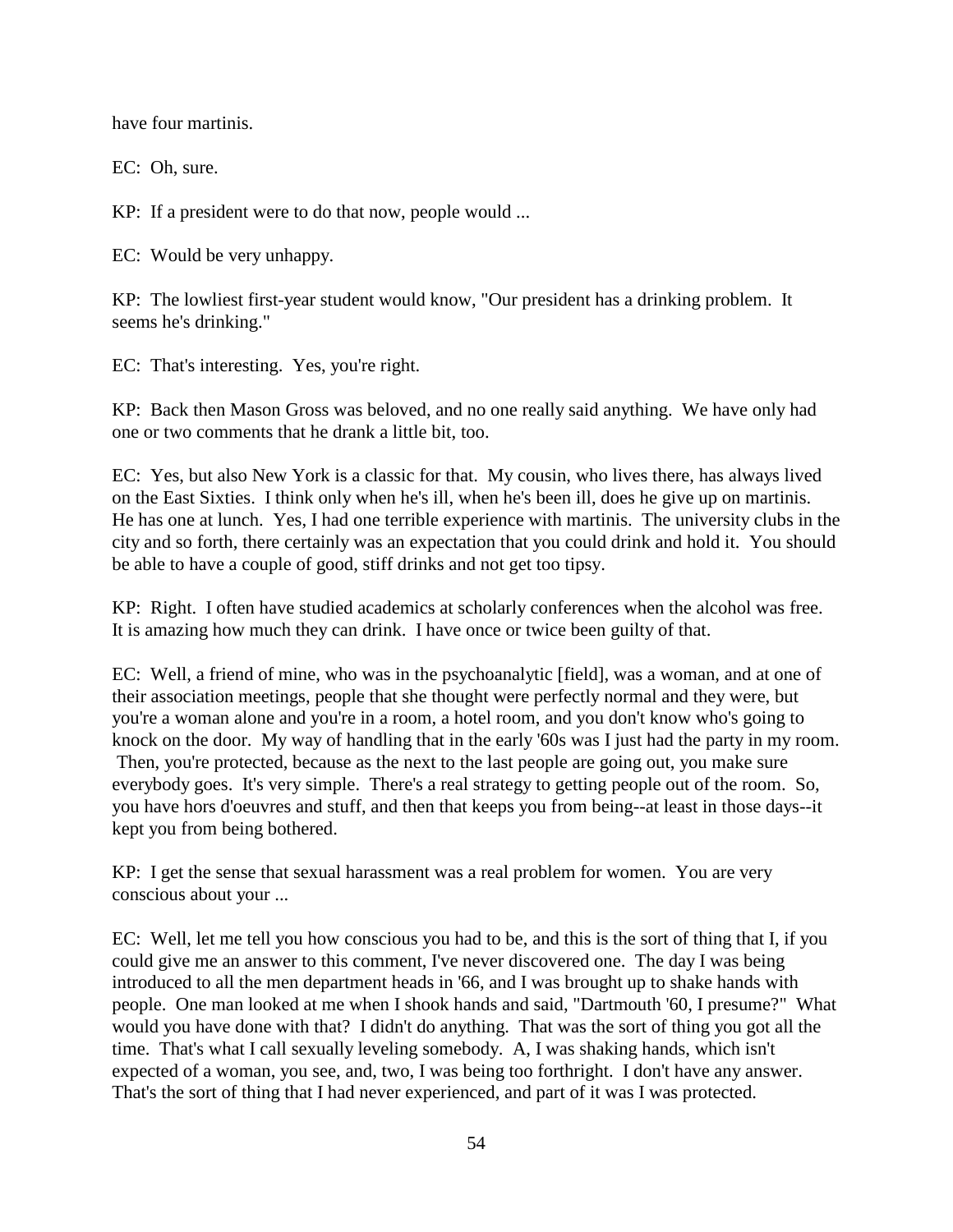KP: I would be curious if you could talk a little bit about your career and what you would consider your big successes and any disappointments.

EC: Well, okay, I did some credits towards a Ph.D. and I didn't do it. Academe had not impressed me a great deal.

KP: But you have known it very well.

EC: Yes, and so I knew it was going to be a hard grind, and I wasn't going to get out of it what I wanted. I think, in retrospect, I probably should have done it if I really wanted to push that career. You talk about a career, and I guess I would have to say that I did pretty much what was available to me. I don't know that you could say it was a planned career, and, in that sense, I am betraying a very traditional base. What I have gotten the most satisfaction out of [is that] I became a department head and built the department and also made alliances with some very--and listen to this--very prominent physicians who were internationally known, and in the process what I learned was you can get a lot done if you find allies and they give you the strength if you're in a position of one down, which I obviously was as a woman and in a hospital setting. So, the most important thing I did is to develop some research techniques and some data on abused children and their families.

I think I also, tragically enough, contributed to the concept that the poor will be observed more than the well-to-do. There was a case of a child of a doctor, a year-old, that the pediatrician and I couldn't keep from being buried under twenty-four hours that should have been assigned as abused, obviously. I also lost a number of court cases where a minister was involved. Juries couldn't in these days convict ministers of sexual abuse, in particular. It doesn't happen, and doctors don't do things like that and lawyers don't do things like that. In some respects, I was at such an early stage that I hope they've gone way beyond me. The most important thing that came out of that was that I was the district attorney's coordinator for the Task Force on Child Abuse and Law Enforcement, and it was a multi-disciplinary team. It was very hard work, and you were working with judges and lawyers and social welfare workers and doctors and nurses and hospital administrators. In Philadelphia, Ed Rendell, who's now mayor, wrote to thirty-nine hospitals and said, "The next dead child that comes in, your personnel will be subject to the laws of this state," which are that if you've caused this kind of damage, you can be convicted and put in jail for a certain length of time. Of course, that meant that the hospitals suddenly got the message that they should be doing something about this.

I think probably the greatest insight I had was as I worked to educate emergency room personnel and doctors--and you literally have to do a protocol every six months; there are too many protocols--what I learned, that I never wrote up, which I should have, is that it isn't that the people who were assigning abuse in the early days were vindictive and did not understand "but there but for the grace of God go I" [referring to someone who is in a bad situation]. Raising children is a very difficult thing to do, and if you're under the gun and you don't have hot water and the washing machine breaks and you don't have any husband and name anything else. In the process of getting ready to write this up, I talked to a number of psychiatrists in Philadelphia and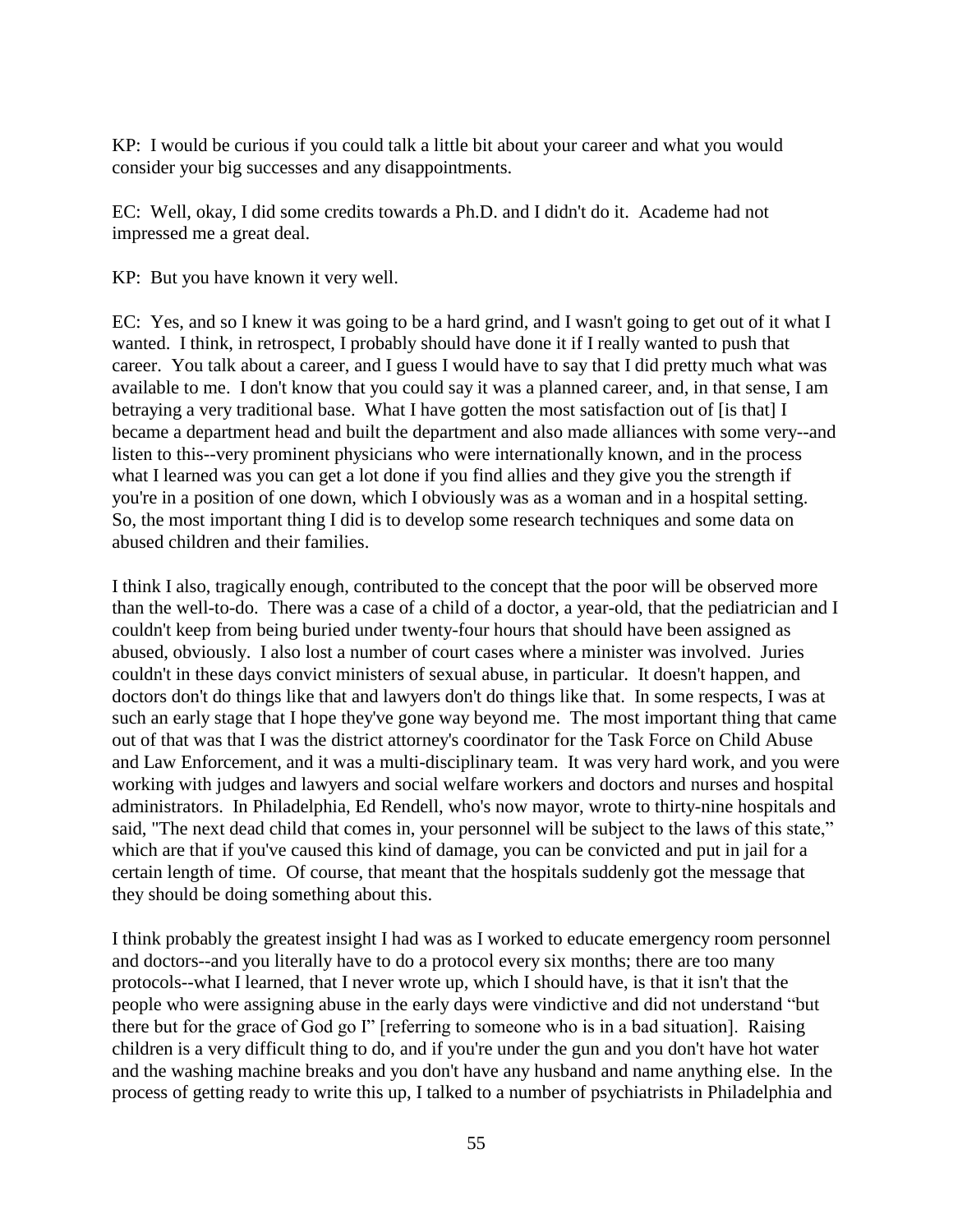asked them about this question of why personnel aren't able to make judgments that have some relevance to reality? In each case, the psychiatrists turned to me and told me how they had abused their own children. It was so frightening. So, it taught me that we needed to work very hard in order to educate people to understanding and dealing with the behavior but not becoming vengeful about the people who did the behavior if you, in fact, knew, because you never knew whether the person who brought the child in was the abuser or whether there was somebody else in the periphery of the family. So, that was one thing.

The other thing I think I did fairly well was in death and dying. A physician who was chief of medicine, we got some very good money from the government to set up two nursing stations where patients who were dying would be housed, and therefore those nurses and those doctors would have been taught what some of the subtleties of dying are. You remember the painful scene that [Elisabeth] Kubler-Ross describes [in her book *On Death and Dying*] in the Chicago hospital of a patient with the phone next to her ear, and when Kubler-Ross asked her if she had time to talk, asked her why there wasn't anybody on the other end of the phone, she said, "I listen to that phone because it's the only sound I get all day in this room." So, we weren't paying attention to the dying patients. The physicians were seeing it as a lost cause. The nurses didn't want to go in.

On the other hand, in the wards, we were inundating--wards were places where clinic patients went, where people who couldn't afford to be in the hospital were being taken care of by some governmental care, financial care. In the wards, I sat outside rooms. I did this for about a week, and in the space of three hours, there could be over seventy-five people in and out of those rooms, but never did anyone say, "Is it all right if I come in and do thus and so? Is it all right if we take your temperature or if we wheel you down for X-ray?" No, they were just objects to be moved hither, thither, and yon. So, again, what we're talking about is powerless people. When you're sick and in the hospital, there's no personality. Your clothes are taken away, you're given a bracelet, and you're dumped in a bed, and that's what happens to you.

The sociology of health care became a very interesting subject for me and also the sociology of childhood, and I'm very sorry, but sociologists have done very little with it. There's only one book that I could find that was text. Mostly anthropologists have done a better job. So, if I were going to do a Ph.D., I'd do a Ph.D. in anthropology. I wouldn't have done it in sociology, although I did it, (Breta Meyer?) was chair at that time, and he was really a very fine guy. He and I had a wonderful colloquy that I ought to report, though he might not like it. He's dead, so it's okay. I said to him one day in the middle of my thesis, I said, "I thought surgeons and CEOs were the most powerful people." He looked at me and said, "I don't know why you didn't say thesis chairmen first."

KP: There is some truth to that.

EC: Yes, it is and that you go through that and you suddenly realize that you just don't control your career. You don't; I'm not talking about this as a unique situation.

KP: The thesis advisor is very important.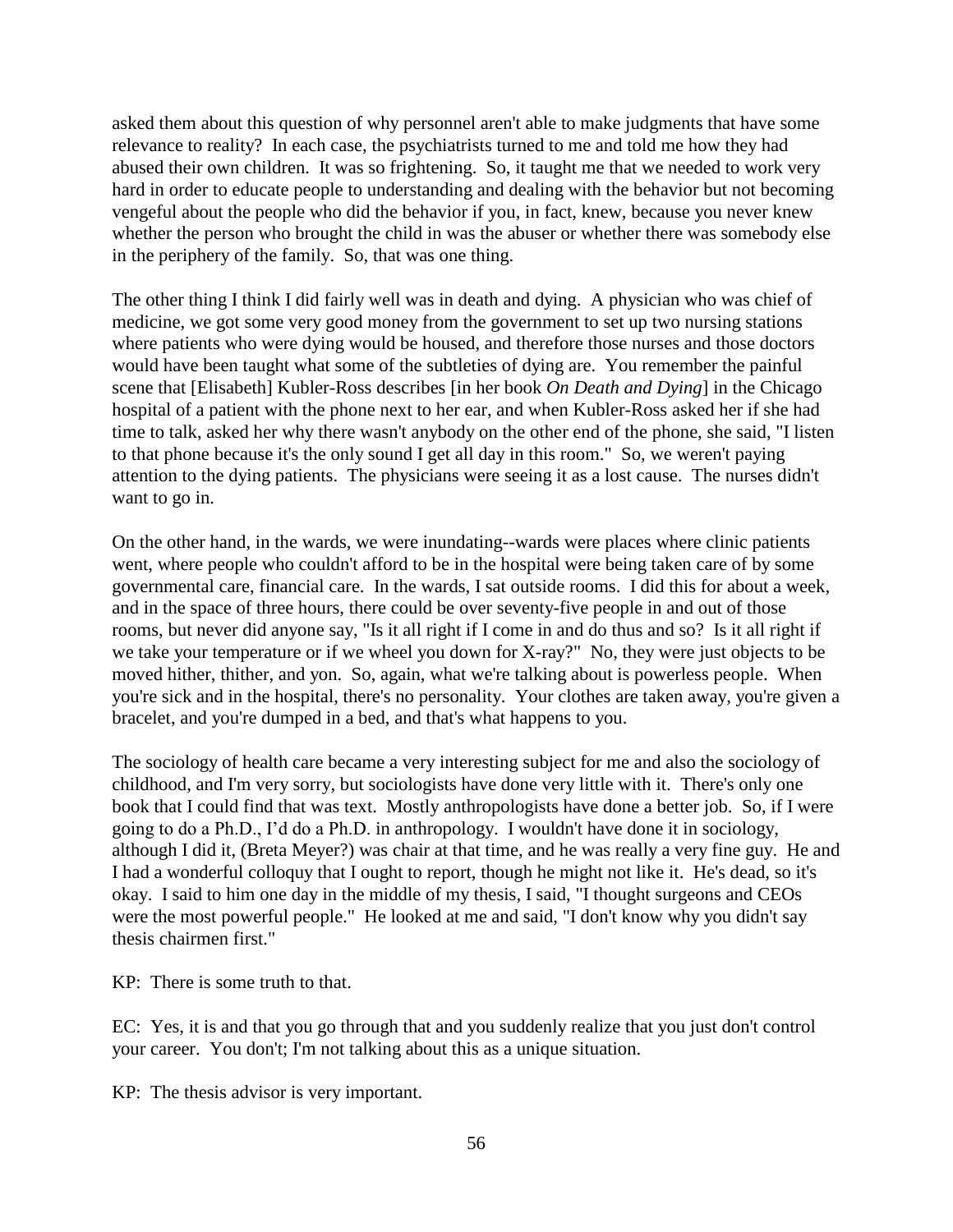EC: You see why it comes up with me, I'm sure, is underlying a lot of what I've done is powerlessness. Oddly enough, recently, probably the most exciting thing I've done has been that I've been president of a nonprofit board for a historic site in Philadelphia. It's a small society. It's the Highlands. It's where Anthony Morris built his home, and it has been a disaster in the sense that no infrastructure. There are committees, women's committees in Philadelphia are the worst I've ever met. You better turn the tape off.

# [TAPE PAUSED]

LM: I just had a question. You mentioned in your questionnaire that your daughter had wanted to go to West Point.

EC: Yes, and she really did. In fact, at age eight, she was a great swimmer and was Junior Olympics--and God knows what kind of a mother I was because I'm not sure what I was--but at any rate, one of her surrogate brothers was at West Point and was a champion backstroker, as she was. So, she was up at West Point from age eight through age twelve. There was a gal who was on the Olympic team who we knew very well, went to Chatham College, committed suicide. There was something about the intensity of that experience of swimming that turned her off. She would have gone to West Point, I'm sure. She would be a FBI agent today. In some respects, she's to the right of Genghis Khan, I think. She's in high security work in Washington. She's a consultant. She will never be in a corporate life. She makes tons of money. What she does essentially is she knows computers and she knows high security and she writes ten, twenty, thirty million dollar contracts for corporations that don't know how to do it and she does.

She left swimming at age twelve, and it took her a long time to get her act together. She later went to, as you saw, this is Liz, she went to, well, it's not there any longer, Bennett Junior College. She went up and interviewed. Everybody told her she'd never get into college. She got into every place she interviewed. She is quite a character. Then, she finished up at Newcomb, and then did her MBA at Tulane. The other [daughter Darcy] has come up in criminal justice and is one of the top people in overseeing all the contract negotiations for all the prisons in Massachusetts. She's sort of social welfare, and Liz is, she's a very tough lady.

KP: They very much have careers.

EC: Oh, yes, oh, yes.

KP: You mentioned that neither one have had children.

EC: Darcy married someone who is divorced, and if Liz marries, this current one works out, it'll be a divorced person. You do know there's a very small study that was done--and I never can remember whether it's Bryn Mawr or Radcliffe--of graduates from the classes of '70 to '78, and the study was done in '78 and five hundred women. In '78, how many of them were married?

KP: I am not sure. I think I have heard of the study, but it has been so long ago.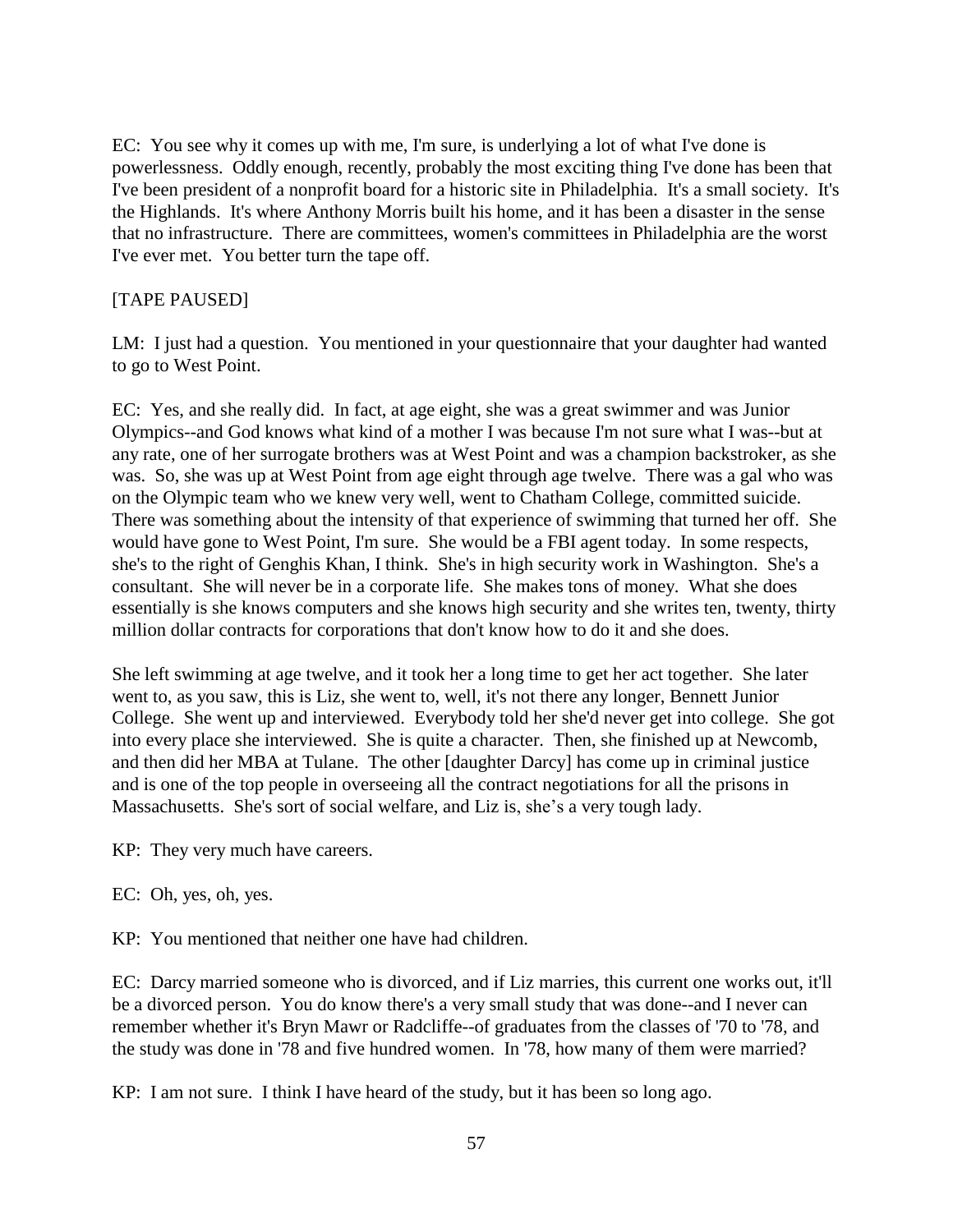EC: How many do you think were married [out of] five hundred students? They've been out anywhere from '70 to '78.

## LM: Two hundred?

EC: Okay, fifty-three. How many children do you think those fifty-three [have]? Three. My children graduated in '71 and '74, and they are, I think, classic women's college graduates. Darcy went to Lake Erie, which was then a woman's college in the Western Reserve, and Liz went to Bennett and Newcomb, both women's colleges, and I just think that's classic. You can't generalize from that. You could look at Eastern women's colleges, but that's probably all you could generalize from or to.

As I look at all this family stuff, I've had a very funny experience with my brother. I hope he's not on the Internet. I know he isn't, but some of his kids may be. [laughter] He called me and said, "Gee, isn't a shame that you aren't doing this on your own family?" Now, this is a brother who never has mentioned being adopted. When I was just sort of a little teenage nerd and would say, "What do you know?" or ask silly questions, he'd never, and I know a good deal about his family. I asked, and so I was told, you see. It was such an interesting thing for him to come through with that. The only family I know is the Hughes family, so therefore, "What do you mean?" It's an interesting point. I know Kurt Lewin wrote about it, that adoption--did he write adoption or was it that he was writing about Jewish children that weren't brought up Jewish and then went to college--and particularly if you went to someplace like Syracuse, he didn't use that, you can join three sororities. You aren't going to be able to choose from, say, sixteen or so. So, in a way, as an adopted person, are you marginal? One may be. I think it's a very useful sociologic concept.

KP: I am curious, you mentioned that you really did not want to know about your birth parents. A lot of adopted people have said they wanted to know. I am curious about your thoughts on that, because you have obviously given it a lot of thought.

EC: Well, I've done a fair amount of--it ends up being sort of therapy--I've done a fair amount of consulting with kids who want to find their parents, and my first reaction after listening to them is to remind them that they may not be welcome, that someone has made a decision they felt was the best decision they could make at the time, and let it go. Now, more and more, what you see in the newspaper, and I can't tell because I don't have the data in front of me, they said, "Oh, this has been wonderful." What percentage hasn't been wonderful, that the newspapers don't pick up? I don't know what the percentages are of adopted children, because the majority of children are adopted by the family, extended. It used to be eighty-six. It's probably less now, but there isn't a lot of open adoptions. So, the feeling about adoption is still quite unsettled. The Canadians have done some work on it, but I haven't looked at the data enough to know. You have children. Are you happy about the way you've raised your children or what you've done with them? No, I'm not. As Lenny and I say now, we say, "Why couldn't we have spent more time thinking about them?" We were too immature and we were determined to have our own lives, and we were being sort of spoiled. We were both younger children. Maybe that's something else. I don't say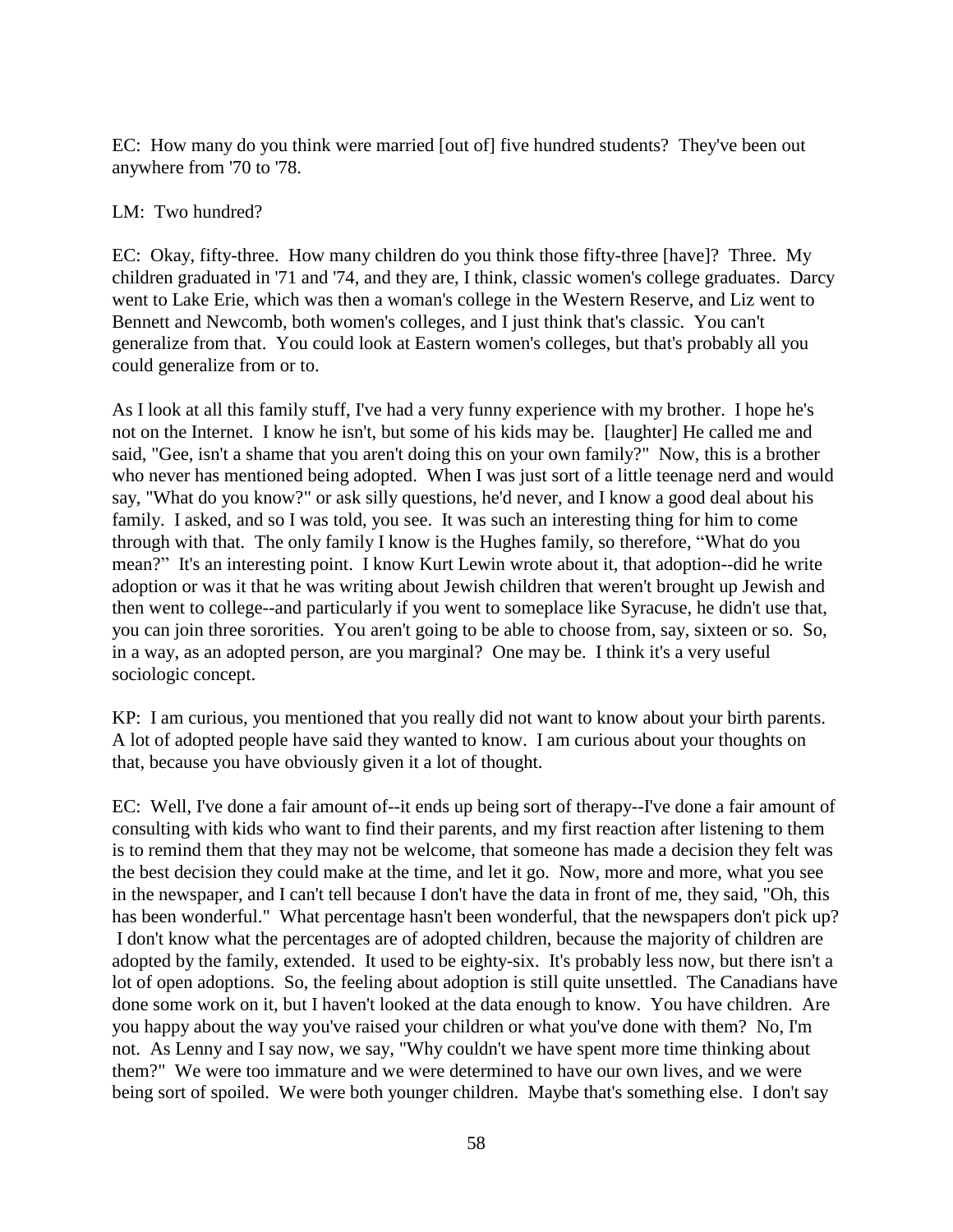they shouldn't, but I just try and get them to look at the thing from all the vantage points. Anyway, I'm a sociologist, and I'm probably a sociologist because of this, I've been socialized to be a Hughes, even though--and my daughter tells me that my cousin's wife made quite a gaffe with Darcy because she said, "You realize your mother is not really a member of the family," which only made Darcy furious. Well, I wasn't surprised. I've lived with that, because Len's mother didn't approve of adoption. I've heard from many people, "Well, of course it's very difficult to tell whether adopted children are going to turn out right." Well, it's just as difficult to tell whether your own will. It's luck of the draw. It's [that] things worked for everybody.

KP: It is interesting. One of my nephews is adopted, on my wife's side of the family, and I had a good friend, who is an Episcopal priest who adopted a young girl from China. I am curious since you have been involved both in civil rights, but also you are very interested in adoption, both personally but also from a sociological perspective, what are your thoughts on cross-cultural adoptions, both cross race and cross cultures?

EC: I guess it would be very much what I think about marriage, cross race. The Genghis Khan [daughter] was involved with a very fine black person, which I thought was going to drive all of us nuts. [laughter] I think it's very difficult to marry and do it well. It's extremely difficult, it is the greatest discipline in the world, to have children and raise them. Now, you're going to add a little more to the difficulty; you're going to raise another cultural child. I just think you have to be terribly aware and terribly helpful. I think that the climate has changed. When Mother and Daddy adopted children, I think it was very brave, very courageous, very difficult. If I got stuff on this, you can imagine what they might have gotten, and I have no idea what his sense of masculinity and her sense of femininity. She had a stillborn and miscarriages. I don't know what all of that does. Look at the women who are spending thousands of dollars trying to get pregnant. I can't imagine doing that, and I really can't imagine adopting. I don't think I would have been good at it, because I think it takes an extrasensory capability not to make some remark unintentionally that would be hurtful. I think my brother would. He and I over the years have had very different approaches to adoption. I've been very open, and I've worked with it. He hasn't, but he's always accepted it and I mean that in a deep-seated acceptance. I just think you're adding another dimension that is complicating, as long as you know that, and particularly in black-white relations, I just think we are so incredibly racist.

KP: When I started this oral history project, I did not have training in oral history, and I asked one of the directors of the Columbia Oral History program for some specific and general advice. He encouraged me to try to get people to talk about race. I have noticed that has often been very difficult for people to talk about race in the interviews.

EC: I think it is terrible. For instance, as an example, the Poor Laws of England were passed in 1601. If you want to look at those laws and look at what our Congressmen talk about and what many of us talk about, about welfare and work, it's the same damn thing. Now, that's four centuries ago, and we haven't lost that. Do you think we're going to lose this terrible feeling about difference?

One of the things that I worried about and didn't do well--and my kids used to get me on it--is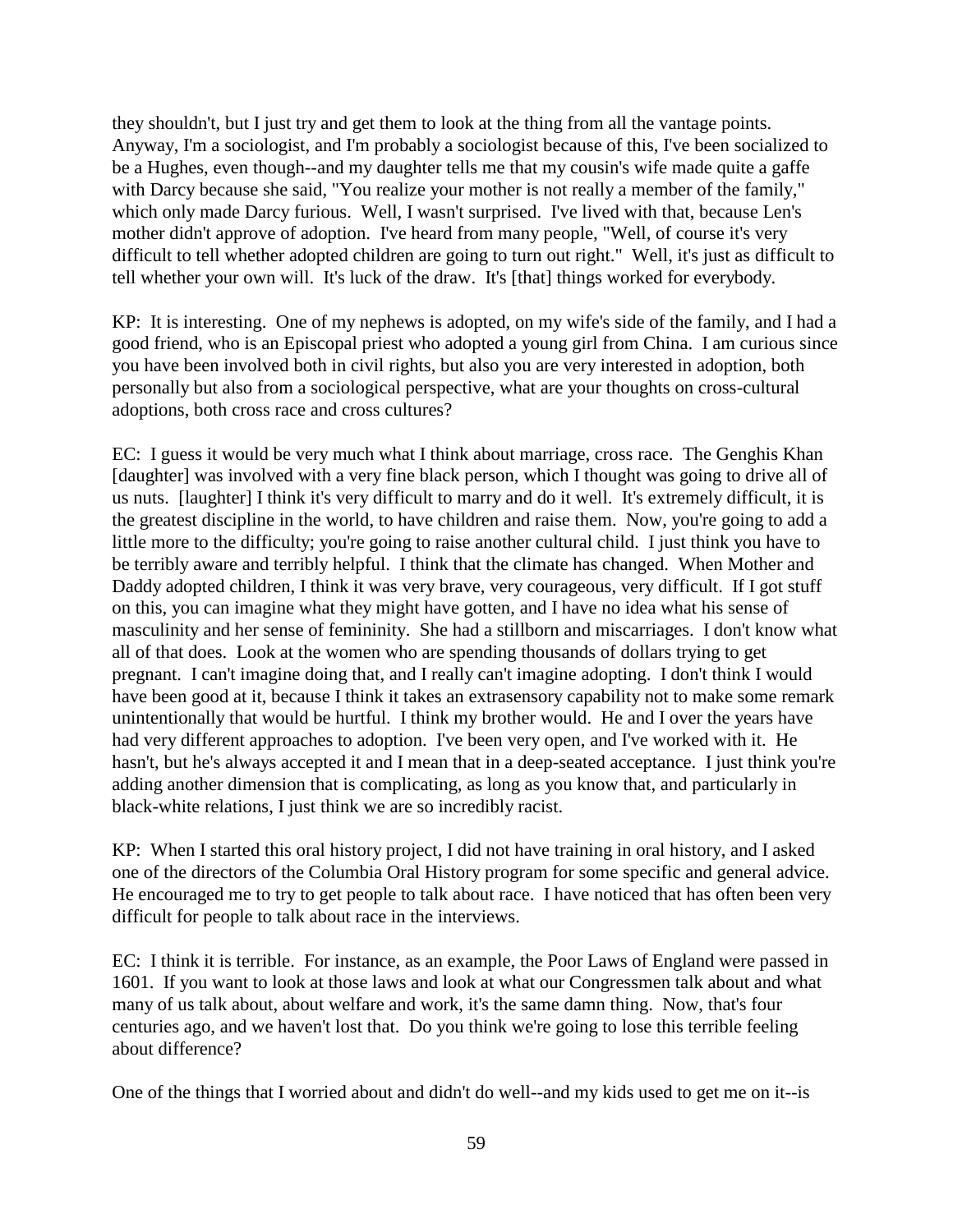how do you teach the validity of difference and at the same time give a sense of identity? So, when I would say, when they were in junior high, "Now these kids that you say you like, describe them to me." "Well, come on, Mother. You're such a snob." What I was trying to get at, without saying, was were they all in black leather jackets and did they have DAs and did they go to a bandstand, which I didn't let the kids listen to, all this, all this garbage. They could pick it up; I never fooled them.

I think race is probably the worst problem we face, and I don't think it's American. The English are struggling with it, because as a British Empire person, you have an English citizenship and they're flooding into London. I'll never forget going into Heathrow [Airport] and nothing but Sikhs with turbans taking care of your luggage. This is in England. Is that an appropriate response if you're not racist or ethnic aware? Is there anything else you'd like to ask me about race? Ask me a direct question so I can come back and tell you where I stand.

KP: Well, I guess one of the things I am also struck with is that you were involved with civil rights when it really was not terribly popular in the 1950s.

EC: Yes, but I don't know that I was on the firing lines. I've never been on the firing lines for women either.

KP: Yes, you were not in Selma, Alabama, but it was sort of civil rights, particularly integration and civil rights. Now, it is pretty much as American as apple pie.

EC: No, it isn't.

KP: Well, I think theoretically it is.

EC: No. I think that that article on the loss of infrastructure to the black communities, and I think if you--how many country clubs do you belong to? How many places do these people talk like? I mean, it's an automatic to say So-and-So, I mean, whether it's anti-Catholicism or whether it's anti certain ethnic groups.

KP: No, I would not say in terms of practice that it is, but I think in terms of having Martin Luther King Day as a holiday.

EC: Oh, but where do think the backlash is coming? Now, quotas are just bad. All we've done is allow other people to take that language and throw it at us. It's like pro-life.

KP: I think what is interesting is the rhetoric that is used. It is a civil rights rhetoric, that the quotas are discriminatory.

EC: Against the whites.

KP: Yes, but it is taking civil rights rhetoric and admittedly misapplying it. I am curious, as someone for integration, how did you react to the black colonies in the 1960s?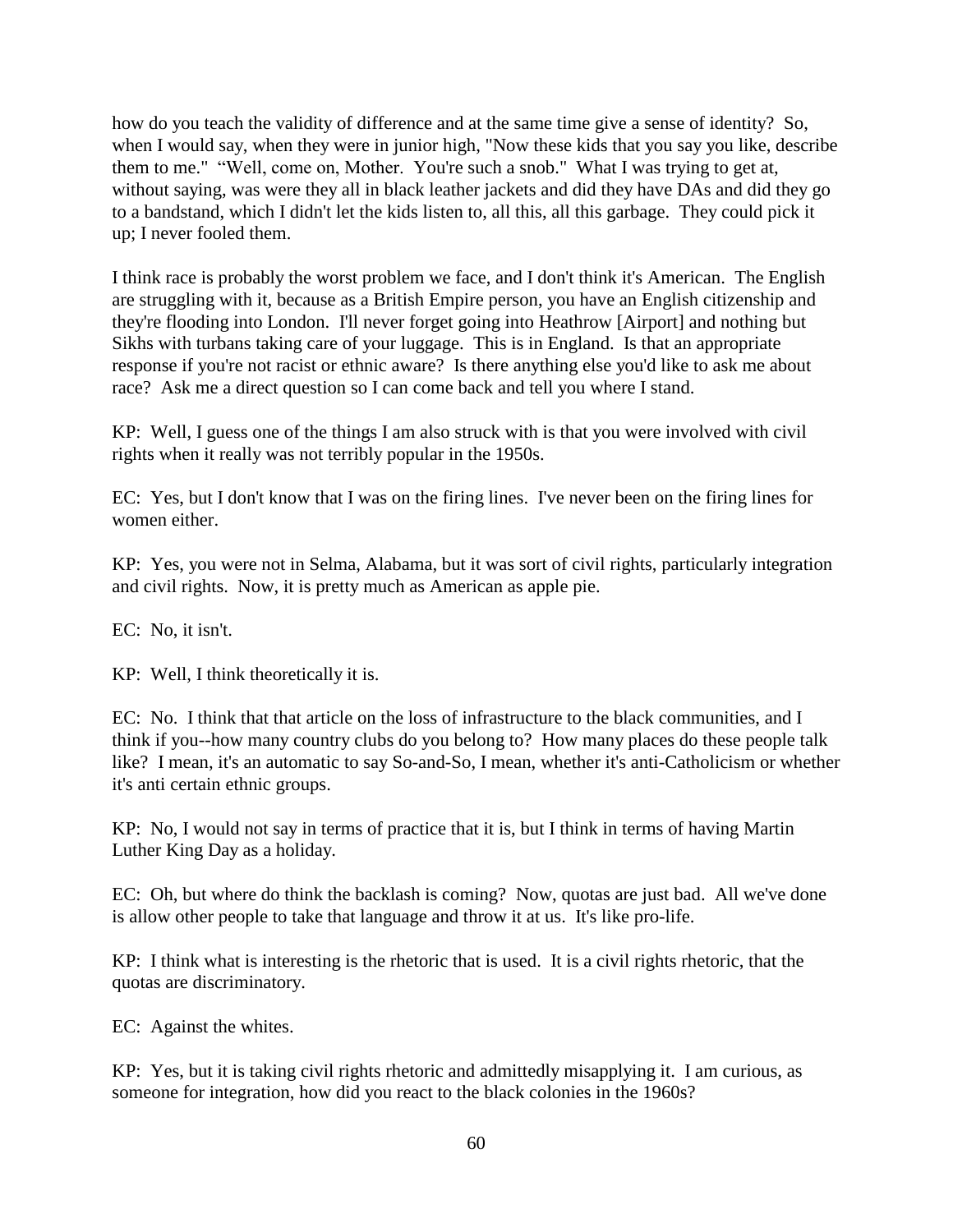EC: Not well. The radical chic of Bernstein. Well, again, what I have to do is tar myself with the same feather. I'm not in a position to be battered by integration, never was. So, I'm suspect. Stokely Carmichael just died. I think he lost the battle. A lot of blacks in city government, I think that they're doing what every other ethnic group did. Whether it's the Irish or the Italians or Puerto Ricans or the blacks, whoever is up next is going to rip the system off. We did it. We taught them how to do it. The English taught us. [Editor's Note: Civil rights leader Stokely Carmichael led the Student Nonviolent Coordinating Committee (SNCC) in the 1960s, during which time he increasingly became drawn to the Black Power Movement. Ms. Clark is referring to Tom Wolfe's 1970 essay entitled "Radical Chic: That Party at Lenny's," which explores celebrities adopting activist causes and specifically Leonard Bernstein's hosting a fundraising event for the Black Panther Party in his New York City penthouse.]

## [TAPE PAUSED]

EC: It's an Episcopal Church. It's very wealthy. I don't go very much. That doesn't mean anything. I know it's racist. There may be one black, and what everybody says to me, and it's usually in the room I'm speaking, "Well, but we do have blacks here." What can I say, beyond saying half the people I talk to make very racist remarks when they're not talking. I can't keep talking like that. I'm destroying the black who's there, and I'm not teaching anybody anything. So, I feel caught. At this point, having been in a suburban college, I don't have the credibility that I had when I was in West Philadelphia and walked that community and knew how the police operated and knew how really fine middle-class blacks were being destroyed. Have I given up? Probably, you say. I think that if I were Eleanor Roosevelt, I'd still be working on it.

KP: I have been struck in terms of race, I think my awareness came from living in Newark for several years and I commute, and the thing that I found very distressing was in fact how segregated the suburbs were.

## EC: Oh, they are.

KP: I see them coming from the city, coming out, and also, as you had said, how many decent people there were. I was very impressed in Newark how, literally, there were these decent people, and I became very disturbed at how suburbanized we are viewing the city.

EC: Oh, yes, and the suburbs wouldn't be there if the city weren't there. Well, let me tell you, there are things now--and let's see if I can pull it out of my background in the '60s when I was doing demographic data--there are communities around Philadelphia [that] were older, black communities that had been developed as people had estates out in the suburbs and, of course, they had to have places where black people could live. So, they created little communities. There was one in Cheltenham Township. There was Crestmont in Abington Township. There was Penllyn in Lower Gwynedd.

I learned something that I didn't know. Here, I thought I really knew. This tells you how little I knew. It was raining one day. I had to get to my own home, which was here, and the black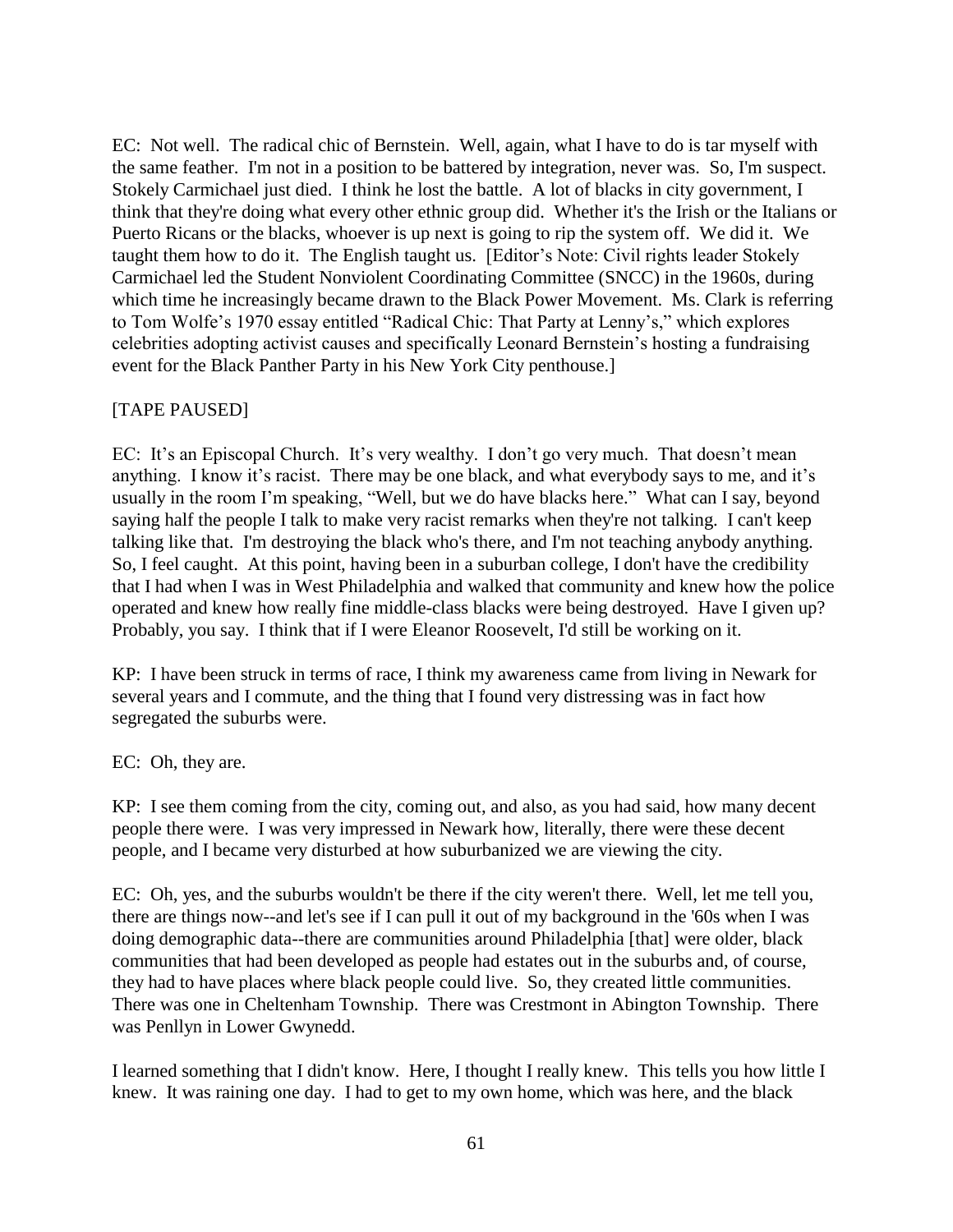community in Oreland was here. I thought, "Boy, this road is cut off," because I know of the water problems, "so I'll go through the black community and I'll get over to this road over here." I'm talking about the '60s. I'm fairly intelligent. How old was I in the '60s? I was forty. [I said to myself], "I'll go here and I'll get home this way." In all of those communities, you cannot go into that neighborhood, you couldn't in the '60s, and get out a different way. You could only enter on one road and you had to come out to that road. What does that tell you? Look at the level of institutional racism to keep the boundaries. Because on other boundaries, you can look at Philadelphia and see when blacks jumped this street, this street, this street. Not in these communities, and it was accepted because these were much older, much more conservative. They had organized their communities a little bit differently [and] had no political power.

Now, I noticed, and I do this periodically, I drive in and out of these communities to see if anything has changed. It is changed now in one, and I think it's changed in two. Does that tell you something? We don't begin to have an understanding of the institutional racism, which tells me we will not have the sense to understand the level of institutional sexism. This is why I don't think there's been a lot that's changed.

KP: What was your attitude towards the women's movement that flowered in the late 1960s and early 1970s?

EC: I was very interested in it and felt that it was doing a good job. I think what has distressed me somewhat is that I think some of it has gotten solely into lesbianism, which has added a dimension that we need to attack certainly, but it's loaded it again and it's bad enough to be a woman without adding that sexual dimension that is so difficult. I don't know it well. I have a tremendous library of it. I don't think [Alice] Rossi is a real women's libber. She's interested me. I think she was, and I think she's sort of going back. I support them whenever I can. I support Emily's List, that sort of thing. [Editor's Note: Emily's List is a political action committee that supports Democratic, pro-choice women in achieving election to political office.]

KP: It sounds like you were more on the periphery. You had your career going and you liked the support.

EC: Well, my staff a couple of times said to me, "Listen, you're not helping us because you're not fighting for income." That's where I fell down, because, of course, I didn't need it as much, or I thought I didn't. My husband would have been delighted if I'd cared more about money, and money is something that I'm totally uncomfortable with. I think it would be very hard for me to have lots and lots.

KP: He does not have that same fear. [laughter]

EC: No. [laughter] I really do think we haven't solved any of these problems. Do you remember the study done by the Anti-Defamation League? They did a study just prior to the Second World War, and the anti-Semitism was horrendous. They did one ten, twenty years later, and anti-Semitism was real down. Guess why. Nobody talked about it now. They knew it was not appropriate to answer questions in certain ways. So, the good, old WASP isn't going to put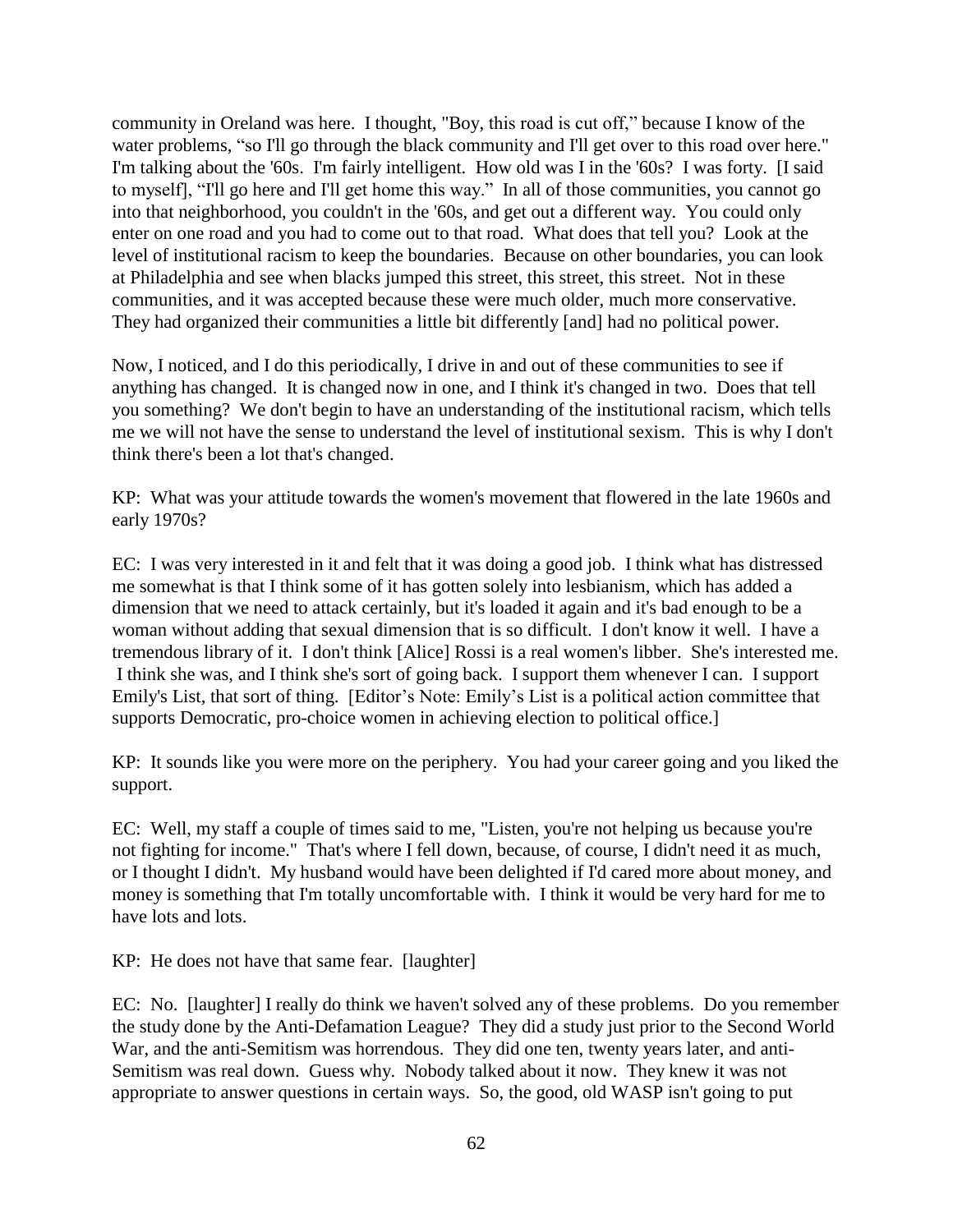himself in a spot.

KP: Yes, I would agree with you in terms of all sexism, anti-Semitism and racism. On the other hand, I did have a student, who is not Jewish, who could not believe that school children in Oklahoma, in Tulsa, would have to go to school on Yom Kippur, when students in New Jersey would have no school.

EC: That's right. As we were married in Syracuse, a Jewish friend's family lived in Watertown. Where did they come to synagogue? Syracuse. There wasn't a synagogue in Watertown. That's a hefty distance. If I'm not mistaken, it's about sixty, isn't it, sixty miles?

KP: You mentioned that there is still a lot of institutional sexism. I would be curious about your thoughts on where you see the barriers women face and also your views on women's colleges and the future of Douglass College.

EC: I don't think Douglass is a woman's college. Lenny and I go bananas when we go to the Student Center. He just says, "Where are they? There are all these men." I'm a Pollyanna [optimist] in some respects, because I think that short-term experiences are horrendous, but long term they can be fabulous because you learn from them. If I think that we are talking the same language since 1601, where do you think I stand on women's liberation? Did they do anything after 1921? Look at the women who fought for things centuries before. Josephine Butler was the first woman to testify before a House of Lords. She founded an international organization of prostitutes, civil rights, because the prostitutes were the ones who always got picked up. The men never did. In 1978, that was her 100th anniversary. Phil Donahue, is that it, who married Marlo Thomas? [Editor's Note: Josephine Butler (1828-1906) was a British feminist and social reformer.]

## KP: Phil Donahue.

EC: Okay. [Phil Donahue] was interviewing a black woman in Chicago who had been arrested and given a sterile vaginal exam because she'd gone through a yellow light. They were looking for drugs. I've forgotten the interim example of something that had happened in 1910 with Jane Addams. Oh, I know, it was something that had occurred at the settlement house. So, we've gone from 1978 to 1910 to 1878. Have we changed? No. I meant to write that up for *The New Yorker*. I was working in the library. I was looking at the *Social Science Review* of the University of Chicago, and I had it laid out right in front of me. Here's Jane Addams working her tail off to make sure that immigrants and blacks are given opportunities to be treated equally under the law. In 1978, the Chicago police force doesn't even blink an eye. What is my feeling? I think that [there is] incredibly deep-seated antagonism to women. Let's go back to the white goddess of Robert, it's not Bridges--he was the poet laureate. Do you know the man I'm thinking of? He did a lot on mythology. [Editor's Note: Jane Addams (1860-1935) was a feminist and social worker who founded the settlement house Hull House in Chicago. In 1910, Addams received the first honorary degree ever awarded to a woman by Yale University. She received the Nobel Peace Prize in 1931.]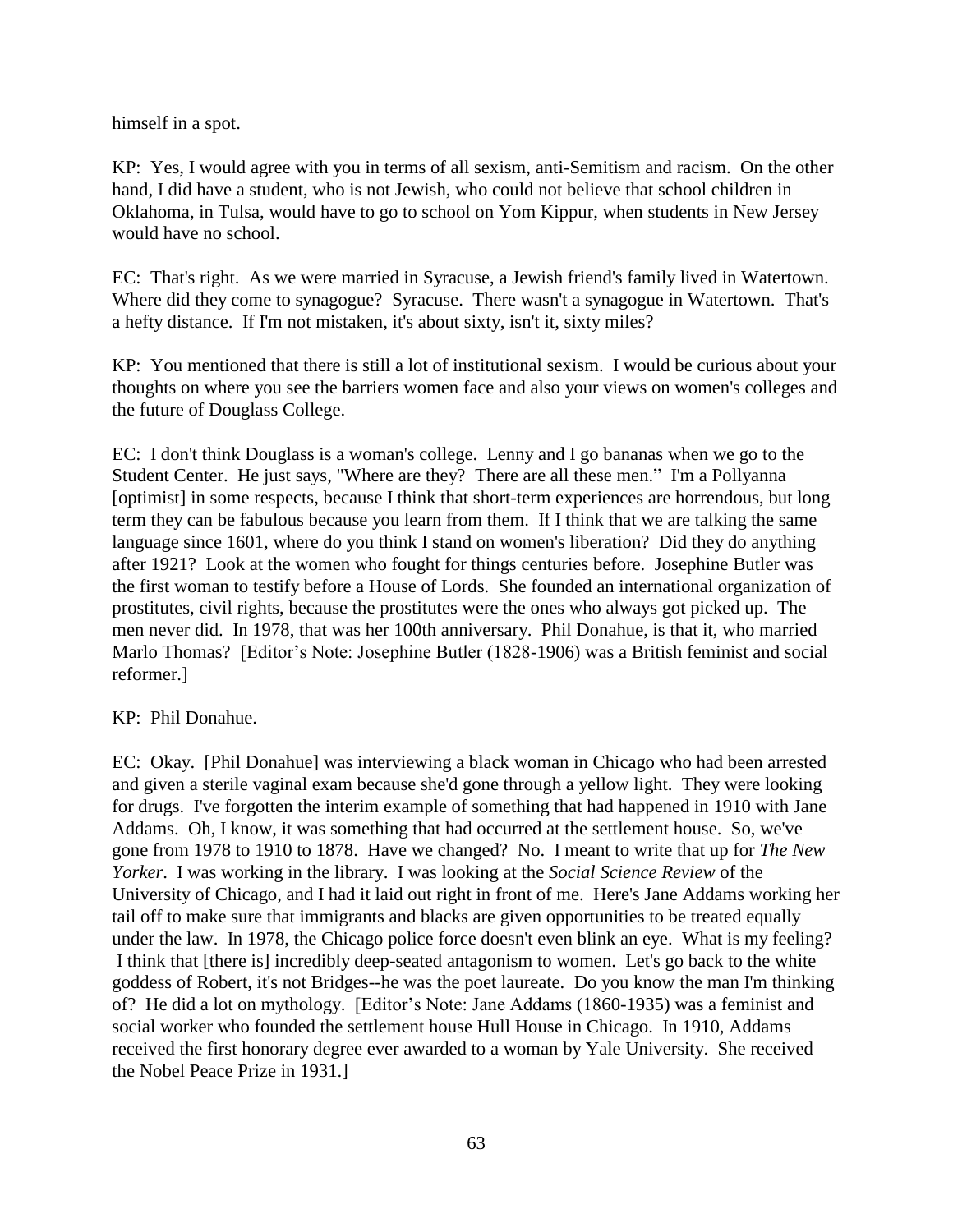## KP: Robert Graves?

EC: Thank you. [laughter] I came up with a philosopher-poet. Graves wrote a wonderful thing on the white goddess, and he described it so well. Whether it ever happened, that the Argonaut was knocked out on a beach. They began to realize they were on the beach of an island where the women were dominant, and so they had to play this out. They got to a junior goddess who said, "Well, now how do you sew your seeds?" He said, "Oh, well, of course, the woman lies on her back and the male takes his pleasure of the woman and the seeds come up and this is how we run the society." So, let's go to the senior goddess. Obviously, he used better language than that. That's Grecian history. I think the fear of women--I think I can't go into all the Freudian--you know it as well as I probably. The resentment of women, the need for the white male to always have the deck stacked in his favor is too great, and I don't think you're going to see [real progress]. I think the women's movement peaked by '75, and I think it's been going downhill ever since. Is that pessimism? It sounds awful, and I think the same thing about the blacks. You can go back to the Old Testament. Time after time after time, we have labeled these people as inferior, as evil, a very simple kind of discrimination.

In medieval paintings, in Renaissance paintings, the devil is always left-handed. Why is a lefthanded person *sinister*. [Editor's Note: In Latin, *dexter* means "right" and *sinister* means "left."] I'm left-handed. You begin to look at some of these things and see how people feel. Well, how did people feel about children being left-handed? I can remember my father coming into school with me and saying to the teacher, "You will not change Elizabeth's handwriting. She is lefthanded." I still teach today students who were changed, particularly in Catholic schools. Look at how fearful we are. What is the key to breaking behavioral patterns?

KP: In some way, if I had a good answer, I would tell you.

EC: See, I don't know. I can't tell you how to fix the hospital system and the health care system. Twenty years in the whole game and then studying it I haven't a clue, because every single professional has ripped off the federal government in that system, every single professional. So, in a way, for a long time I was carrying a terrible torch, saying, "Professionals have abdicated their responsibilities." I really think they have, but they may always have done that. It's just there were fewer of them, fewer rotten apples. It went by the board, when Father was a professional, they weren't all wonderful people. Obviously, they weren't, but there are so many more of us. I don't know what else to say, because I'm not going to end up saying, "The old days were great," because they weren't.

KP: No, I think you have definitely given us a very balanced, wonderfully-balanced, answer. You joined the International Relations Club, and you actually had gotten a job offer from the United Nations Relief Agency for it sounds like one of the most absolutely fascinating jobs. What was your sense of the postwar, particularly in 1944 and 1945? What did you think the postwar world would be like? You had had an interest in international relations, both before the war and during the war.

EC: I was much more optimistic about the postwar. I don't have any scholarly reason to say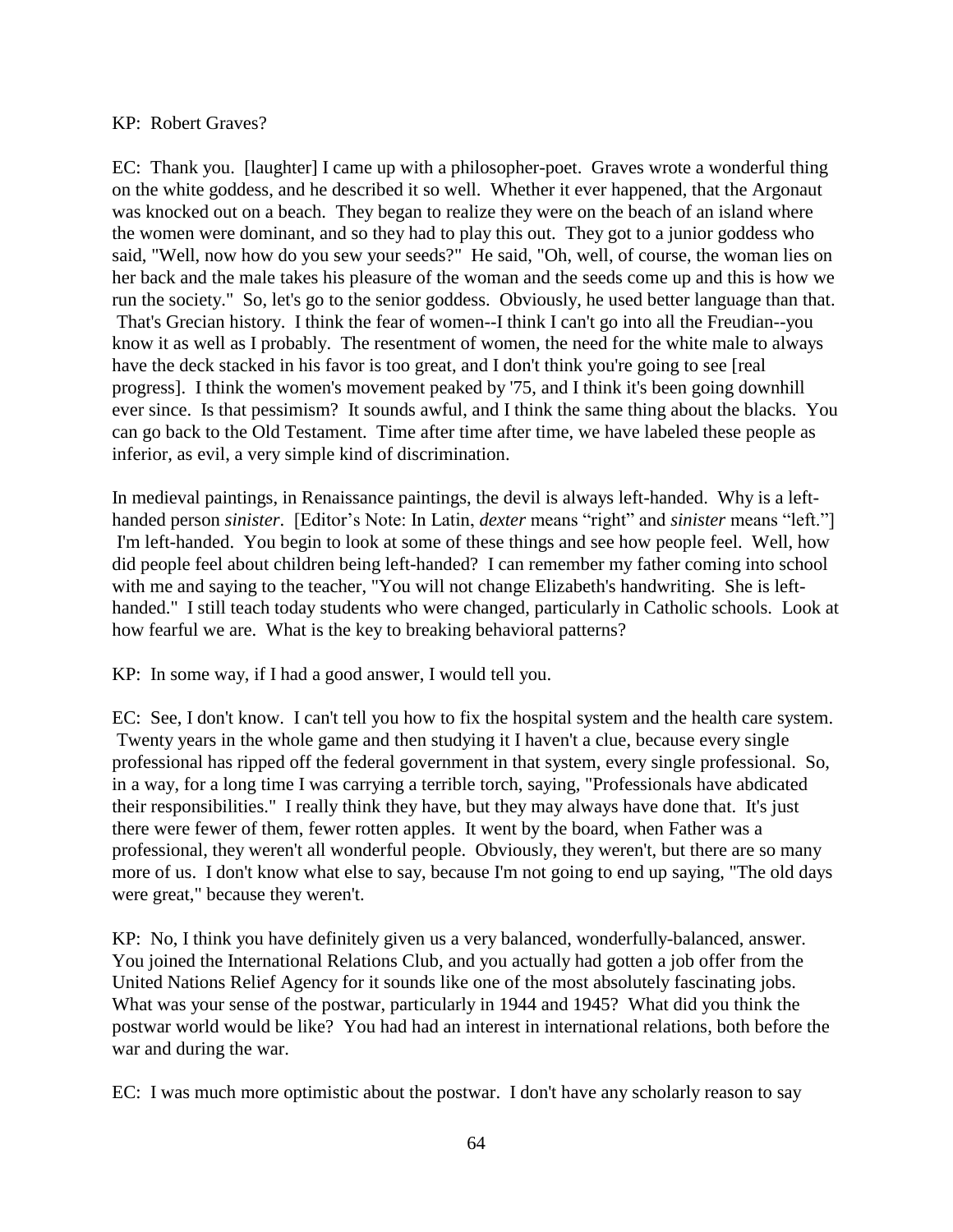what I'm going to say; this is just gut-level thinking. One of the things I had to do was to cover up some of my activities. I'd been active on the [National] Council of American-Soviet Friendship and so had a lot of other people who weren't Communists, but it was struck by the Congressional committee as being, what?

KP: A subversive.

EC: A subversive organization. So, my God, not being a citizen, I couldn't admit to that. We cleaned out my resume fairly well.

KP: You were active in this after college.

EC: In college and after college, yes, in New York, and there were a lot of, well, Eleanor Roosevelt, Clothier was in it.

KP: You really thought of the Soviets as our allies.

EC: Yes. Now, I have never felt that the Soviet spy thing was worth anything; I really don't. I think it's the way people made careers for themselves, including [Joseph] McCarthy and [Richard] Nixon and the rest of them. I don't like the fact that there were people who joined the Communist Party, but I've never felt that it was that much of an issue and particularly if you look at why on earth didn't the blacks join it in depth. They never did. We built up a bugaboo in order to make ourselves feel good. I think Europeans as a whole felt this way and, I'm sorry, I think [Winston] Churchill did, too, but I didn't experience "Uncle Joe" [Joseph Stalin]. I was very hopeful. I think I was more hopeful then. I can remember sitting down with Ralph Bunche. He had just come back from Israel, and I thought that was going to blow up. I've been waiting for Israel to blow up. In fact, I got called into a committee in (Northwestern?) for being anti-Semitic because I wasn't pro-Israeli. I wasn't pro-Zionism in 1946. So, I've gotten it from both sides. Fortunately, I said, "Look, I know something about the Arab world and I know that ..."

KP: You thought with Israel, there were going to be problems.

EC: I think it has.

KP: Yes.

EC: I think it has. I think [Benjamin] Netanyahu is one of the worst, but I don't think that means that necessarily I'm anti-Semitic. I think I am, in the sense that I am prejudiced as we all are. I think when I talked with him, the thing that shocked me--and I'm not sure he would say it today- was he said, "Listen, it is so much better than it ever was." He had been talking about Africa and he'd been talking about Israel and Palestine and he'd been talking about India and Pakistan. He was the most incredibly optimistic guy, and so for a long time I kind of went along with him. Now, I find myself concerned that the ethnic rivalries just seem to be absolutely burgeoning. I don't know whether this word is even used now, but in the '40s we talked about integral nationalism as being a terrible form of nationalism. It was really. What word would we use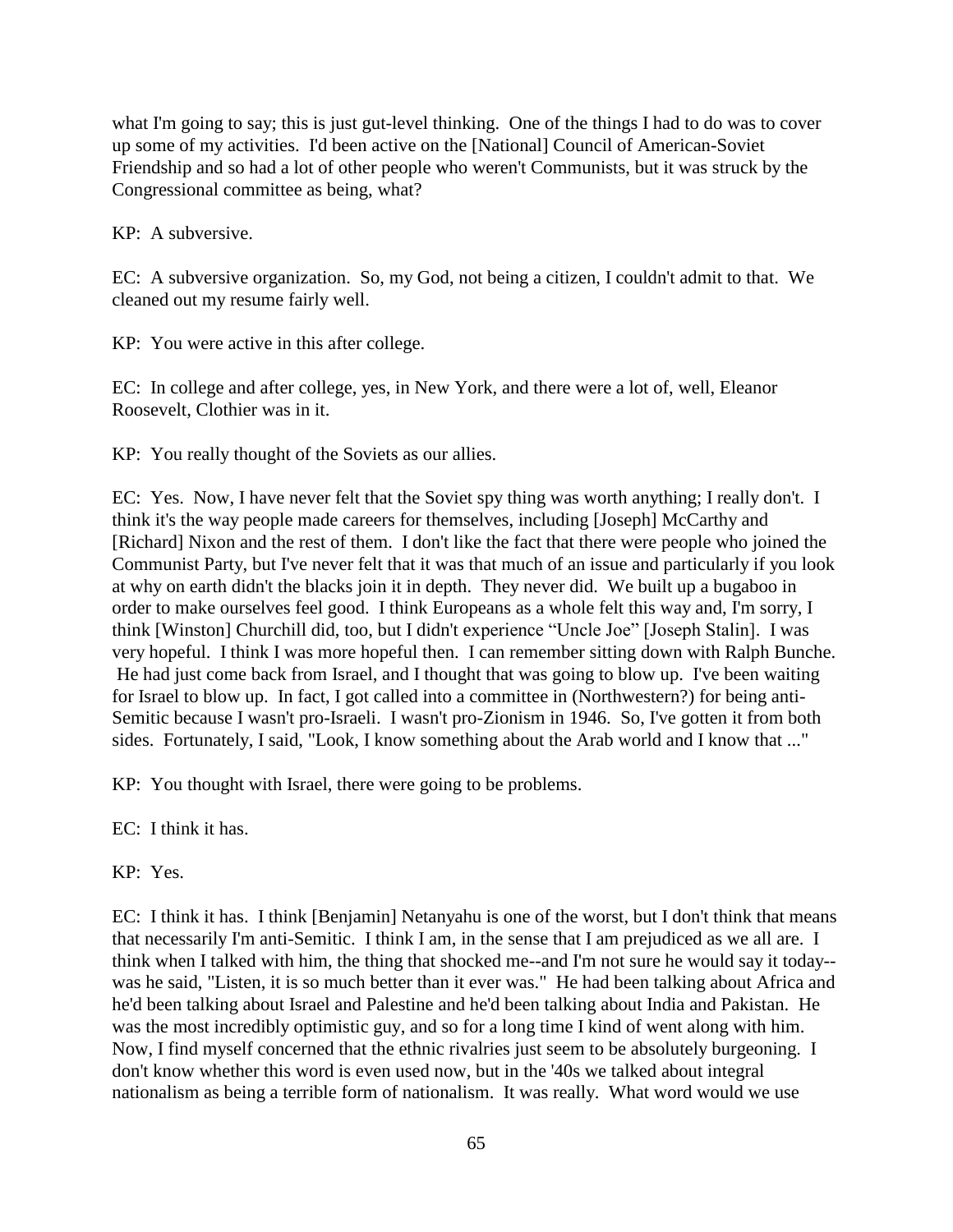today?

KP: I am not sure, but I think ethnically-based.

EC: It wasn't Nazism, but it was close to it. It was being so nationalistic.

KP: Hyper-patriotism.

EC: Yes, or as Lenny would say, "Beware the super-patriot, super anything." I'm not very optimistic now. I can go back in my own personal experience and realize that we couldn't have people from a Hungarian and a Czech in the house at the same time, ever. It was really explosive. So, I know that feeling and personally have experienced it, and it was scary at that point. Put a thousand people together and you've got what you have in what used to be Yugoslavia. In some respects, maybe integral nationalism would have been better, but I think we have to go through this. I was optimistic, and I think I didn't know a hell of a lot either. [laughter]]

KP: You mentioned Ralph Bunche. Unfortunately, he is not well known by the average American today, but he was a very prominent international diplomat. How did you get to know him?

EC: Well, the vice president for him in the American Political Science Association, I've written on this man, Roscoe Martin, lived in Syracuse, and we got to know them and his wife was a godmother to our younger child. He [Bunche] was president at that time, and he would come marching through. It really was a very exciting thing. I think it's the first time I was with someone who wasn't a conductor or who wasn't a great singer who just struck awe in people. He came into the airport to speak at the New York State Political Science Association, and I was invited to go along. I was out there, and it was just fascinating. Syracuse had a little airport at that time. This must have '49-'50, something like that. At any rate, he came in, and also coming in on another plane was the ambassador from India. So, you have the ambassador from India and his wife in a sari and this retinue of UN [United Nations] people, and then you have Ralph Bunche, who later becomes the second in command at the UN. We're standing there talking with him and having this wonderful time and people are ringing us around, I mean, just standing there like this is the Beatles. It's much more like what happens with celebrity musicians today, young rock stars.

The Indian ambassador had to wait for a car or something to get him to Cornell. He was going to Cornell to speak. Ralph was speaking at Syracuse. We sat down in the bar at a big booth, and I remember there were two or three chairs out here and then two or three people and two or three people. I will never forget, the bartender, who was a young man--and maybe he was a graduate student; I don't believe he was--came over and took our orders. He went back to the bar, and then Ralph decided he would have some water as well. We wanted water all around. So, I was sitting at the end, and I was the youngest and I'd better behave. I went up and gave the order to the bartender, and he said to me, "Is that Ralph Bunche sitting with you?" I said, "Yes, it is." He came over with water for Ralph Bunche--he didn't give anybody else anything yet--came over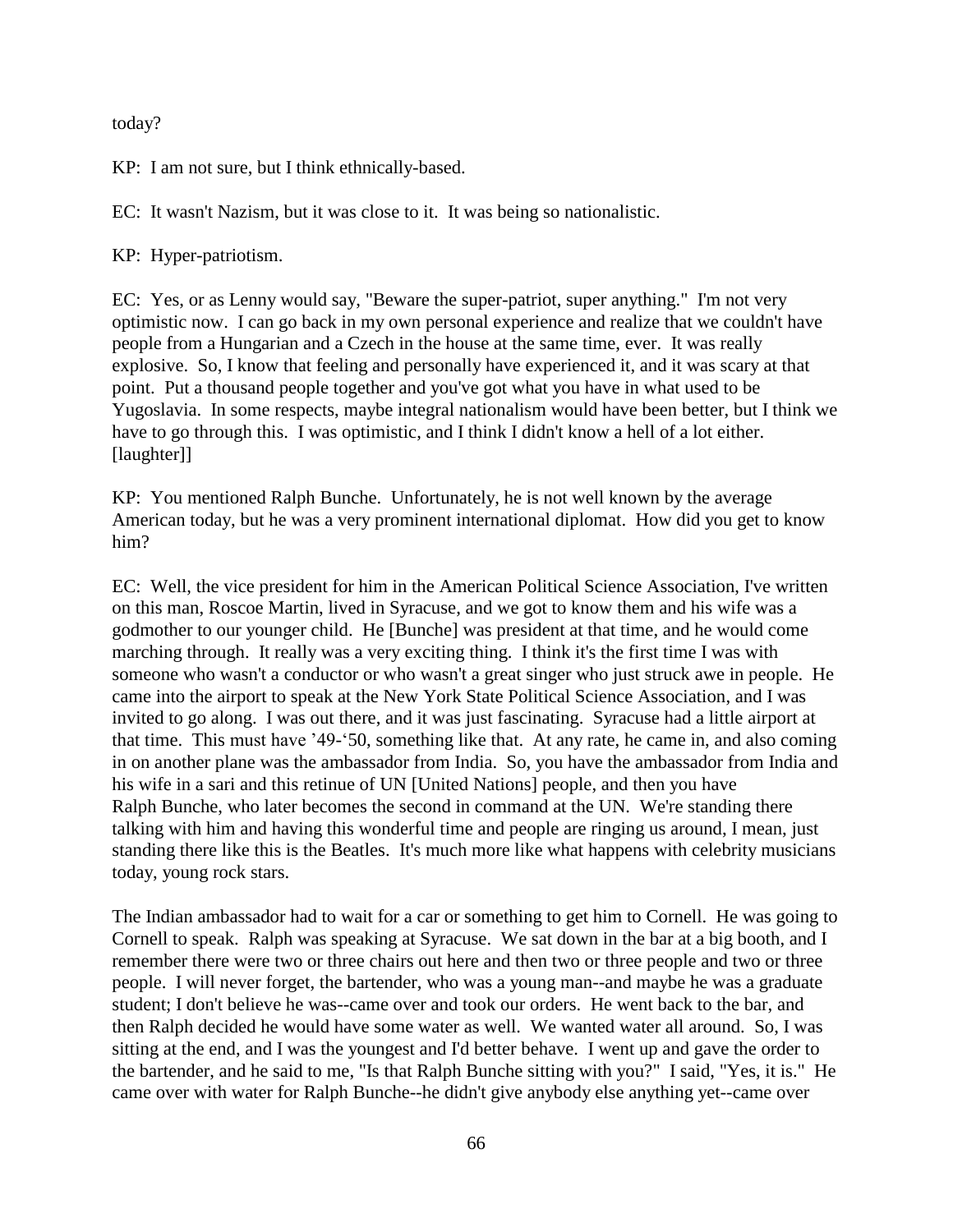with water for Ralph Bunche and said, "It is a great privilege to serve you." Here was a black, the most intense blue eyes I ever saw, who smoked a blue streak, incidentally, was a diabetic, shouldn't have been doing any of these things, and here was a redneck [who] came over with absolute awe. Well, I'll tell you, nothing else had to happen that night. I don't remember what he said. I remember when I asked him about, I was terribly upset about Israel and Palestine, "What was going to happen?" He wasn't offhand, I mean, he really answered.

KP: He had good reasons.

EC: Yes. "Boom, boom, boom, boom." All I could think was, "Gee, you're optimistic. If you're this optimistic and you've been around in Africa," and I was just deep in depression on it. He's there. I'm not on the firing line, and it was a marvelous experience. There's another experience I ought to tell you that I had at college. Eleanor Roosevelt came to speak.

KP: We have read about it.

EC: Yes. Well, I was the introductory member of the receiving line, and they had a number of us on, because the receiving line went on for like two hours. I think we each took a half an hour or whatever, but you got very tired and you were uptight. She was marvelous, and she had her knitting. She just traveled alone. Now, the Secret Service did check the chapel below, and so nobody could go down but the chapel ushers, not even choir members could go down. I remember being annoyed at that, but that was all right. We were at dinner at Woodlawn, and Woodlawn is another wonderful story. I put my brother and his wife up there for four dollars overnight, to stay overnight and have breakfast. It broke me, but today when you think of it. [laughter] At any rate, we were standing in the living room receiving, and my roommate came down the line. I usually said, "And your name, please?" Well, of course, I said that to her. I could not remember her name under any circumstances, and she said, "You know my name." The dean, Dean Corwin is next to me. "Would you please tell me your name?" I said it about the fourth time before she heard me, and, of course, the line is stopped. Dean Corwin is getting nervous, and I am going through the floor. She finally told me her name.

Well, at any rate, we went to dinner, and a GI came in from [Camp] Kilmer, who had heard that Eleanor Roosevelt was there. We were in the dining room. He came right in, and he wanted to speak to her. She got up and went into the library with him, and I think the same thought went through all of our minds, "What if he has a gun?" There was no security. See, you don't have any idea what presidents used to wander around doing and their wives and children. They were never under security control.

KP: There were Secret Service agents, but not the same level as today.

EC: And not trailing you.

KP: Now, if someone tried to do that, they would be arrested.

EC: Oh, absolutely. Well, he just wanted to sit down and talk with her, and she took notes on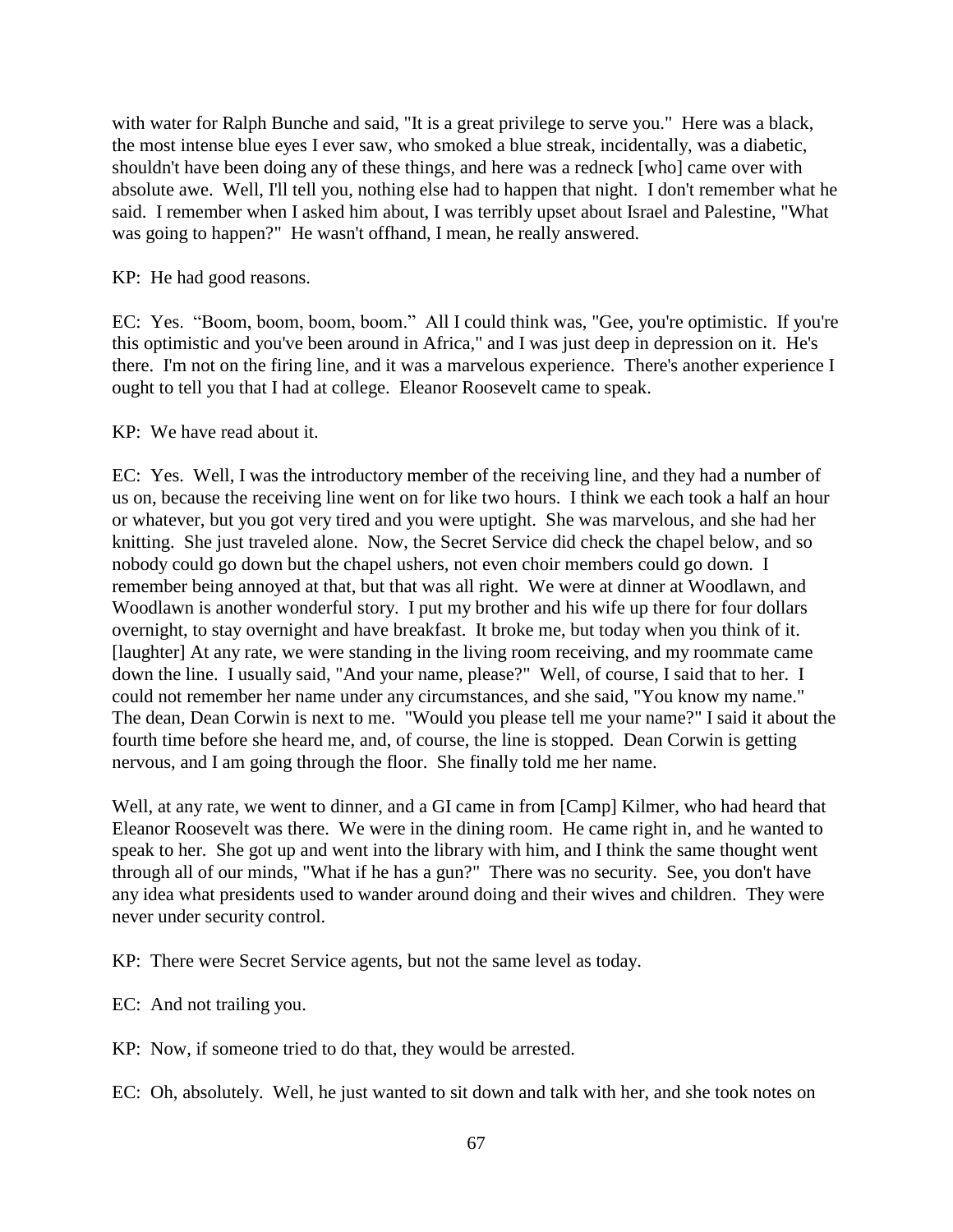who he was and where his parents were and so forth because that's what she would do. After she had seen GIs or whatever, Navy or whatever personnel, she would send them a note, a handwritten note. She was an incredible woman. She was one of the most beautiful women I've ever seen, even though she was not attractive in the American sense of beauty. She was dressed immaculately with just very simple jewelry, but jewelry that was so incredibly unique.

KP: Well, I have been told by people she just radiated charisma, much like her husband.

EC: Do you know I can't remember what color her eyes were? I saw him [Franklin Roosevelt] from the second floor in Philadelphia of the Record Building, and he was in a car, an open car going by. My God, you could see his eyes. You could see Jack Kennedy's eyes, you could see Dick Dilworth's, Joe Clark's. I'd love to write a short article on blue-eyed people, because their eyes seem to reflect back the light. Brown-eyed people absorb it somehow, and they aren't anything like as charismatic, it seems to me. That's idiosyncratic.

KP: You mentioned that in many ways you do not think of Douglass as a women's college anymore, but you are still active with your class.

EC: I think what I have to say is that it provided a unique education for me, and I was a difficult soul to educate. Maybe other students found the faculty terrible, but I never found faculty that didn't sit down and listen and didn't offer [advice]. Even if I was the most hair-brained soul in the world, and I probably was, they were caring, Dr. Judson, Dr. Hickman, Dr. [Anna] Campbell- -Campbell and I did not get along, but that's all right--Dr. [David] Burrows. Any of them would spend time with you in their offices or invite you to their homes.

The deans, particularly I've known [Mary] Hartman. I did not know Polly Bunting, but I was there. Part of the reason I could come to Rutgers was that I did some research with Harry [C. Bredemeier, sociology professor] and with Bob Gutman [sociology professor], and the same kind of program that Polly Bunting put in at Radcliffe had been started at Douglass. There's a strong sense of women's rights and women's leadership, and I think Hartman and [Barbara] Shailor are doing a good job of that. I particularly liked Hartman. I'm sure she irritated the hell out of Rutgers. She's a very strong woman. I think Shailor came in, this is my administrative attempt, she came in [and] she determined that she would have more freedom to function and Douglass would have its own group of people recruiting students because the student body at Douglass went downhill. I was on the dais at a graduation next to a faculty member whom I thought just felt that Douglass students were really very passé, very minor. I think, you see, here we go; the minute you get outside this little circle, the eggs are going to hit the fan.

KP: Yes, it is just interesting.

EC: Well, it really distressed me. I almost wrote this faculty member, and then I thought, "Well, now that's not very political either." So, I finally just told some people in the women's studies program and at the dean's house. This was a Fellow, so that I felt that the Fellows really should be people that are absolutely, not to me, I'm an alumna. For God's sakes, don't tell me that we're a mess. It was just sort of a downer. [Editor's Note: In 1981, reorganization of the faculty of the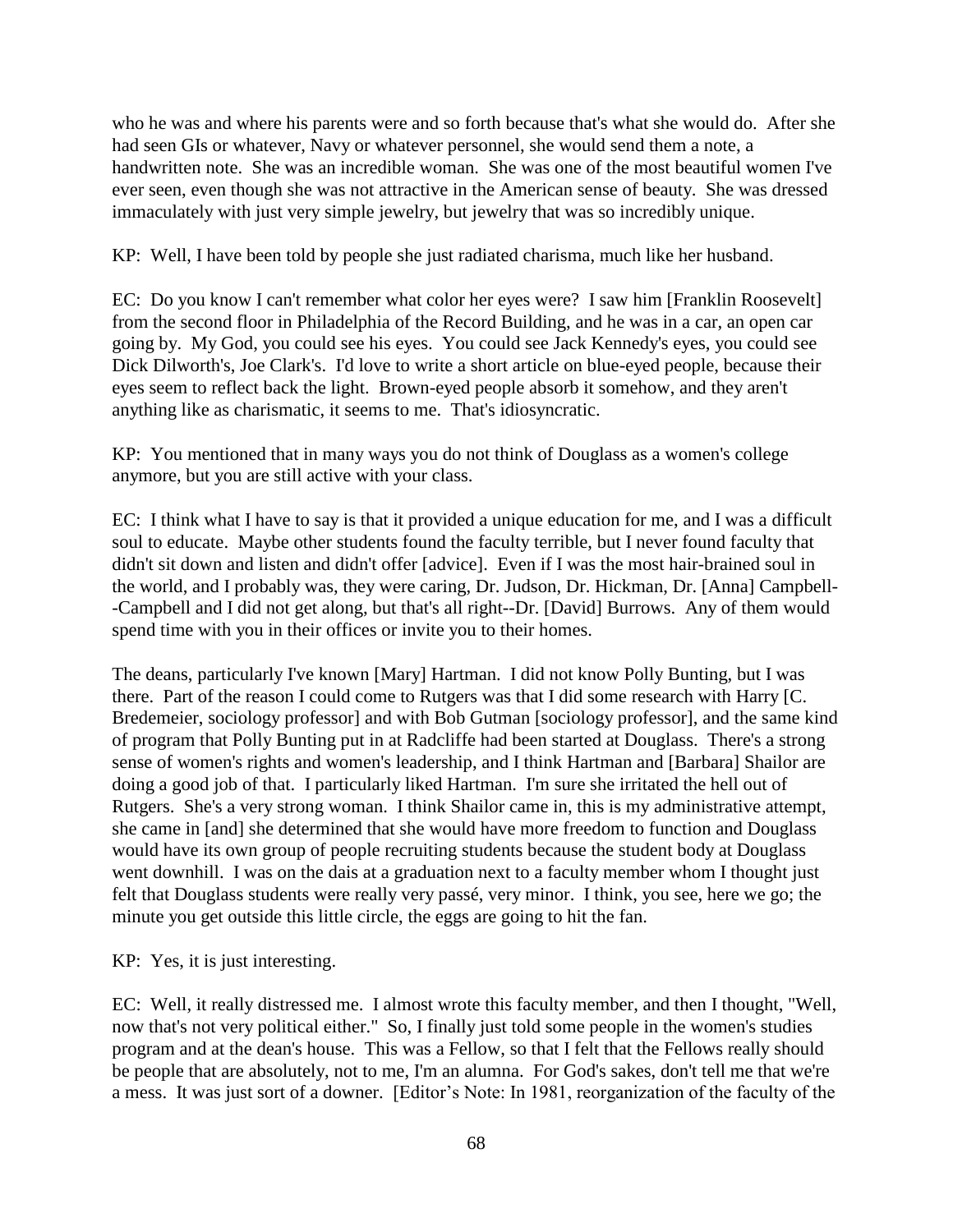Rutgers-New Brunswick undergraduate colleges took place, eliminating the college-specific faculty and forming the unified Faculty of Arts and Sciences (FAS). In response, the Douglass Fellows formed and consisted of about 150 members of the faculty that made decisions about academics and the general direction of the college.]

KP: I have actually had many Douglass interns, so I would not.

EC: There's a young woman who's working at the historic site that I was president of and am still on the board, and her husband is here. Don't ask me what department, because I deliberately didn't feel this was an area that I should get involved in, but I've met him and he speaks highly of Douglass students. One of my classmates gave a lot of money to set up the math and science dorm and to really emphasize this fact. Because this gal had been the first woman to do a Master's at Lehigh in, I can't remember what area, and I'm sure she put up with a lot of guff at Lehigh, being the first woman there and so forth. So, she understood the importance of mentors and providing support. I'm afraid that women are socialized by the age of three, as are boys, and so you've got a lot of work to do. This is what I think is important, the women's center there. Len, being in advertising and market research and market promotion, gets very irritated that everything that comes out of Douglass has to have Rutgers imprint on it.

KP: Yes, it is not just Rutgers and Douglass. In general, colleges have lost a lot of their identity.

EC: Which I think is a real tragedy. I think that was something that I was very sad that [Rutgers President Edward] Bloustein pushed so hard.

KP: Yes. In fact, Douglass, I think, is probably the best undergraduate college in many ways in terms of the support it gives to students in scholarships.

EC: I hope so.

KP: In terms of quality campus, the only campus I think that competes is probably Cook. Rutgers College has all kind of structural issues.

EC: Yes, and yet it's beautiful. The changes on this campus just that I can see, going from Kirkpatrick over, I mean, just that chapel alone, "Holy Hill" is really a much different place than when I was here. [laughter] [Editor's Note: "Holy Hill" refers to the location of the New Brunswick Theological Seminary.]

KP: Yes, people have alluded to that.

EC: Maybe it hasn't done you any good, but it gives an aura to the campus that wasn't here. I think the Zimmerli Art Museum is a remarkable institution.

KP: It has changed even in my years at Rutgers.

EC: Oh, good. How long have you been here, Kurt?